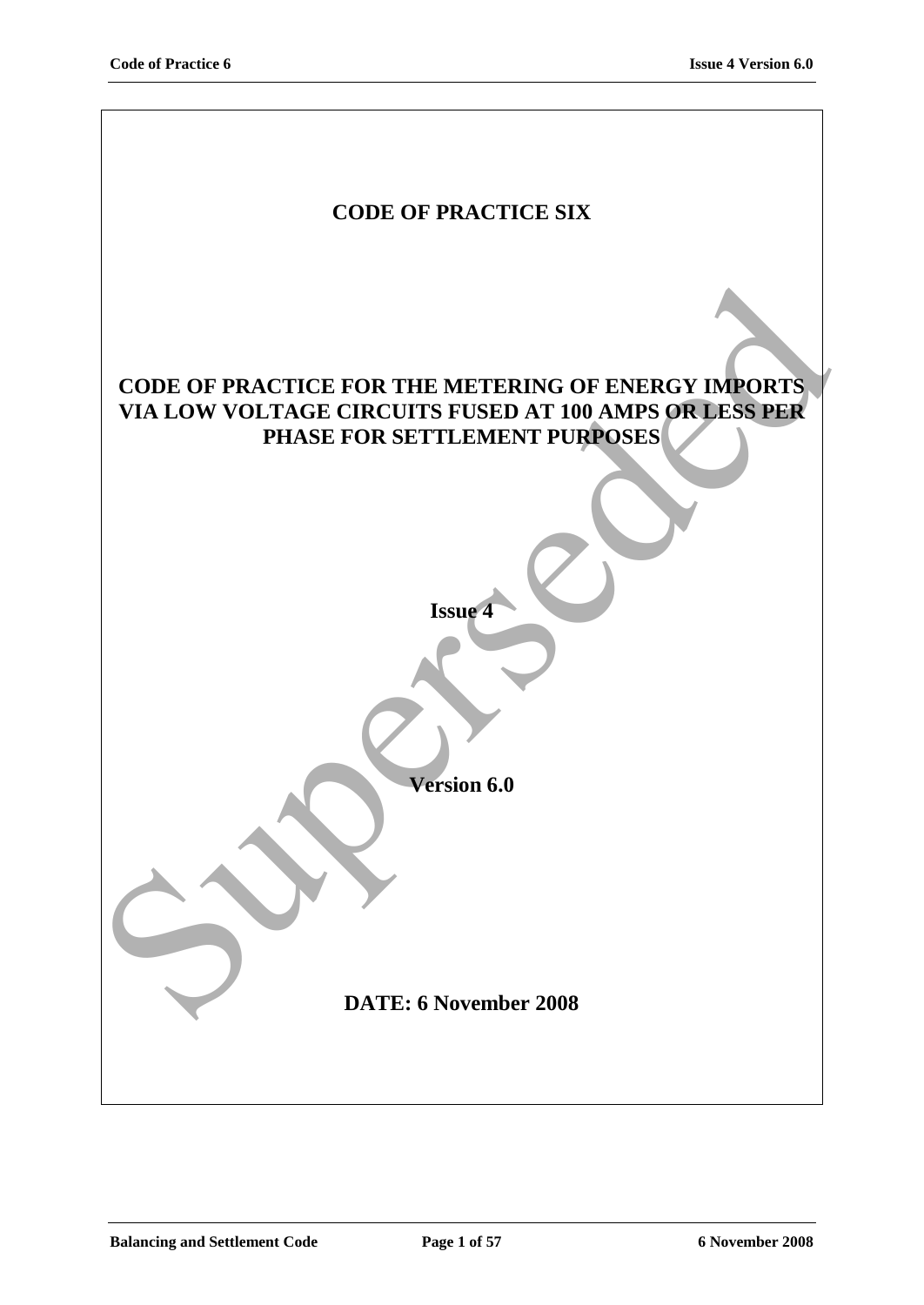# **Code of Practice Six**

### **CODE OF PRACTICE FOR THE METERING OF ENERGY IMPORTS VIA LOW VOLTAGE CIRCUITS FUSED AT 100 AMPS OR LESS PER PHASE FOR SETTLEMENT PURPOSES.**

- 1. Reference is made to the Balancing and Settlement Code for the Electricity Industry in Great Britain and, in particular, to the definition of "Code of Practice" in Annex X-1 thereof. 1. Reference is made to the Balancing and Settlement Code for the Electricity Industry in<br>Great Britain and, in particular, to the definition of "Code of Practice" in Amers X-1<br>thereof.<br>2. This Code of Practice shall apply
- 2. This Code of Practice shall apply to Metering Systems comprising Metering Equipment that are subject to the requirements of Section L of the Balancing and Settlement Code.
- 3. This Code of Practice has been approved by the Panel.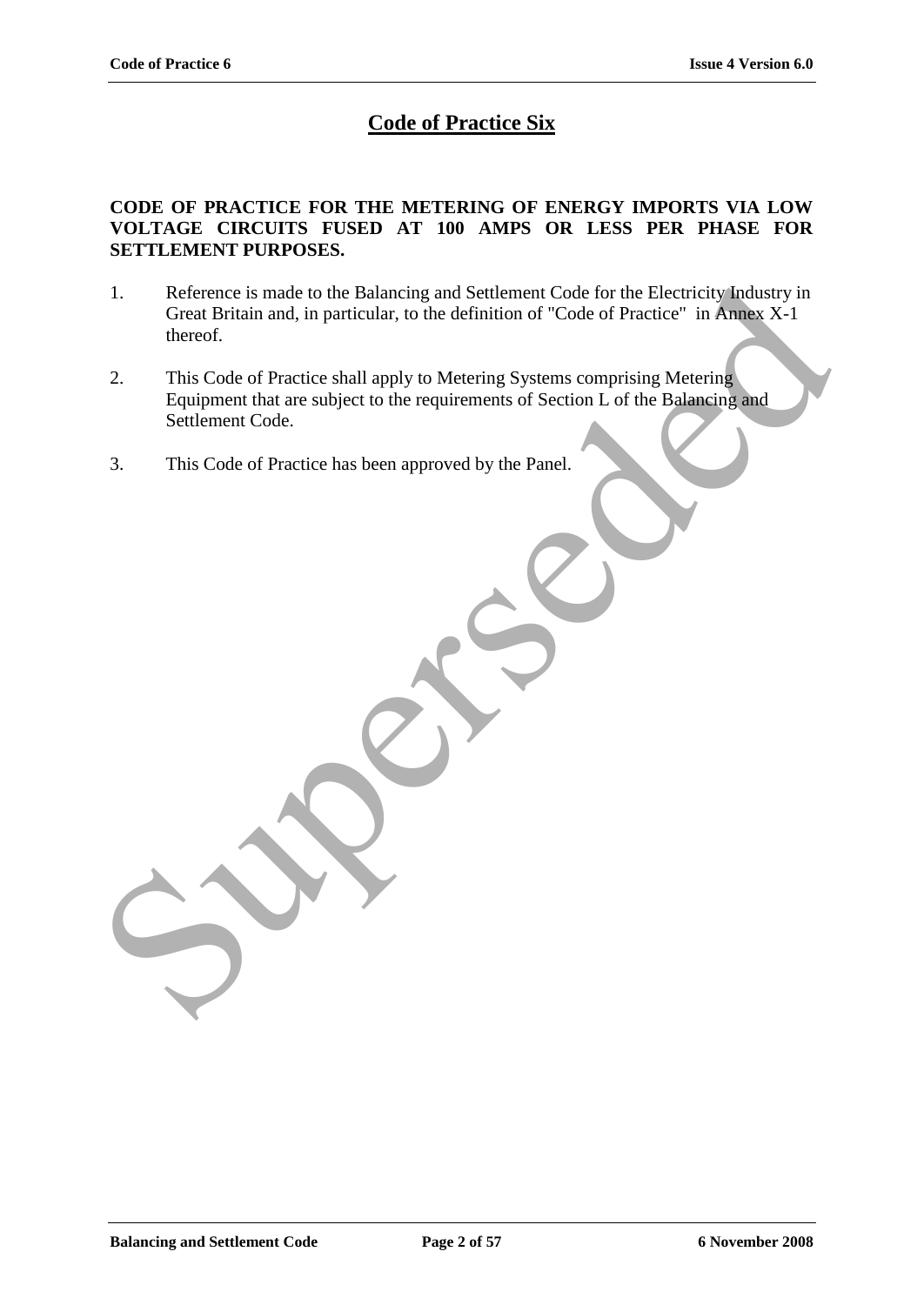| <b>ISSUE</b>   | <b>DATE</b>                            | <b>VERSION</b> | <b>CHANGES</b>                                                                                                    | <b>AUTHOR</b> | <b>APPROVED</b>                  |
|----------------|----------------------------------------|----------------|-------------------------------------------------------------------------------------------------------------------|---------------|----------------------------------|
| $\mathbf{1}$   | 29/01/96                               | $v$ 3.00       | Approved by MDC                                                                                                   | 1998 MTF      | MDC, 10/01/96                    |
| $\sqrt{2}$     | 18/11/96                               | v 3.10         | Approved by MDC                                                                                                   | $\rm MDC$     | MDC                              |
| $\mathfrak{Z}$ | 22/01/98                               | $v$ 4.10       | Protocol amended                                                                                                  | $\rm MDC$     | MDC, 22/01/98                    |
| $\overline{4}$ | 01/12/98                               | $v$ 4.20       | Protocol amended                                                                                                  | <b>JKHC</b>   | TS2, 11/11/98                    |
| $\overline{4}$ | Code<br>Effective<br>Date <sup>1</sup> | $v$ 4.20       | Re-badging of Code of<br>Practice Six for the<br>implementation of the<br><b>Balancing and Settlement</b><br>Code | <b>BSCCo</b>  | Panel 16/11/00<br>(Paper 07/003) |
| $\overline{4}$ | <b>BETTA</b><br>Effective<br>Date      | $V$ 5.0        | BETTA 6.3 for the SVA<br>February 2005 Release                                                                    | <b>BSCCo</b>  | SVG/48/004                       |
| $\overline{4}$ | 06/11/08                               | V6.0           | CP1238<br>November 08 Release                                                                                     | <b>BSCCo</b>  | ISG88/01<br>SVG88/02             |
|                |                                        |                | $\hat{\boldsymbol{\gamma}}$ .                                                                                     |               |                                  |

# **AMENDMENT RECORD**

 1 "Code Effective Date" is the date of the Framework Agreement.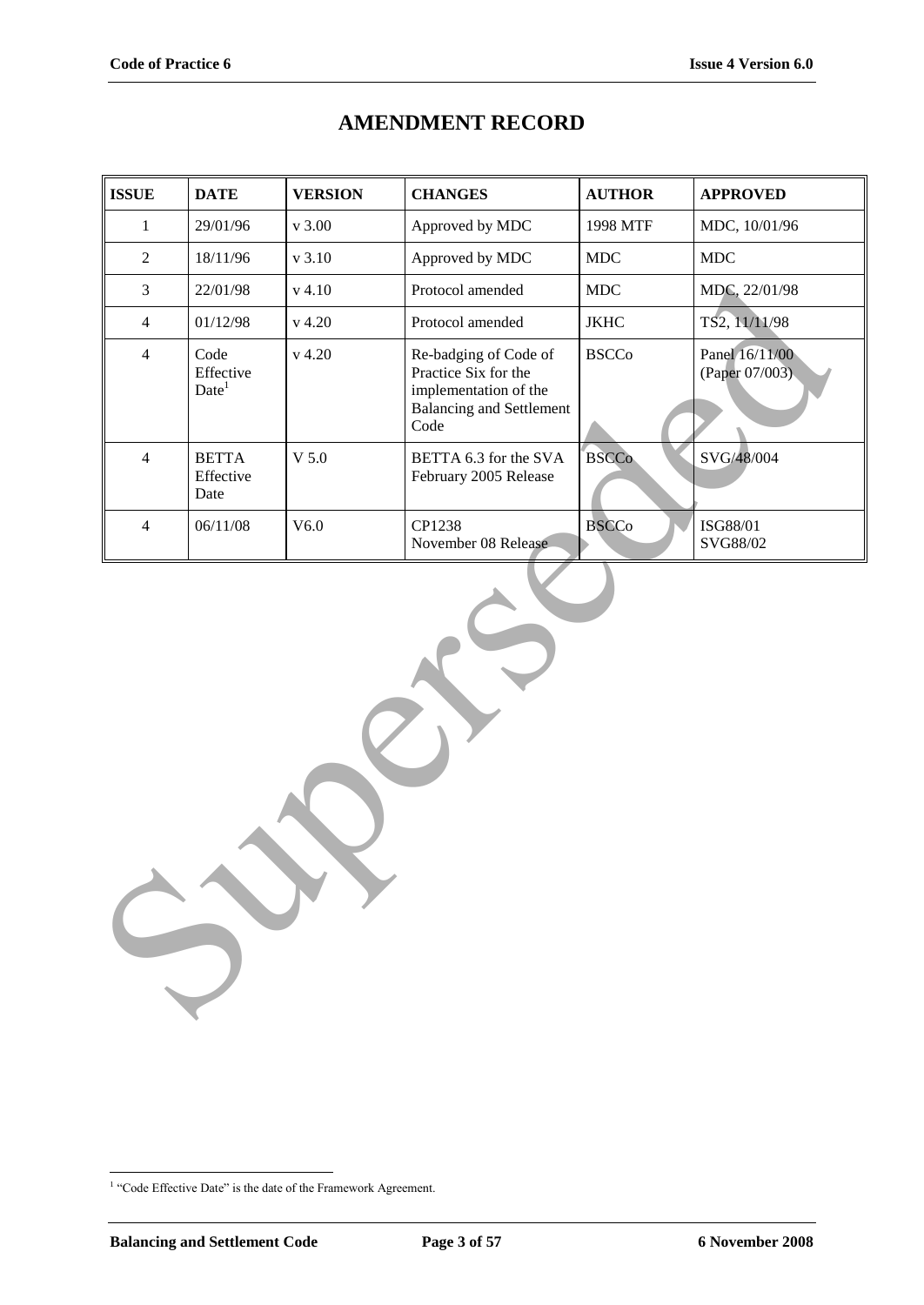# **CONTENTS**

| 1. |                  |  |  |
|----|------------------|--|--|
| 2. |                  |  |  |
| 3. |                  |  |  |
|    |                  |  |  |
| 4. |                  |  |  |
|    | 4.1              |  |  |
|    | 4.2              |  |  |
|    | 4.3              |  |  |
|    | 4.4              |  |  |
|    | 4.5              |  |  |
|    | 4.6              |  |  |
|    | 4.7              |  |  |
|    | 4.8              |  |  |
|    | 4.9              |  |  |
|    | 4.10             |  |  |
|    | 4.11             |  |  |
|    | 4.12             |  |  |
|    | 4.13             |  |  |
|    | 4.14             |  |  |
|    | 4.15             |  |  |
|    | 4.16             |  |  |
|    | 4.17             |  |  |
|    | 4.18             |  |  |
|    | 4.19             |  |  |
|    | 4.20             |  |  |
|    | 4.21             |  |  |
| 5. |                  |  |  |
|    | 5.1              |  |  |
|    | 5.2              |  |  |
|    |                  |  |  |
| 6. |                  |  |  |
|    | 6.1              |  |  |
|    | 6.2              |  |  |
|    | 6.3              |  |  |
|    | 6.4              |  |  |
|    | 6.5              |  |  |
|    | 6.6 <sub>•</sub> |  |  |
| 7. |                  |  |  |
|    | 7.1              |  |  |
|    | 7.2              |  |  |
|    |                  |  |  |
| 8. |                  |  |  |
| 9. |                  |  |  |
|    | 9.1              |  |  |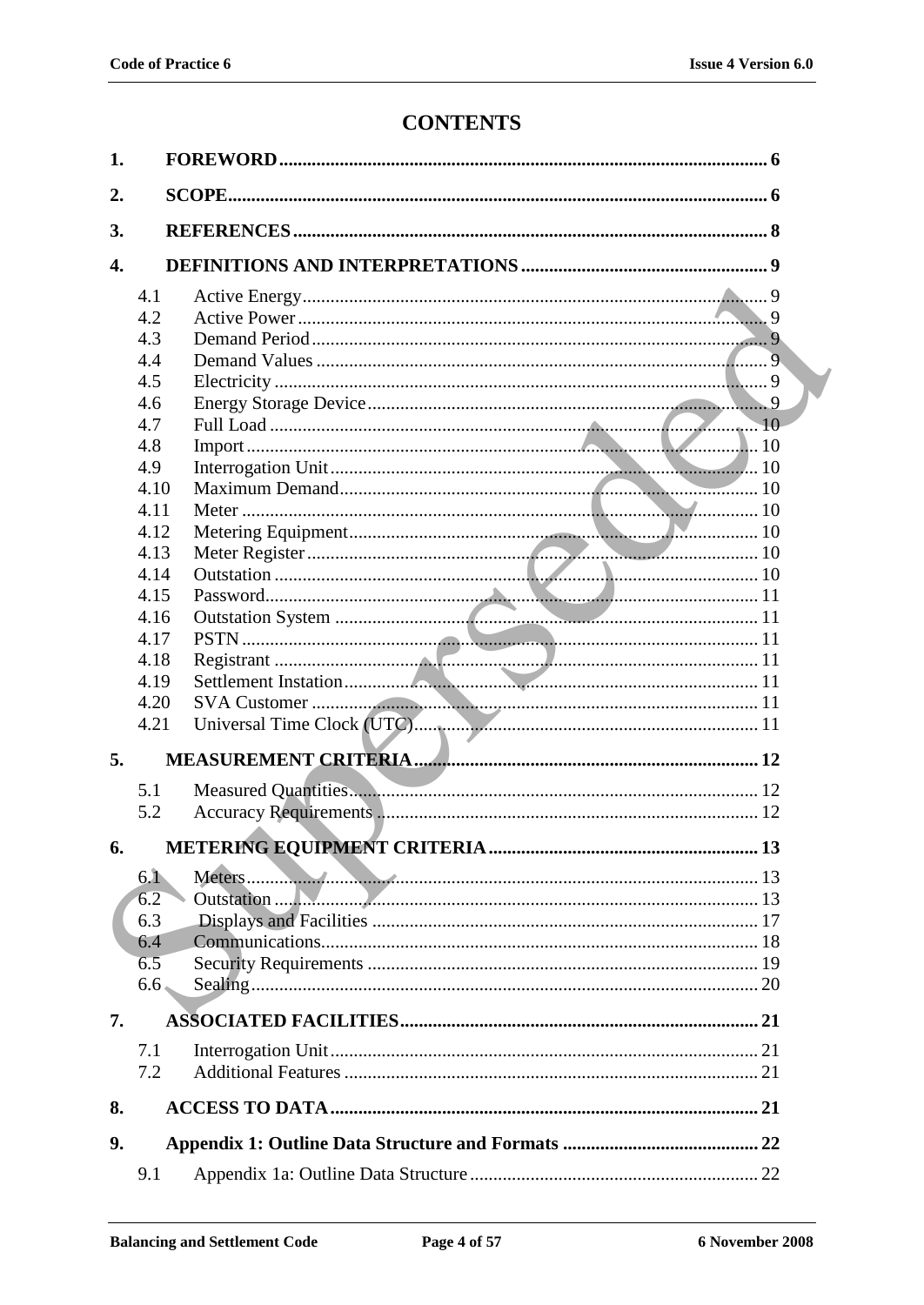|     | 9.2   |                                                          |  |
|-----|-------|----------------------------------------------------------|--|
| 10. |       |                                                          |  |
|     | 10.1  |                                                          |  |
|     | 10.2  |                                                          |  |
|     | 10.3  |                                                          |  |
|     | 10.4  |                                                          |  |
|     | 10.5  |                                                          |  |
|     | 10.6  |                                                          |  |
|     | 10.7  |                                                          |  |
|     | 10.8  |                                                          |  |
|     | 10.9  |                                                          |  |
|     | 10.10 |                                                          |  |
|     | 10.11 |                                                          |  |
|     | 10.12 |                                                          |  |
|     | 10.13 |                                                          |  |
|     | 10.14 |                                                          |  |
|     | 10.15 |                                                          |  |
|     | 10.16 |                                                          |  |
|     | 10.17 |                                                          |  |
|     | 10.18 |                                                          |  |
|     | 10.19 |                                                          |  |
|     | 10.20 |                                                          |  |
| 11. |       |                                                          |  |
|     | 11.1  |                                                          |  |
|     | 11.2  |                                                          |  |
|     | 11.3  |                                                          |  |
|     | 11.4  |                                                          |  |
|     | 11.5  |                                                          |  |
|     | 11.6  |                                                          |  |
|     | 11.7  |                                                          |  |
|     | 11.8  |                                                          |  |
|     | 11.9  |                                                          |  |
|     | 11.10 |                                                          |  |
|     | 11.11 |                                                          |  |
| 12. |       |                                                          |  |
|     |       |                                                          |  |
|     | 12.1  |                                                          |  |
|     | 12.2  |                                                          |  |
| 13. |       |                                                          |  |
| 14. |       |                                                          |  |
| 15. |       | Annex: Use of Code of Practice Six in CVA Settlements 56 |  |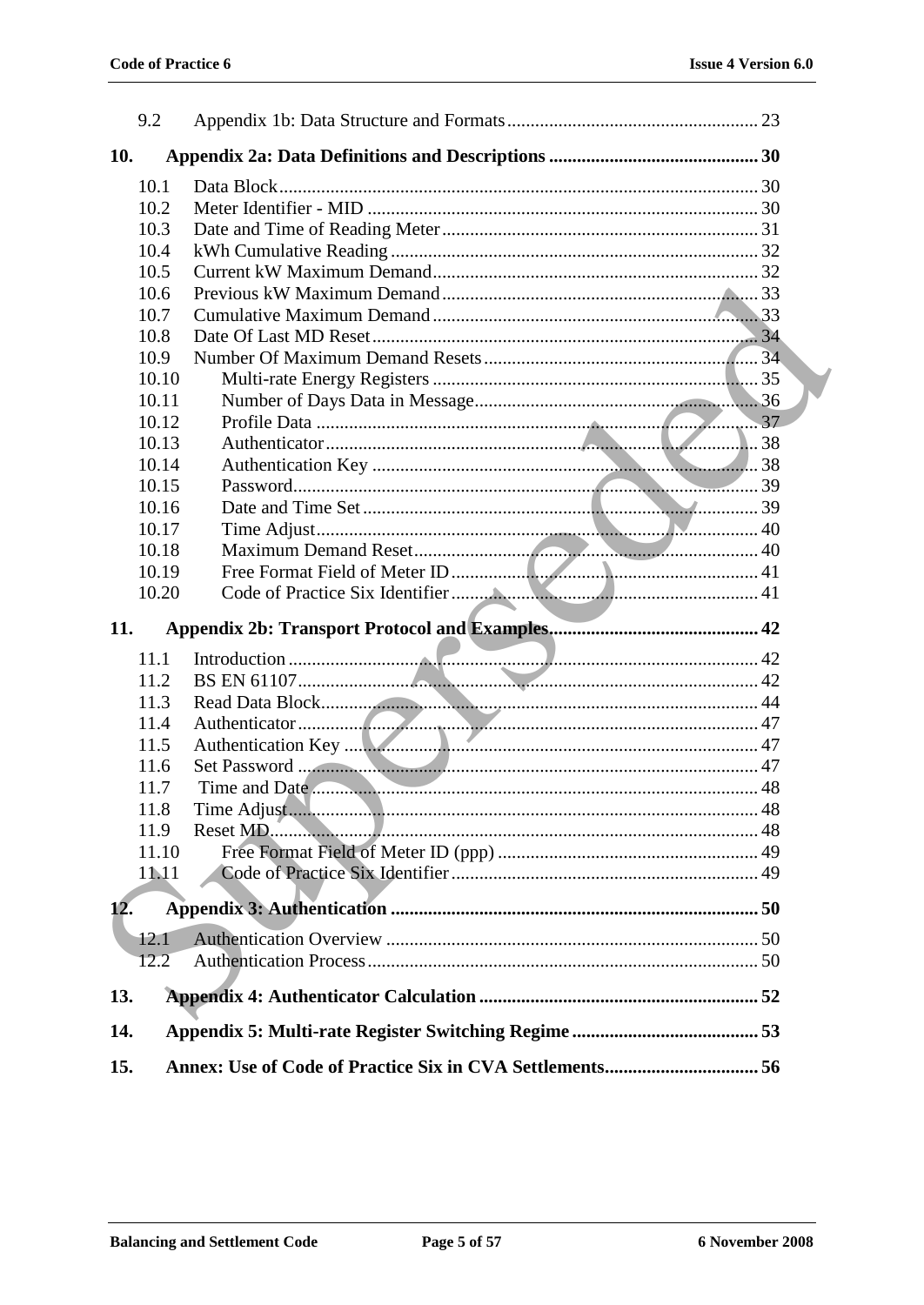### **1. FOREWORD**

This Code of Practice defines the minimum requirements for Direct Connected Metering Equipment at the point of connection and or supply **FOR THE METERING OF ENERGY VIA LOW VOLTAGE CIRCUITS FUSED AT 100 AMPS OR LESS PER PHASE.**

The Panel shall retain copies of, inter alia, the Code of Practice together with copies of all documents referred to in them, in accordance with the provisions of the Balancing and Settlement Code ("the Code").

### **2. SCOPE**

This Code of Practice states the practices that shall be employed, and the facilities that shall be provided for the measurement and recording of the quantities required for Settlement purposes.

This Code of Practice specifically applies to Direct Connected Metering Equipment to be installed **FOR THE METERING OF ENERGY IMPORTS VIA LOW VOLTAGE CIRCUITS FUSED AT 100 AMPS OR LESS PER PHASE.**

Reactive energy measurement is not specifically covered within this Code, where kVA and/or kvar are required Code of Practice Five equipment shall be used.

It will be noted that this Code of Practice and Code of Practice Seven apply to the same circuit consumption. For clarity the distinction is that Code of Practice Six sets out the requirements for Settlement Metering Equipment and Code of Practice Seven specifies the settlement requirements as part of a wider metering and data collection infrastructure providing data to the Data Processing Interface. Code of Practice Seven does not require Code of Practice Six Meters to be used. It would however be possible to construct a Code of Practice Seven system using Code of Practice Six Metering. documents referred to in them, in accordance with the provisions of the Balancing and<br>Settlement Code ("the Code").<br>
2. SCOPE<br>
Superseded for the measurement and recording of the quantities required for Settlement<br>
be pro

The Metering Equipment shall be categorised into polyphase and single phase metering and one of the following types, dependent upon the period for which the equipment is able to record the Settlement information:

- i) Code of Practice Six (a) minimum storage period of 20 days;
- ii) Code of Practice Six (b) minimum storage period of 100 days;
- iii) Code of Practice Six (c) minimum storage period of 250 days; or
- iv) Code of Practice Six (d) minimum storage period of 450 days.

This Code of Practice derives force from the metering provisions of the Code and in particular Section L, to which reference should be made and should also be read in conjunction with the relevant BSC Procedures for, inter alia, operation of the data collection systems.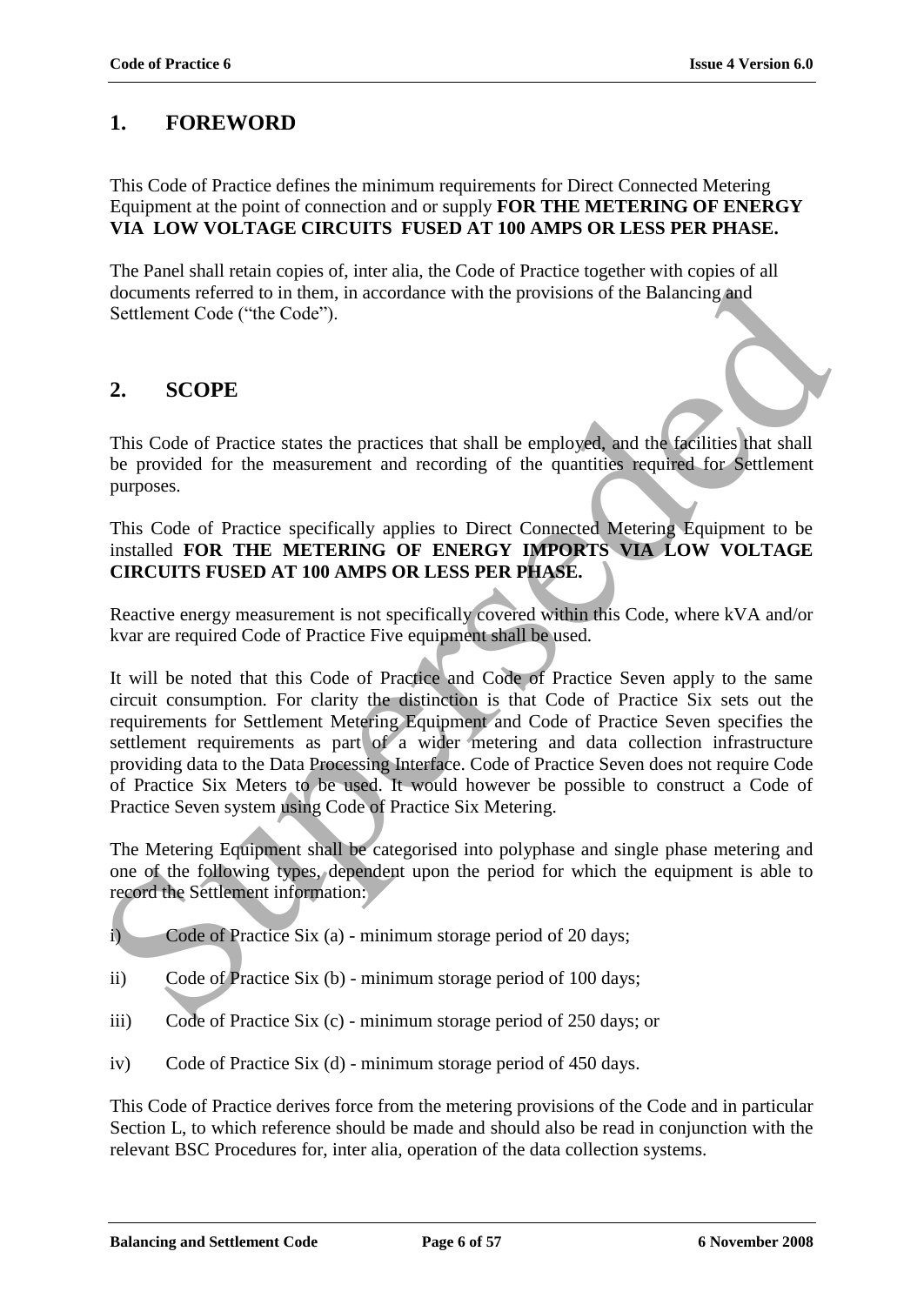This Code of Practice does not contain the calibration, testing and commissioning requirements for Metering Equipment used for Settlement purposes. These requirements are detailed in Code of Practice Four - "Code of Practice for Calibration, Testing and Commissioning Requirements for Metering Equipment for Settlement Purposes".

Dispensations from the requirements of this Code of Practice may be sought in accordance with the Code and BSCP32.

Meters and Outstations referred to in this Code of Practice shall only achieve successful compliance in respect of any testing detailed in this Code of Practice if the requirements set out in accordance with BSCP601 are also observed and successfully completed or the Registrant has been granted a valid Metering Dispensation covering any departure from the requirements as detailed in this Code of Practice. Meters and Outstations referred to in this Code of Practice shall only achieve successful<br>compliment in respect of any testing detailed in this Code of Practice.<br>Out in accordance with BSCP601 are also observed and success

In the event of an inconsistency between the provisions of this Code of Practice and the Code, the provisions of the Code shall prevail.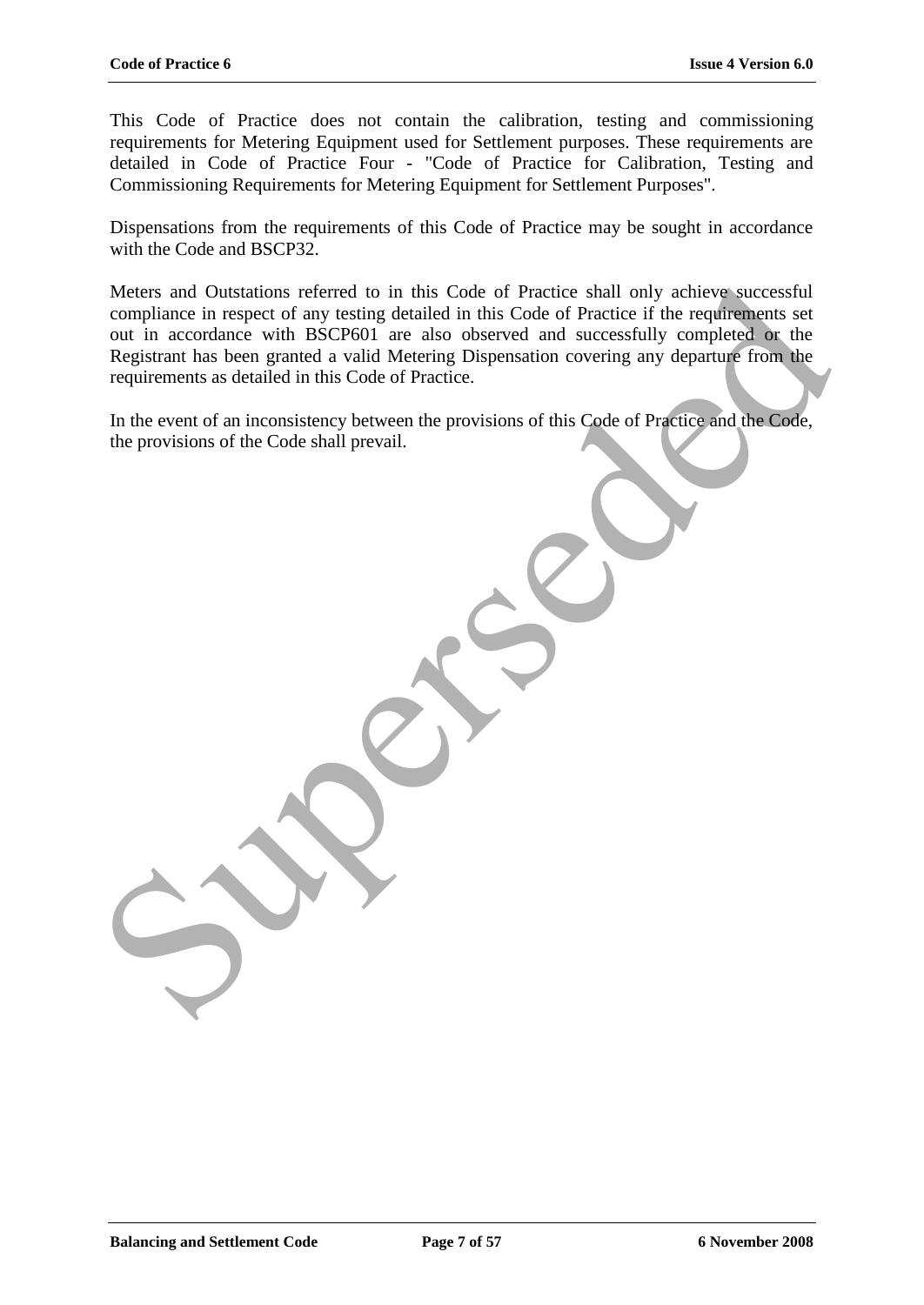# **3. REFERENCES**

The following documents are referred to in the text;

| <b>BS EN 61036</b>               | AC Static Watt-hour Meters for Active Energy (Classes 1 and 2).                                                                         |  |  |  |  |
|----------------------------------|-----------------------------------------------------------------------------------------------------------------------------------------|--|--|--|--|
| <b>BS EN 60521</b>               | Specification of Class 0.5, 1 and 2 Single-Phase and polyphase, single rate and<br>Multi rate Watt hour meters.                         |  |  |  |  |
| SI 792                           | The Meters (Certification) Regulations 1990.                                                                                            |  |  |  |  |
| Electricity Act 1989             | Schedule 7, as amended by the schedule 1, to the Competition and Services<br>(Utilities) Act 1992.                                      |  |  |  |  |
| <b>BS EN 61107</b>               | Data Exchange for Meter Reading, Tariff and Load Control. Direct Local<br>Exchange.                                                     |  |  |  |  |
| IEC 1334-4-41                    | Application Protocols: Distribution Line Message Specification.                                                                         |  |  |  |  |
| Balancing and<br>Settlement Code | Section X; Annex X-1 and BSC Procedures.                                                                                                |  |  |  |  |
| Code of Practice 4               | Code of Practice for Calibration, Testing and Commissioning Requirements for<br>Metering Equipment for Settlement Purposes.             |  |  |  |  |
| Code of Practice 5               | Code of Practice for the Metering of Energy Transfers with a Maximum Demand<br>of up to (and Including) 1MWfor Settlement Purposes.     |  |  |  |  |
| Code of Practice 7               | Code of Practice for Metering of Energy Imports via Low Voltage Circuits Fused<br>at 100Amps or Less per Phase for Settlement Purposes. |  |  |  |  |
|                                  |                                                                                                                                         |  |  |  |  |
|                                  |                                                                                                                                         |  |  |  |  |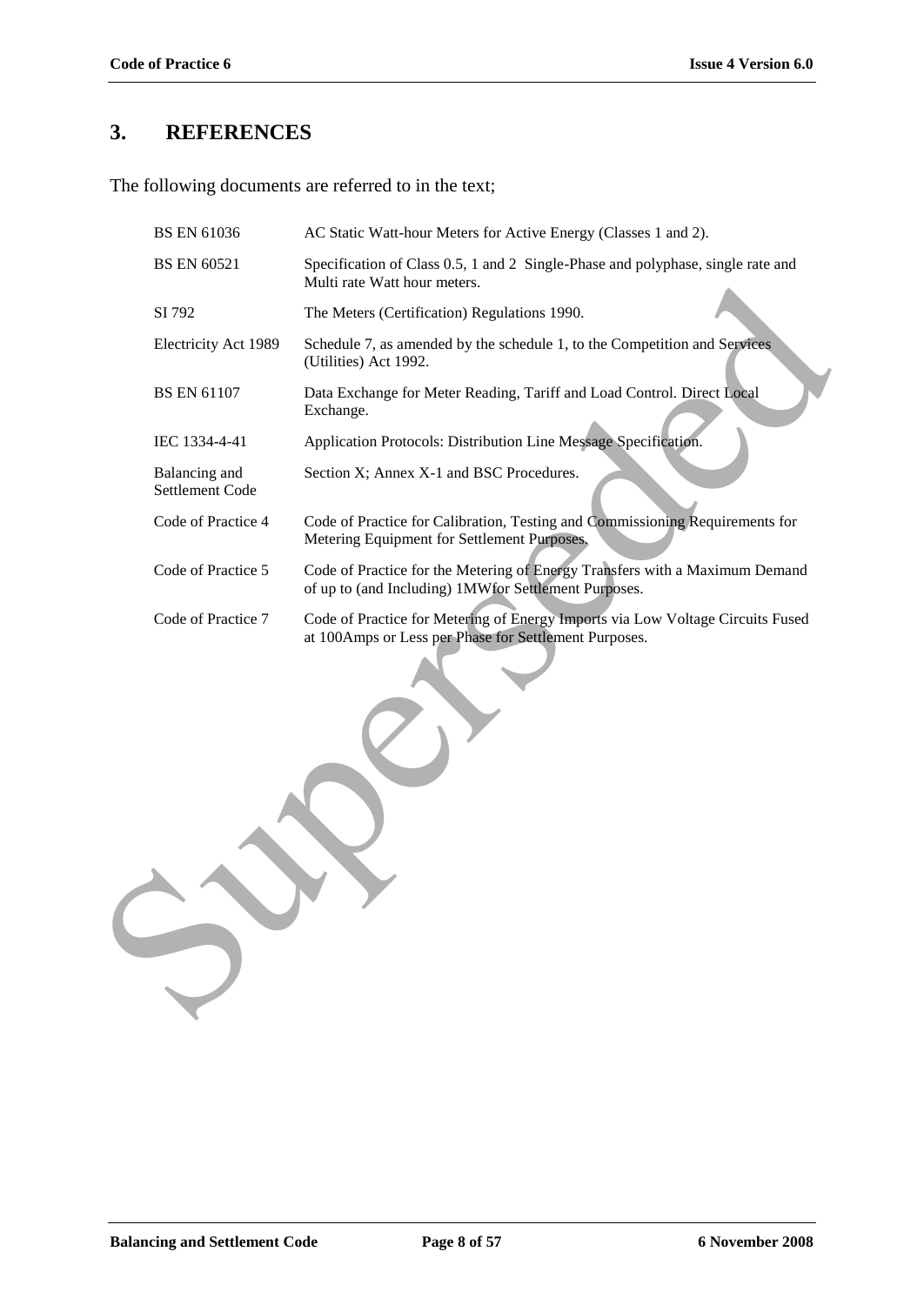## **4. DEFINITIONS AND INTERPRETATIONS**

Save as otherwise expressly provided herein, words and expressions used in this Code of Practice shall have the meanings attributed to them in the Code.

The following definitions, which also apply, supplement or complement those in the Code and are included for the purpose of clarification.

### 4.1 Active Energy

Active Energy means the electrical energy produced, flowing or supplied by an electrical circuit during a time interval, and being the integral with respect to time of the instantaneous Active Power measured in units of watt-hours or standard multiples thereof; 4.1 Active Energy<br>
Active Energy means the electrical energy produced, flowing or supplied by an<br>
electrical circuit during a time interval, and heing the integral with respect to time of<br>
the instantaneous Active Power m

### 4.2 Active Power

Active Power means the product of voltage and the in-phase component of alternating current measured in units of watts and standard multiples thereof, that is;

1,000 Watts =  $1 \text{ kW}$  $1,000 \text{ kW} = 1 \text{ MW}$ 

### 4.3 Demand Period

Demand Period means the period over which Active Power is integrated to produce Demand Values. Each Demand Period shall be of 30 minutes duration, one of which shall finish at 24:00 hours.

#### 4.4 Demand Values

Demand Values means, expressed in kW twice the value of kWh recorded during any Demand Period. The Demand Values are half hour demands and these are identified by the time of the end of the Demand Period.

### 4.5 Electricity

"electricity" means Active Energy and Reactive Energy.

#### 4.6 Energy Storage Device

A device to provide standby power to the Metering Equipment clock in the event of mains failure. e.g. battery or super capacitor.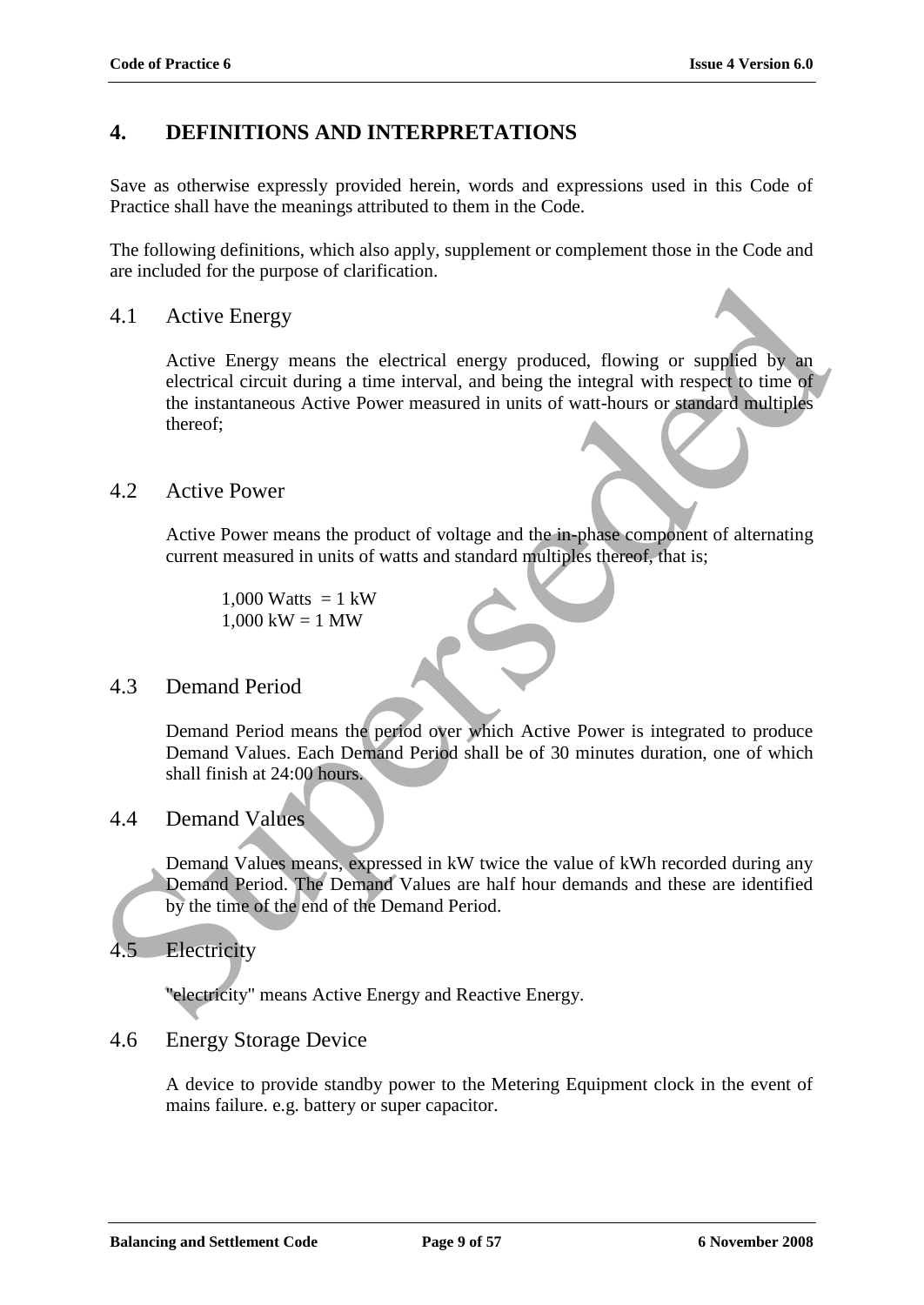### 4.7 Full Load

Full Load means the product of the number of phases, maximum current  $(I<sub>max</sub>)$ , and rated voltage of the Meter at unity power factor

### 4.8 Import

Import means, for the purposes of this Code of Practice, an electricity flow as specified within the Code.

### 4.9 Interrogation Unit

Interrogation Unit means a Hand Held Unit "HHU" (also known as Local Interrogation Unit "LIU") or portable computer which can program Metering Equipment parameters and extract information from the Metering Equipment and store this for later retrieval. myont means, for the papaes of this code of Friedrich movement specified within the Code.<br>
4.9 Interrogation Unit<br>
Interrogation Unit<br>
Interrogation Unit<br>
Interrogation Unit<br>
Interrogation Unit<br>
Interrogation Unit<br>
Interro

### 4.10 Maximum Demand

Maximum Demand expressed in kW means twice the greatest number of kWh recorded during any Demand Period.

### 4.11 Meter

Means a device for measuring electrical energy.

#### 4.12 Metering Equipment

Metering Equipment means Meters, measurement transformers (voltage, current and combination units), metering protection equipment, including alarms, circuitry, associated Communications Equipment and Outstations and wiring.

### 4.13 Meter Register

Meter Register means a device, normally associated with a Meter, from which it is possible to obtain a reading of the amount of Active Energy that has been supplied by a circuit.

### 4.14 Outstation

Outstation means equipment which receives and stores data from a Meter(s) for the purpose, *inter alia,* of transfer of that metering data to the Central Data Collector Agent (CDCA) or Data Collector as the case may be, and which may perform some processing before such transfer and may be in one or more separate units or be integral with the Meter.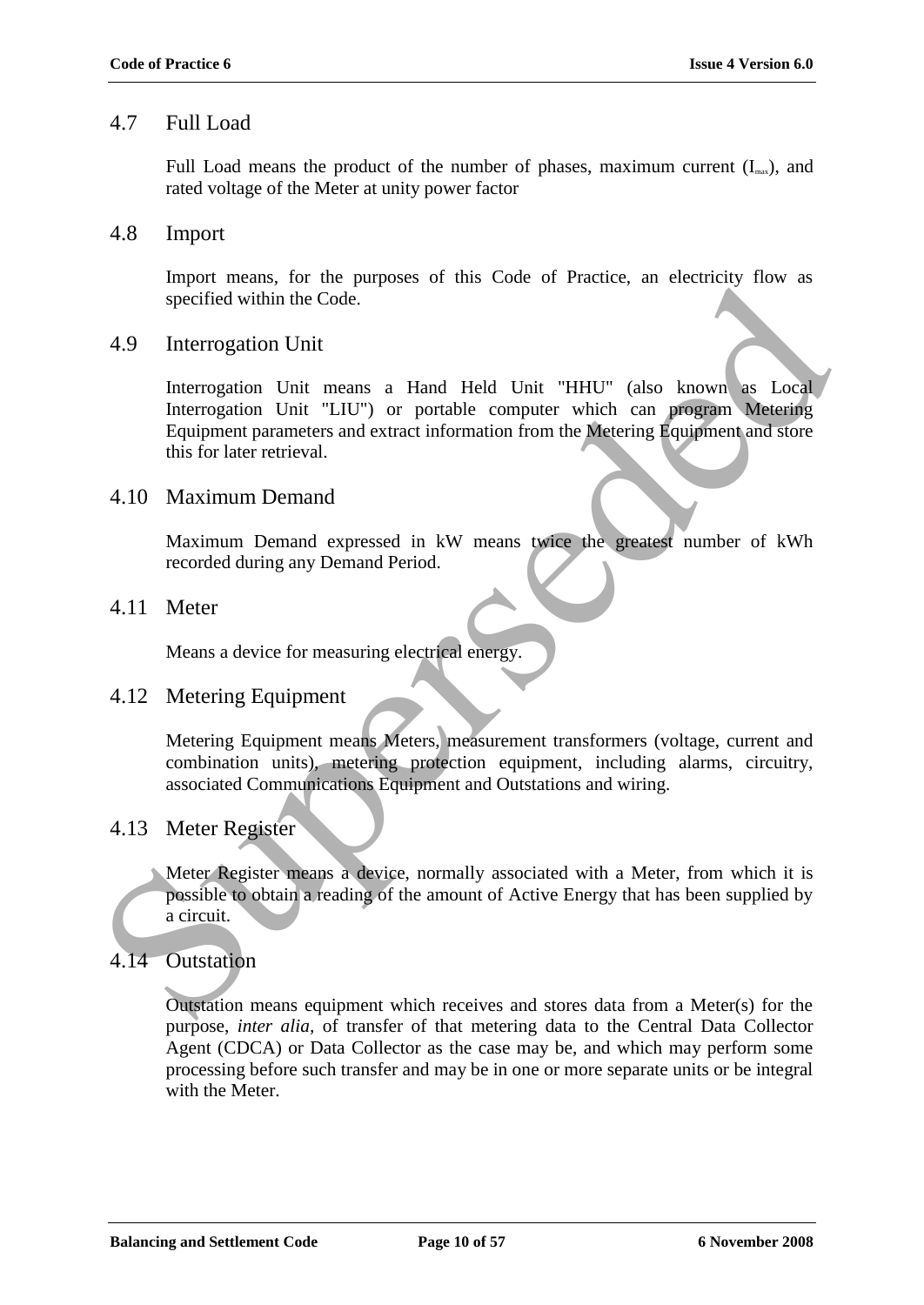### 4.15 Password

Password means a string of characters length 6 characters, where each character is a case sensitive alpha character (A to Z) or a digit (0 to 9) or the underscore character  $($ ).

### 4.16 Outstation System

Outstation System means one or more Outstations linked to a single communication line.

### 4.17 PSTN

PSTN means the public switched telephone network.

#### 4.18 Registrant

Registrant means, in relation to a Metering System, the person for the time being registered in CMRS or (as the case may be) SMRS in respect of that Metering System pursuant to Section K of the Balancing and Settlement Code.

### 4.19 Settlement Instation

Settlement Instation means a computer based system which collects or receives data on a routine basis from selected Outstation by the Central Data Collector or (as the case may be) a relevant Data Collector. Sustain System means one or more Outstations linked to a single communication<br>
Suses three.<br>
1.17 PSTN<br>
PSTN means the public switched telephone network.<br>
1.18 Registreant<br>
Registreant<br>
Registreant<br>
Registreant<br>
Registrean

### 4.20 SVA Customer

Means a person to whom electrical power is provided, whether or not that person is the provider of that electrical power; and where that electrical power is measured by a SVA Metering System.

### 4.21 Universal Time Clock (UTC)

Universal Time Clock means Co-ordinated Universal Time based on atomic clocks, as distinct from GMT.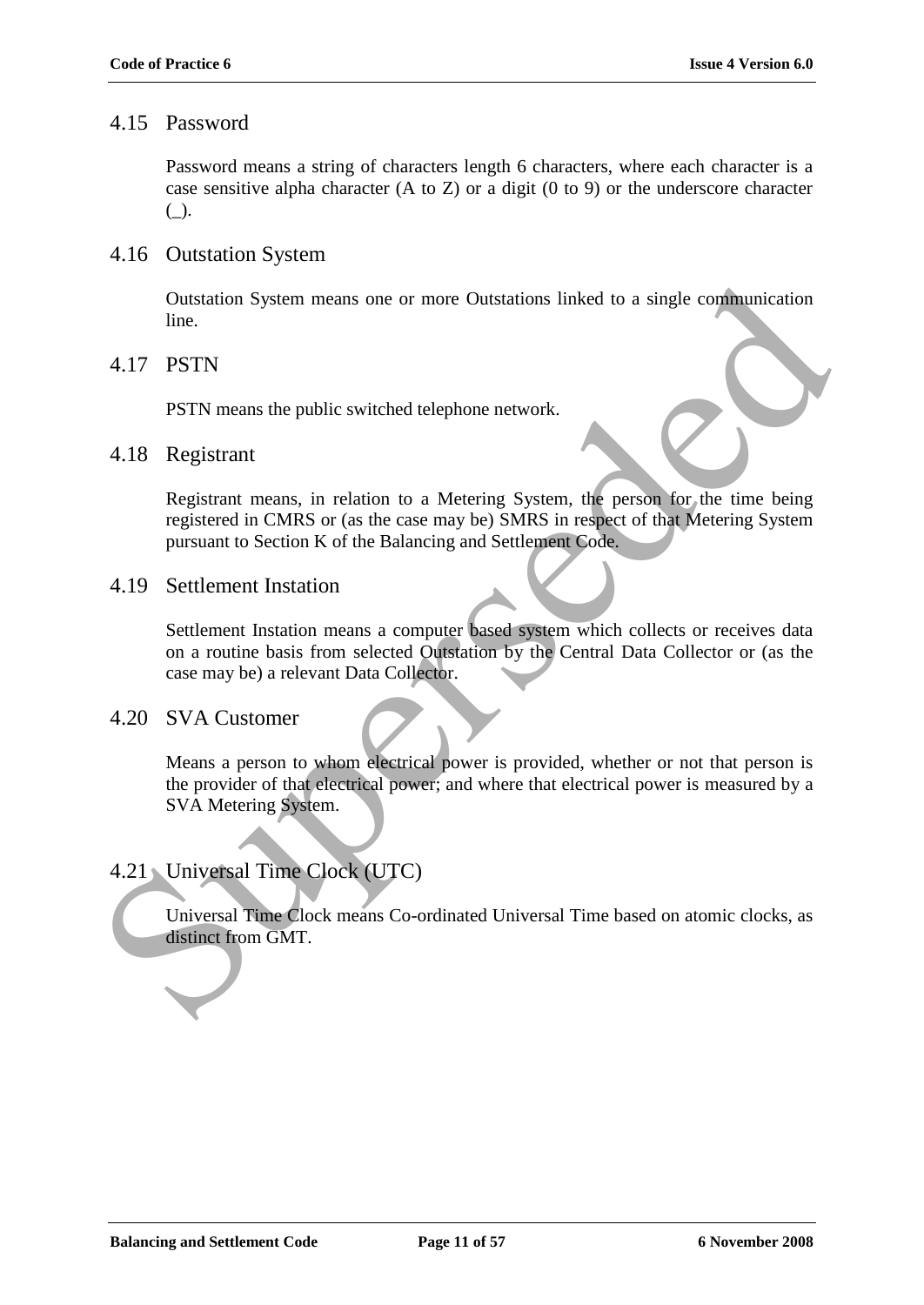### **5. MEASUREMENT CRITERIA**

### 5.1 Measured Quantities

For each circuit the following energy measurements are required for Settlement purposes:

(i) Import kWh.

### 5.2 Accuracy Requirements

The overall accuracy of the energy measurements shall at all times be within the limits of error specified in SI 792 Regulation 8 pertaining to Schedule 7 of the Electricity Act 1989. (i) Import kWh.<br>
S.2 Accuracy Requirements<br>
The overall accuracy of the energy measurements shall at all times be within the limits<br>
of error specified in SI 792 Regulation 8 pertaining to Schedule 7 of the Reetricity<br>
Act

Meters, where certified, shall be certified in accordance with schedule 7 of the Electricity Act 1989.

Appropriate evidence to substantiate that these overall accuracy requirements are met shall be available for inspection to Pool Members or their agent(s).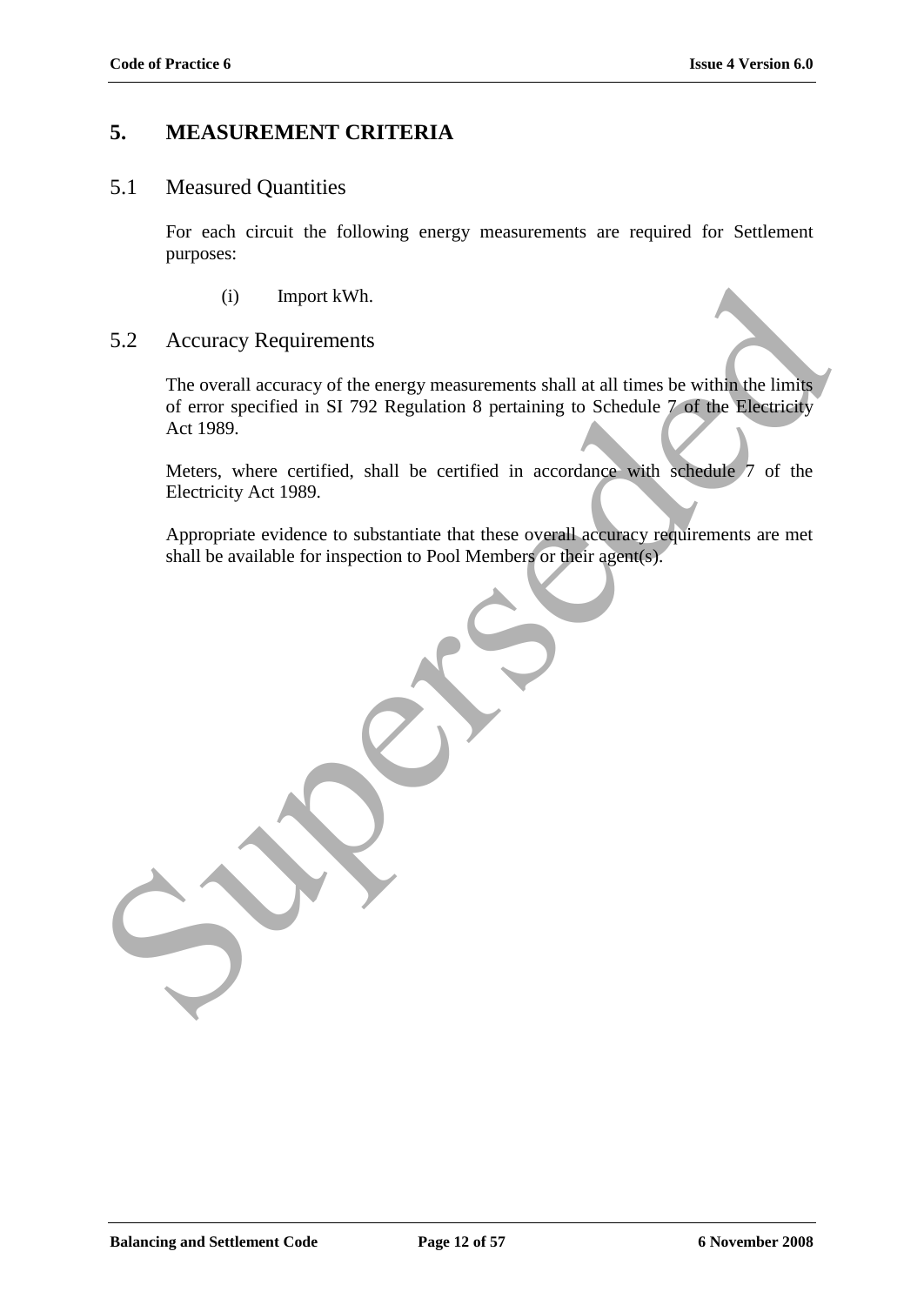### **6. METERING EQUIPMENT CRITERIA**

Although for clarity this Code of Practice identifies separate items of equipment, nothing in it prevents such items being combined to perform the same task provided the requirements of this Code of Practice are met. Where separate items of equipment are provided they shall be individually protected against electrical overload.

All Metering Equipment (including any Energy Storage Device) shall have a minimum design service life, without maintenance, of 10 years from date of manufacture.

#### 6.1 Meters

For each circuit direct connected Active Energy Meters shall be used in accordance with Schedule 7 of the Electricity Act 1989.

New Meters shall comply with the requirements of either BS EN 61036 Class 2, for indoor meters or BS EN 60521 Class 2. The rating for single phase meters shall be 230 volts, 50Hz, 20 Amps basic or less and 100 Amps maximum and for polyphase meters 230/400 volts, 50Hz, 40 Amps basic or less and 100 Amps maximum current. All Metering Equipment (including any Energy Storage Device) shall have a minimum design<br>service life, without maintenance, of 10 years from due of manufacture.<br>
6.1 Meters<br>
For each circuit direct connected Active Energy

Existing meters may be used provided they were manufactured to the relevant British Standards. Ratings different to those quoted for new meters may be utilised provided they are appropriate for the supply being metered.

Meters which provide data to separate Outstations shall provide an output for this purpose.

### 6.2 Outstation

An Outstation System shall be provided which transfers data to and receives data from a Settlement Instation(s). Outstations shall comply with all relevant requirements contained within BS EN 61036 for indoor conditions.

Separate Outstations storing data from a number of different circuits, up to a maximum consumption of 1GWh, and Meters with integral Outstation facilities may be cascaded onto one communication channel.

Metering data will normally be collected by the Settlement Instations in accordance with the following time scales, dependent upon which category of Metering Equipment that has been installed:

- a) Code Six (a) daily interrogation;
- b) Code Six (b) up to monthly interrogation;
- c) Code Six (c) up to quarterly interrogation; or
- d) Code Six (d) up to yearly interrogation.

Repeat collections of metering data shall be possible throughout the Outstation data storage period.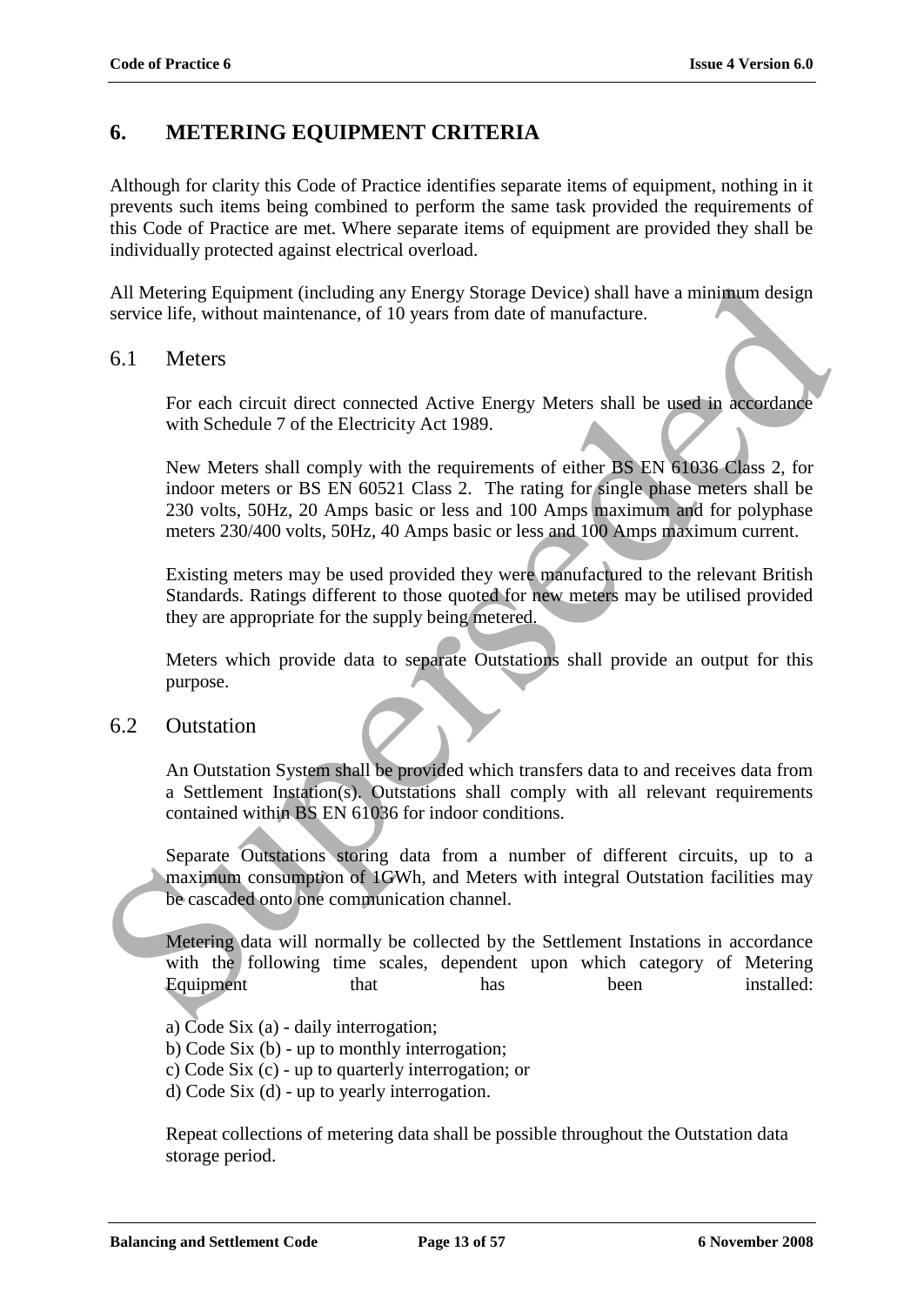The Outstation shall have the ability to allow the metering data to be read by Instations other than the Settlement Instation provided the requirements of Section 8 of this Code of Practice are satisfied.

For the purpose of transferring stored metering data from the Outstation to the Settlement Instation, a unique Outstation identification code shall be provided.

Where an Outstation has a primary battery to provide back-up for the clock and calendar, this battery shall have a minimum standby service life of 3 years from the date of manufacture of the Outstation i.e. supporting the clock for 3 years without mains power.

Where Energy Storage Devices other than primary batteries are used, the clock and calendar shall be supported for a period of 7 days without an external supply connected to cater for extended supply failure.

In the event of an Outstation supply failure, the Outstation shall retain all data stored up to the time of the failure, and maintain the time accuracy in accordance with paragraph 6.2.2. These time accuracy requirements do not apply where the Outstation clock is re-synchronised from a broadcast clock when re-energised. (refer to section 6.2.3.) calendar, this battery shall have a minimum standhy service life of 3 years from the dute of manufacture of the Outstution i.e. supporting the clock for 3 years without mains power.<br>Where Energy Storage Devices other than

Any "reading" or "reprogramming" operation shall not delete or alter any stored energy consumption data or associated alarms.

Where the Outstation is storing data for more than one circuit it shall continue to operate while any one circuit is energised.

The Outstation shall be clearly marked with the relevant part of Code of Practice 6. i.e. a, b, c or d.

**Balancing and Settlement Code Page 14 of 57 6 November 2008**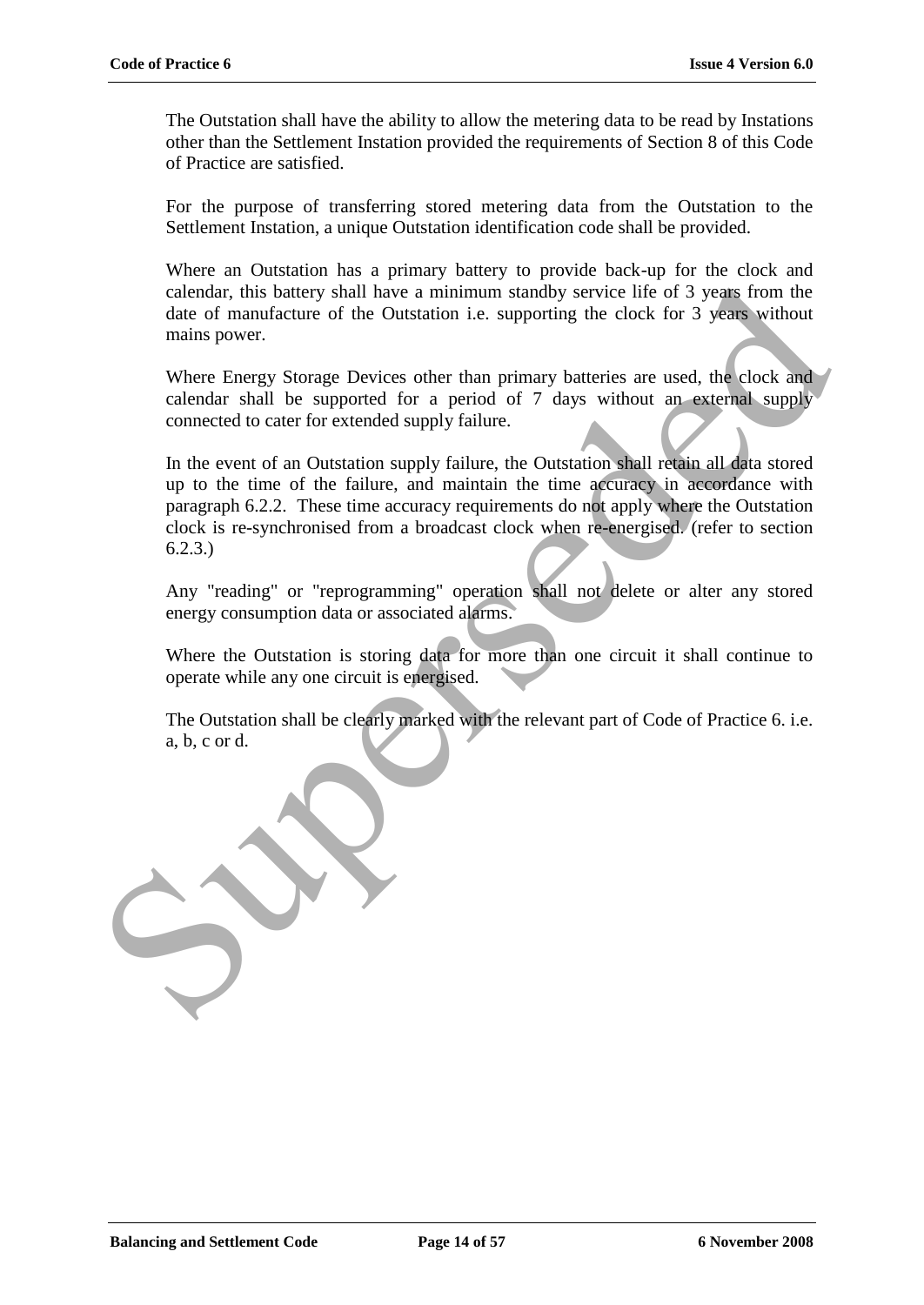#### **6.2.1 Data Provision requirements**

This section sets out the data to be provided by the Outstation and the duration of storage required. For the avoidance of doubt all Metering data shall be output in engineering units i.e. kWh.

Data shall be provided as follows and is specifically defined in Appendix 1.

- (i) For Each Interrogation of the Outstation the data provided shall be:
- The meter identifier 12 characters alphanumeric as defined in Appendix 1b. Where a separate Outstation is used the channel ID shall be the meter ID;
- The date and time of interrogation [YYMMDDhhmmss];
- kWh cumulative total meter advance register value for each Meter to 6 digit integer kWh value padded with leading zeroes where appropriate;
- For polyphase metering Maximum Demand (MD), 6 digit (4 integer and 2 decimal places) kW value, padded with leading zeros where appropriate, for each meter for both the current and previous programmable charging period e.g. monthly, statistical review period, as required by the Supplier, and cumulative Maximum Demand; (i) For Each Interngation of the Oustation the data provided shall be:<br>
The meter identifier 12 characters alphanumeric as defined in<br>
Appendix 1b. Where a separate Oustation is used the channel ID<br>
shall be the meter ID;
	- date of Maximum Demand reset [YYMMDD];
	- number of Maximum Demand resets;
	- multi-rate cumulative Active Energy registers as specified by Supplier; and
	- number of days data returned from the meter.
	- (ii) The Outstation shall provide the following information for each Day and for the current day up to the time of interrogation:

Calendar day date [YYMMDD];

- kWh cumulative total register value for each Meter to 8 digit (including 2 decimal place) kWh value padded with leading zeroes where appropriate;
- Where a battery is fitted, a battery change maintenance flag shall be provided based on standby battery service life;
- An indication should clock failure occur e.g. When the system clock has failed due to power or battery failure;
- The number of level 2 successful password accesses made on that day to a maximum of 7;
- MD reset flag as appropriate; and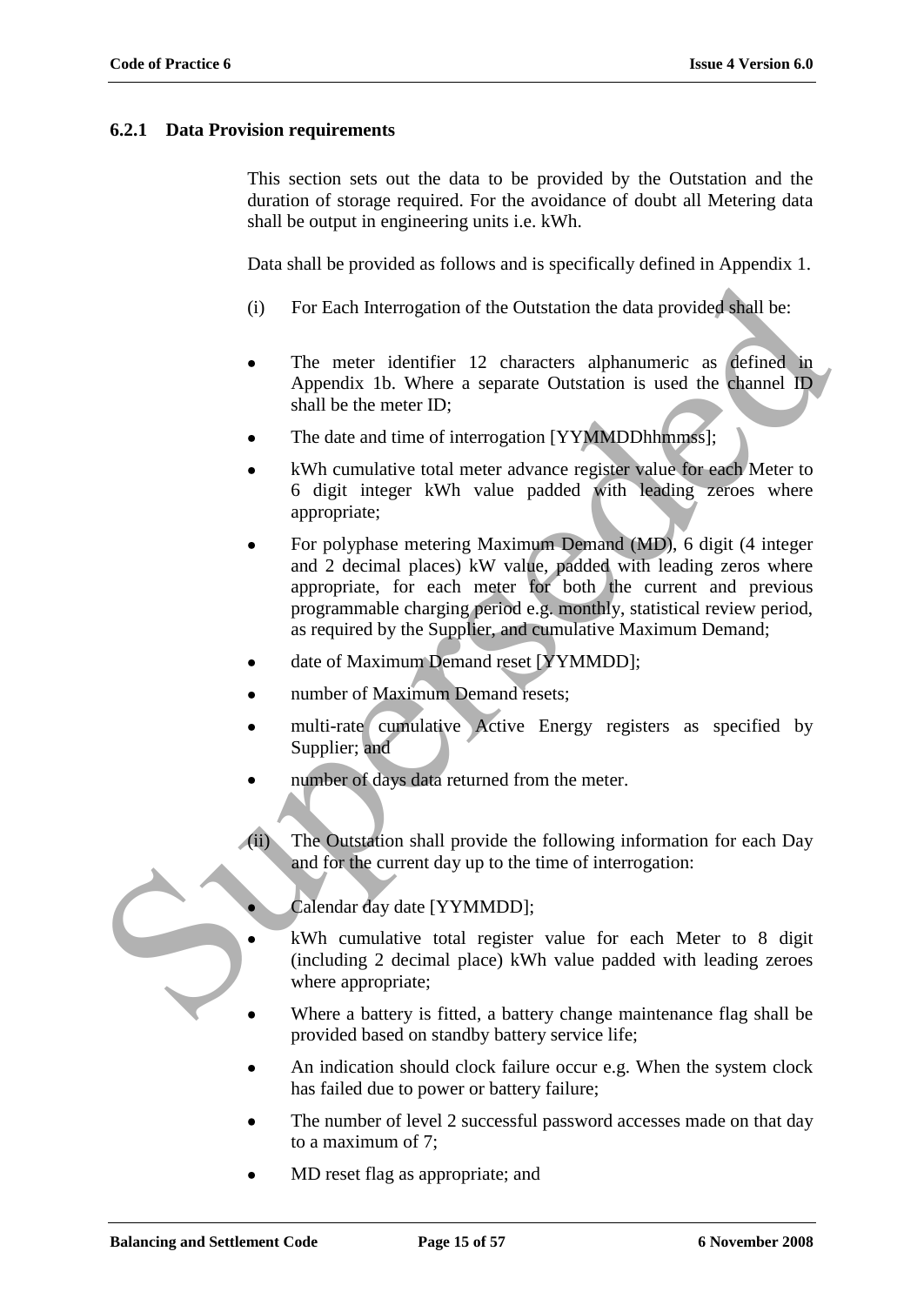A flag to indicate a power outage for the whole of a Settlement Day.

(iii) For each Demand Period the Outstation will provide, for each Meter:

- Truncated absolute cumulative register reading in the range 10"s of kWh, kWh, 1/10 kWh and 1/100 kWh;
- A flag to indicate if net reverse energy flow has taken place over all phases;
- A flag to indicate successful level 2 password access; and
- A flag to indicate that the power supply to the Outstation has failed.

A data capacity of 48 periods per day for the number of days specified below dependent upon the category of Metering Equipment shall be provided:

- *Code of Practice Six (a) - minimum storage period of 20 days;*
- *Code of Practice Six (b) - minimum storage period of 100 days;*
- *Code of Practice Six (c) - minimum storage period of 250 days; or*
- *Code of Practice Six (d) - minimum storage period of 450 days.*

Where the prescribed data storage period is exceeded the meter shall begin to wrap data i.e. replace the first reading with that of the latest reading.

The value of energy measured in a Demand Period but not stored in that Demand Period shall be carried forward to the next Demand Period.

Any discrepancy between the measured value of Active Energy at each individual metering point and the equivalent data presented by the Outstation for the same metering point shall not exceed  $+/- 0.5\%$  at full load at that metering point. phases;<br>
• A flag to indicate successful level 2 password access; and<br>
• A flag to indicate that the power supply to the Cultstation has failed.<br>
A data capacity of 48 periods per day for the number of days specified<br>
bel

An Outstation shall provide any portion of the data stored upon request by an Instation.

#### **6.2.2 Time Keeping**

- - (i) The Outstation time shall be set to the Universal Time Clock (UTC). No switching between UTC and British Summer Time (BST) shall occur for settlements data storage requirements.

Routine time synchronisation may be carried out using 30 minute synchronising pulses or broadcast clocks up to a maximum limit of +/- 1 second per Demand Period without setting any password access flags.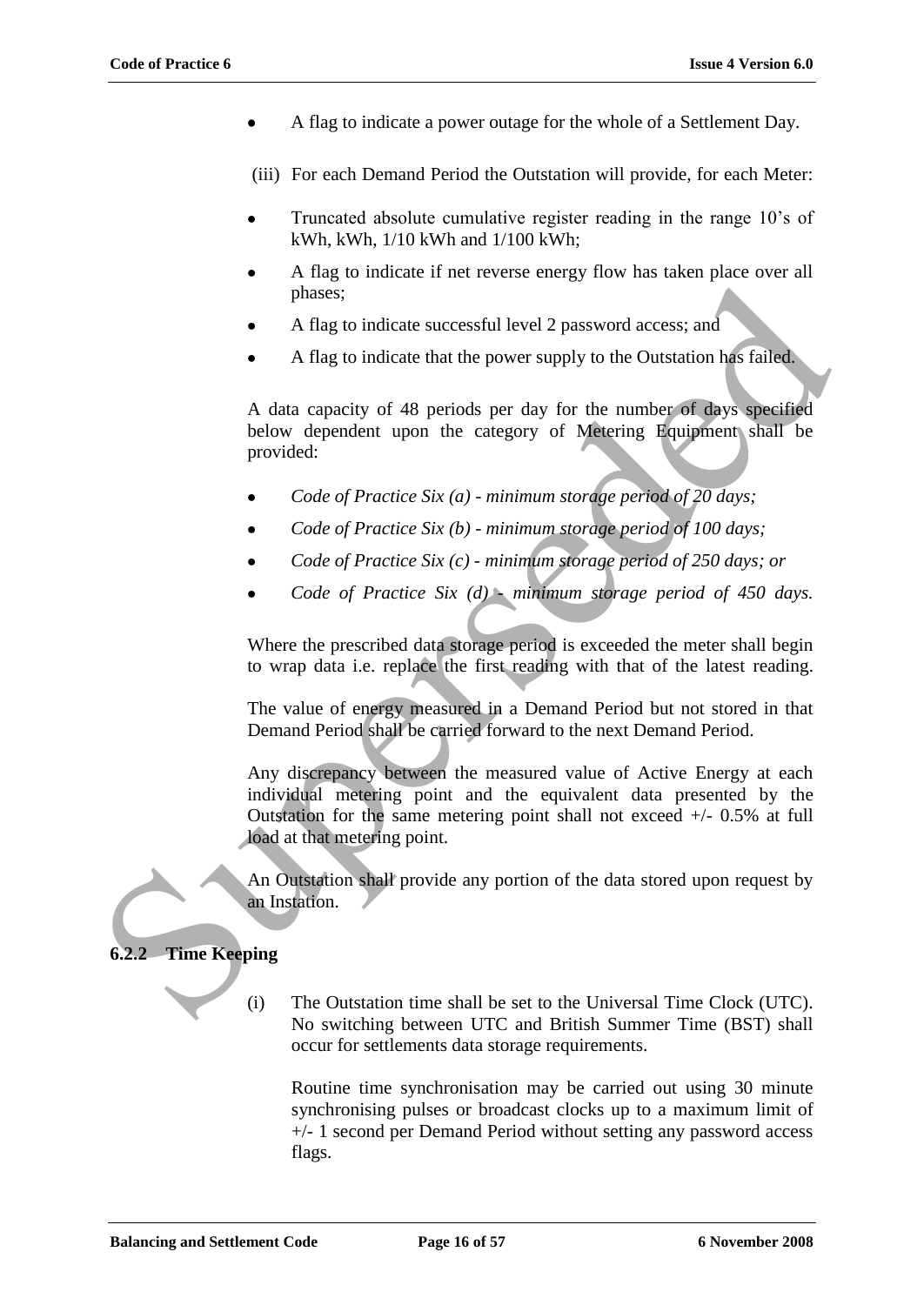The clock of the Outstation shall be capable of being set or adjusted using the local or remote communication ports but only once during any demand period.

- (ii) The overall limits of error for the time keeping shall be:
- The completion of each Demand Period shall be at a time which is within  $\pm$  6 minutes of UTC; and
- The duration of each Demand Period shall be within  $\pm 0.6\%$ , except where time synchronisation has occurred in a Demand Period.
- The variation in the completion of each Demand Period shall not exceed 20 seconds over 20 day period.

### **6.2.3 Monitoring Facilities - Broadcast Clocks**

- (i) For complete power outages up to 3 seconds in duration, the real time clock shall continue without interruption. This power outage event shall not cause the power outage flag or the successful level two password flag to be set at the time of power restoration.
- (ii) For power outages longer than three seconds and where power has now been restored, the clock shall start and continue from the time of failure until the broadcast clock is detected and successfully decoded, within the normal operating constraints of the broadcast clock system, the clock shall reset to UTC and the power failure flag and successful level two access password flag shall be set for the returning Demand Periods where the power outage existed. The duration of each Demand Period shall be within  $\pm 0.6$ %, except<br>where time synchronisation has occurred in a Demand Period.<br>The variation in the completion of each 2 shall hot<br>exceed 20 seconds over 20 day period.<br>
6
	- (iii) Where the broadcast clock cannot be detected by the Outstation, within the normal operating constraints and messaging protocols of the broadcast clock system, the clock failure flag shall be set for that day. The Outstation shall continue to maintain system clock accuracy as detailed in section 6.2.2. of this code of practice in the absence of the broadcast clock.

## 6.3 Displays and Facilities

The Metering Equipment shall display the following information (not necessarily simultaneously):

- total Import cumulative kWh per circuit, 6 digit integer kWh value padded with leading zeroes where appropriate for polyphase and 5 digit integer kWh value padded with leading zeroes where appropriate for single phase Meters; and
- current UTC or clock time and date as defined by the supplier.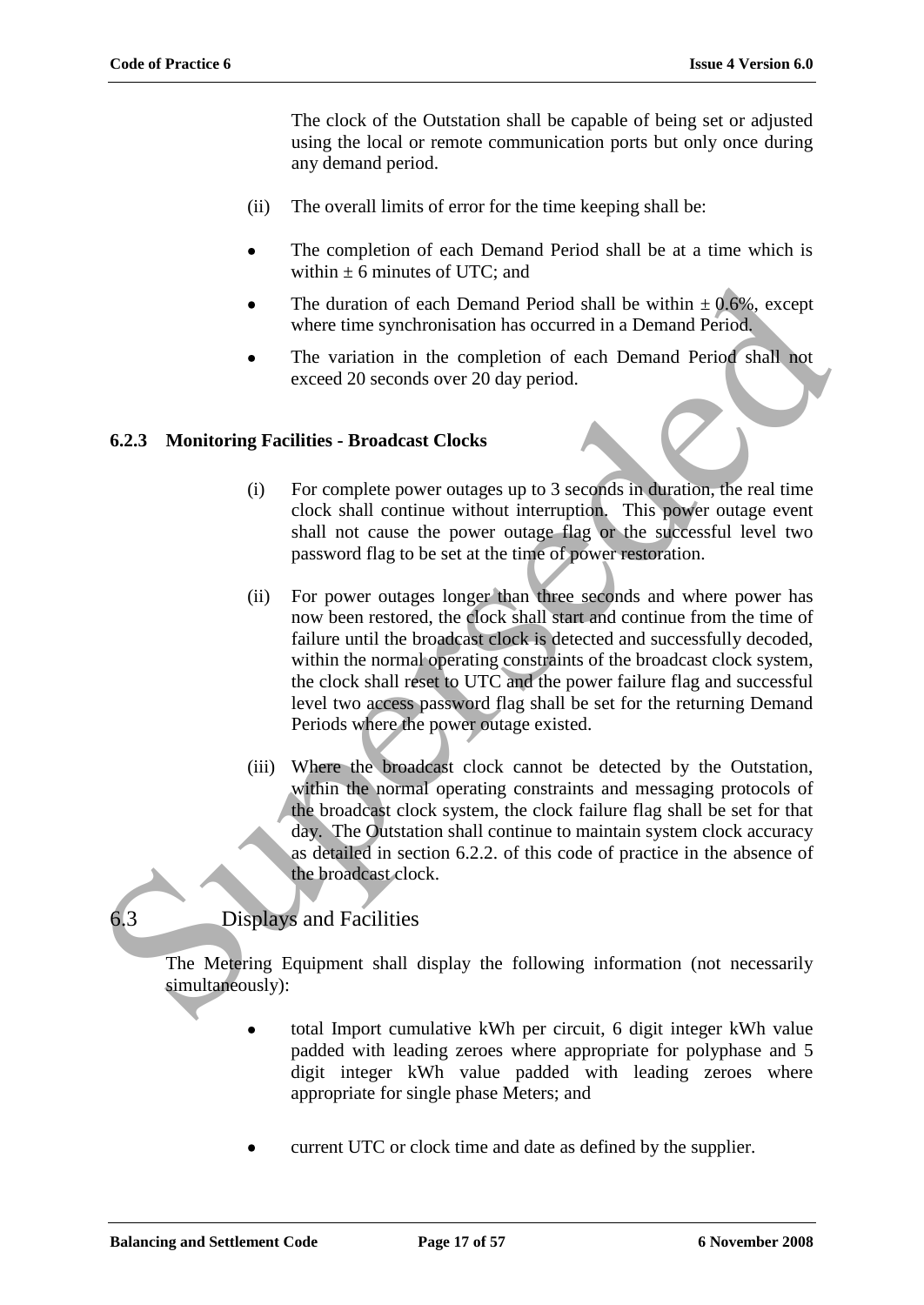The Metering Equipment shall be capable of enabling the display of the following information:

- (i) For polyphase meters:
- Maximum Demand ("MD") in 6 digit (4 integer and 2 decimal places) kW value padded with leading zeroes where appropriate for the current and historic programmable charging period;
- twice the kWh advance since the commencement of a current Demand Period, (i.e. "kW rising demand") to 6 digits (4 integer and 2 decimal places) kW value padded with leading zeroes where appropriate for the current and historic programmable charging period;
- cumulative MD, 6 digit (4 integer and 2 decimal places) kW value padded with leading zeroes where appropriate;
- the last two digits of the number of MD resets (99 rollover to zero); and
- multi-rate display sequence as specified by Supplier, with a minimum of 8 registers selectable over the calendar year. Further details are set out in Appendix 4.
- (ii) For single phase meters:
- multi-rate display sequence as specified by Supplier, with a minimum of 4 registers selectable over the calendar year. Further details are set out in Appendix 4.

Where a multi-rate display sequence is enabled on a Meter, the default display shall be the cumulative kWh register of the active rate and the rate identifier. The initial operation of the display selector shall display the test display and the next operation shall display the total Import cumulative kWh. Subsequent operation of the display selector shall display registers in a sequence specified by the supplier. • wice the kWh advance since the commencement of a current<br>
Demand Period, (i.e. "KW rsing demand") to 6 digits (4 integer and 2<br>
decimal places) kW value padded with leading zeroes where<br>
uppropriate for the current and

### 6.4 Communications

The Outstation shall always provide local interrogation facilities via an accessible port.

#### **6.4.1 Local Interrogation**

An interrogation port shall be provided:

- Physically: shall be an optical port to BS EN 61107;
- Data Protocol: Standard as defined in Appendix 1 (a and b), Appendix 2 (a and b) and Appendix 3.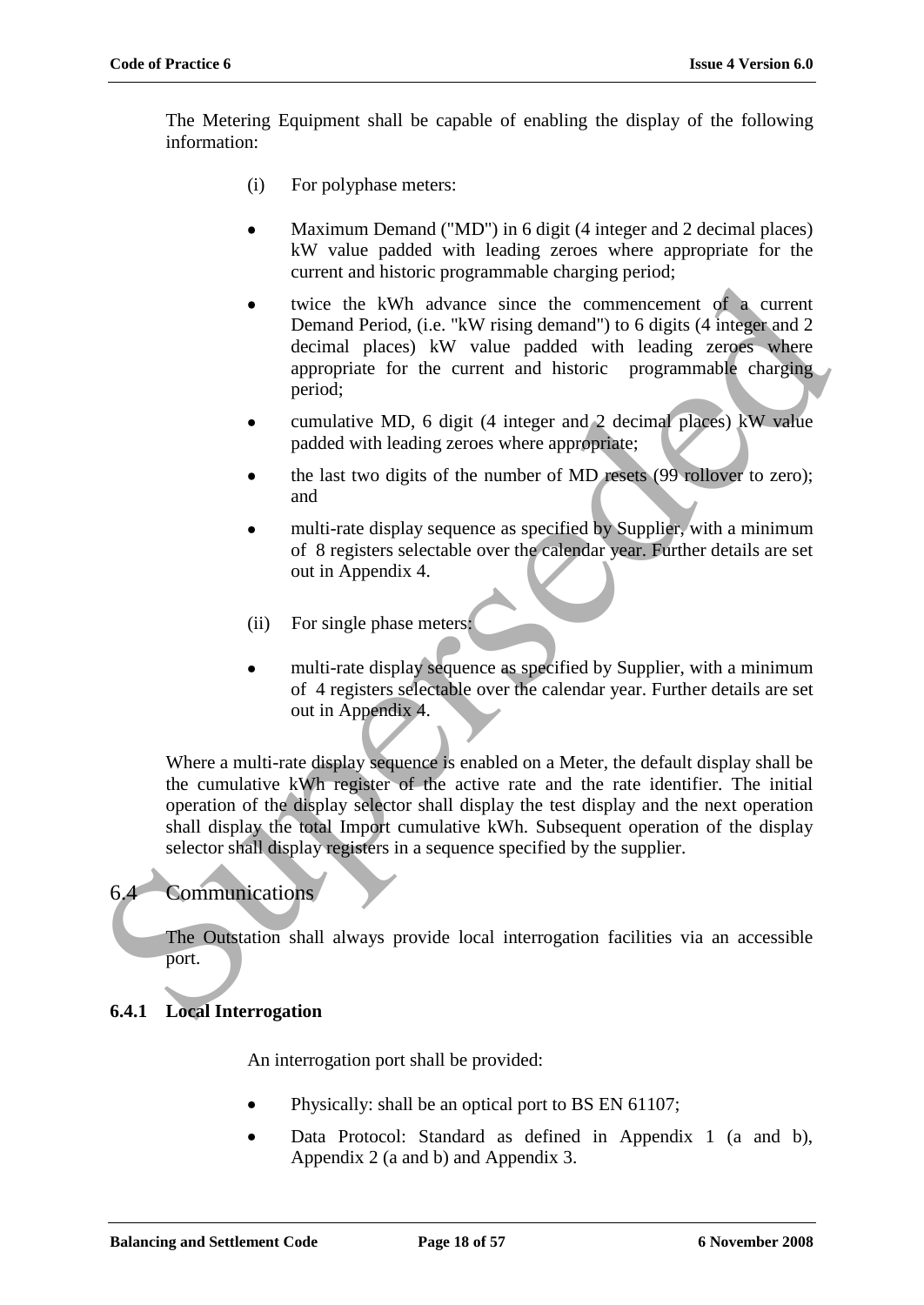The outline Data structure for the information required in 6.2.1. is detailed in Appendix 1a.

The detailed application data structure and format for the data items specified in section 6.2.1. is detailed in Appendix 1b.

The data definitions and descriptions are detailed in Appendix 2a. The functional overlay specified in section 6.4.3. is detailed in Appendix 2b (protocol examples).

The Outstation shall have a maximum transfer time of 90 seconds per 100 days for each Meter through the local data port for the data specified above. (protocol examples).<br>
The Outstation shall have a maximum transfer time of 90 seconds per 100<br>
days for each Meter through the local data port for the data specified<br>
above.<br> **6.4.2 Remote Interrogation**<br>
Where a remote i

### **6.4.2 Remote Interrogation**

Where a remote interrogation facility is provided it shall not be possible to disconnect this link at the Outstation without the breaking of a seal.

The data shall be to the standard data structure as set out in Appendix 1b.

### **6.4.3 Standard Protocol**

The protocol shall be standard for all Outstations for the following settlement functions for the data specified in 6.2.1:

- Read complete 30 minute database, (see note below and 11.2.3);
- Last 'n' days of data, where 'n' is the number of days ( $n = 1$  is the current day);
- Read selected Meters (if appropriate);
- Set time and date;
- Set password;
- Reset MD; and
- Change Authentication key at level 2 password access.

Note: The complete 30 minute database can be read by setting "n" (number of days) to a value equal to or greater than the storage capacity of the meter.

### 6.5 Security Requirements

To prevent unauthorised access to the data in the Metering Equipment a security scheme, as defined below, shall be incorporated for both local and remote communications access. Separate security levels shall be provided for the following activities;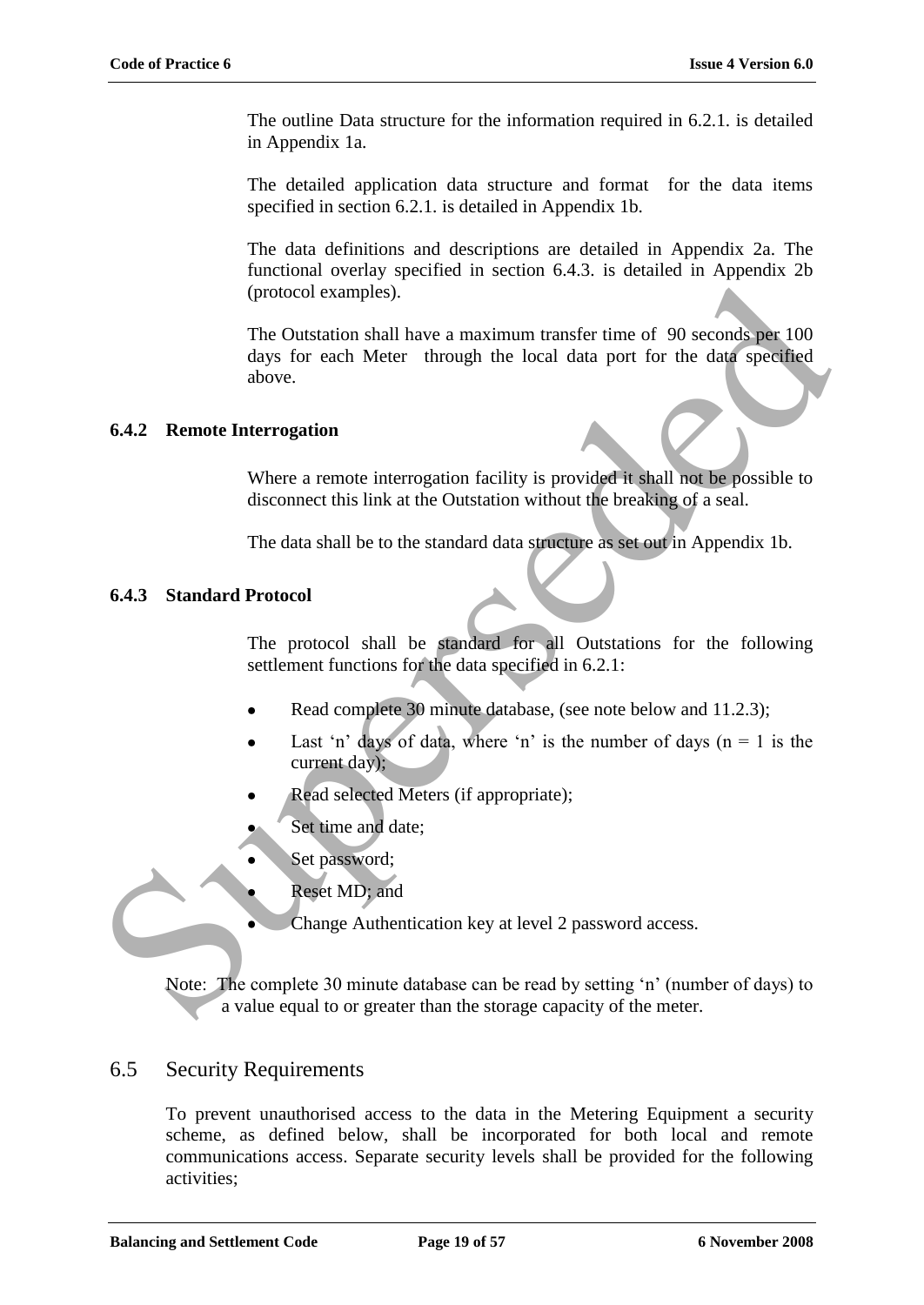- (i) Level 1 No Password Required to access data on a read only basis as described in section 6.4.
- (ii) Level 2 Password access for:
	- programming the Displays and Facilities as defined in Displays and  $\bullet$ Facilities;
	- programming the time by communication port access;
	- reprogramming the password for level 2;
	- reading additional information within the Metering Equipment;
	- resetting of the MD if appropriate; and
	- Changing the meter authentication key.
- (iii) Level 3 Removal of Metering Equipment cover(s) necessitating the breaking of a seal for:
	- calibration of the Metering Equipment; and
	- programming the level 2 password.

In addition to the functions specified for each level it shall be feasible to undertake the functions at the preceding level(s). This need not apply at level 3.

### 6.6 Sealing

All SVA Metering Equipment shall be sealed in accordance with Appendix 8 and 9 of the Meter Operator Code of Practice Agreement<sup>2</sup>.



 $\overline{a}$ 

<sup>&</sup>lt;sup>2</sup> The Meter Operator Code of Practice Agreement is a voluntary agreement between Public Distribution System Operators and Meter Operator Agents.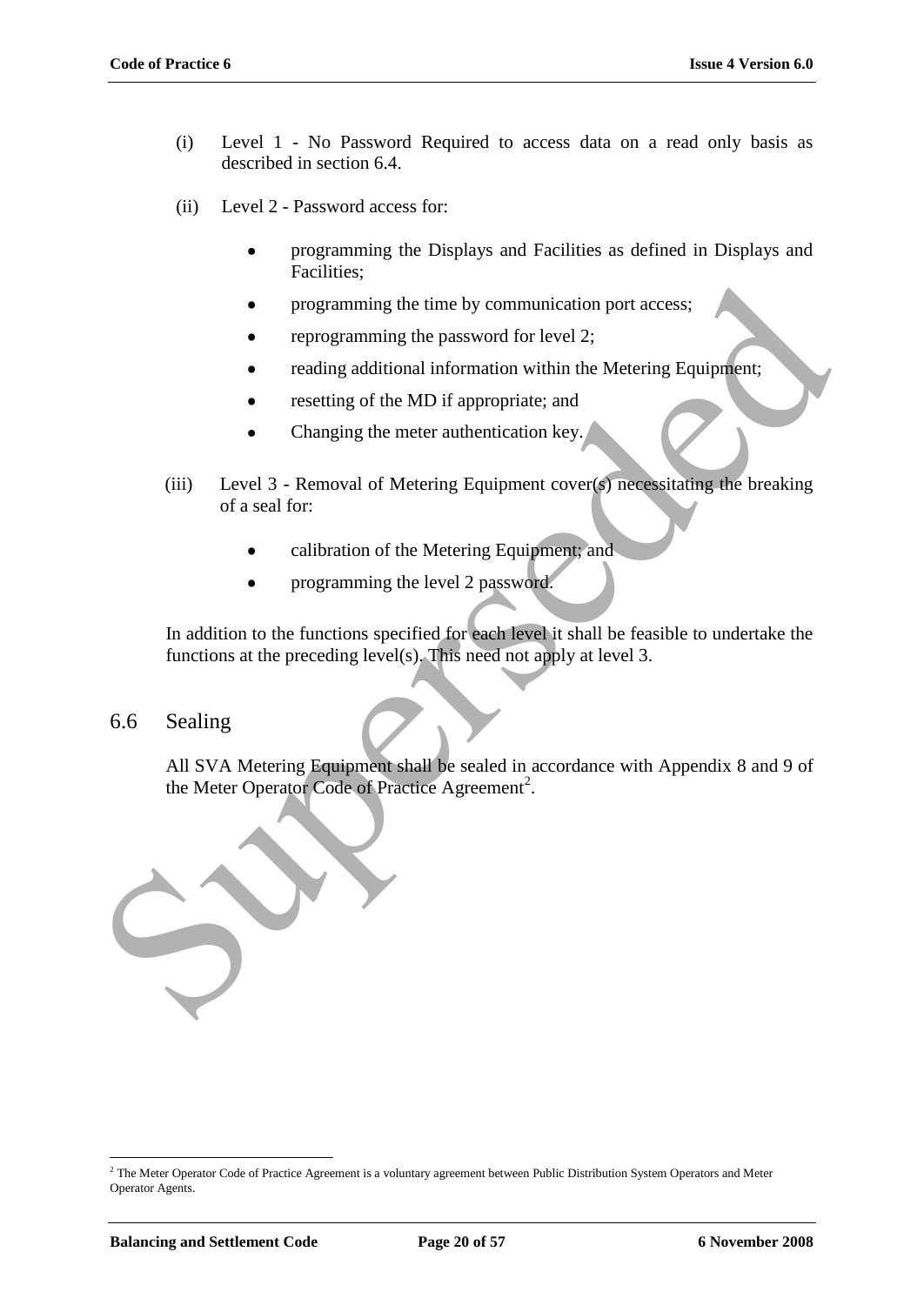### **7. ASSOCIATED FACILITIES**

### 7.1 Interrogation Unit

The Operator may interrogate the Metering Equipment using an Interrogation Unit (IU). The Interrogation Unit may be used for programming*,* commissioning, maintenance and fault finding and when necessary the retrieval of stored metering data. The data retrieved by the Interrogation Unit shall be compatible with the Settlement Instation.

The IU shall have a built-in security system, such as a password, so that the IU becomes inoperative and non-interrogatable if it is lost, stolen, etc. The password can be applied at power-on of the device and/or on entry to the IU software application.

### 7.2 Additional Features

Additional features may be incorporated within or associated with the Metering Equipment provided but these must not interfere with or endanger the operation of the Settlement process.

### **8. ACCESS TO DATA**

Access to metering data shall be in accordance with the provisions of the Code and the BSC Procedures referred to therein. Such access must not interfere with or endanger the security of the data or the collection process for Settlement purposes. Analysis and Analysis was more incorporation Unit shall be compatible with the Settlement Instation.<br>The data refrieved by the Interogration Unit shall be compatible with the Settlement Instation.<br>The U visibilities a buil

**Balancing and Settlement Code Page 21 of 57 6 November 2008**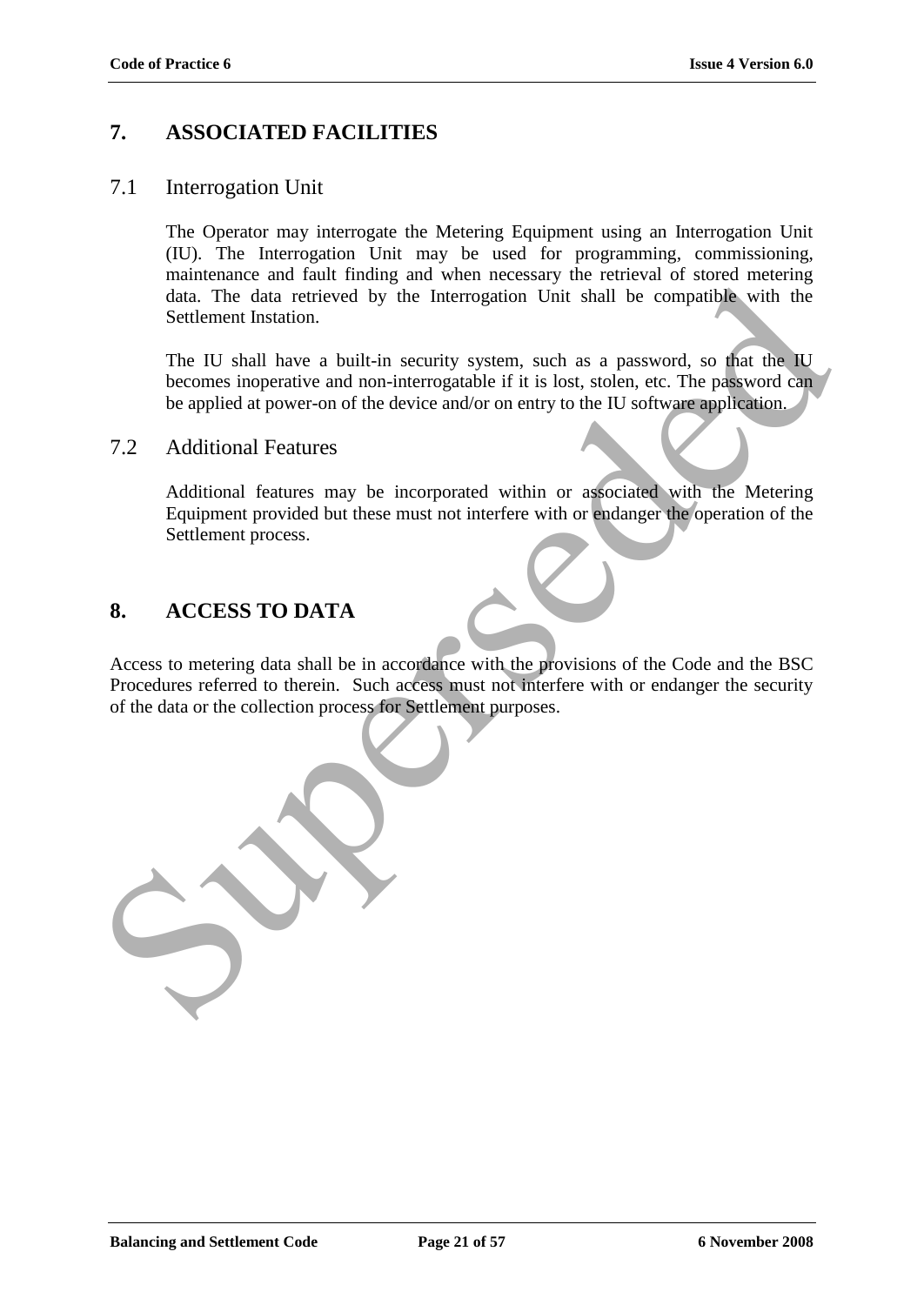### **9. Appendix 1: Outline Data Structure and Formats**

### 9.1 Appendix 1a: Outline Data Structure

The physical definition of the local optical data port is detailed in BS EN 61107. The general protocol specification is as detailed in BS EN 61107, augmented by the specifications contained herein.

The outline data structure described in Appendix 1a is expanded in Appendix 1b to provide more detail of the precise data structures and formats. Appendix 2a contains the data definitions and descriptions. Appendix 2b details the protocol examples to meet the functional requirements of the standard protocol. The data authentication process is outlined in Appendix 3.

The following guidelines have been established for local communications:

- (i) The outstation transmits complete day information only, i.e. the current day's information is transmitted and "filled" where appropriate, if a period has not yet been completed. "Partial days" and "Missing days" must be "filled" in the data transmission from the outstation - see point (ii) below.
- (ii) Chronological inconsistencies in the data block are not allowed. i.e. all data must be contiguous. "Partial days" or "Missing days" information, (due for example to power outages), must be "filled" in the data block that is transmitted by the outstation via its local communication port. Data shall be presented as if no Level 2 password access occurred during these periods and no consumption was recorded (i.e. the repetition of the last four digits of the kWh cumulative reading for the appropriate demand periods). The untime distance identical in Appendix 1 a is expanded in Appendix 1b to<br>
The untime distance these casa structures and formats. Appendix 2a comtains<br>
the data definitions and decreptions. Appendix 2b details the protoc
	- (iii) Data is transmitted in chronological order with current day's partial information transmitted first, oldest day's information transmitted last.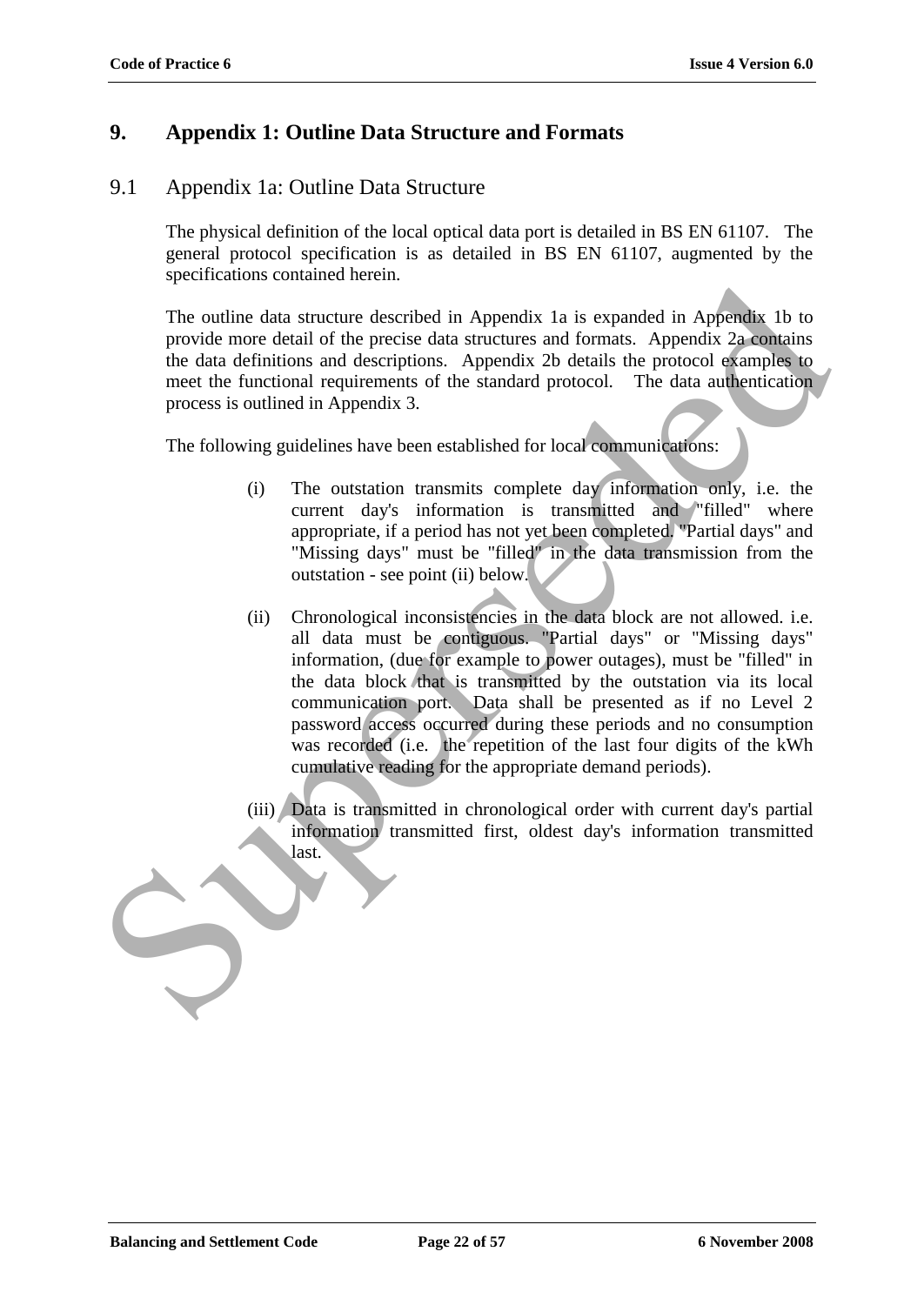# 9.2 Appendix 1b: Data Structure and Formats



### **OUTLINE DATA**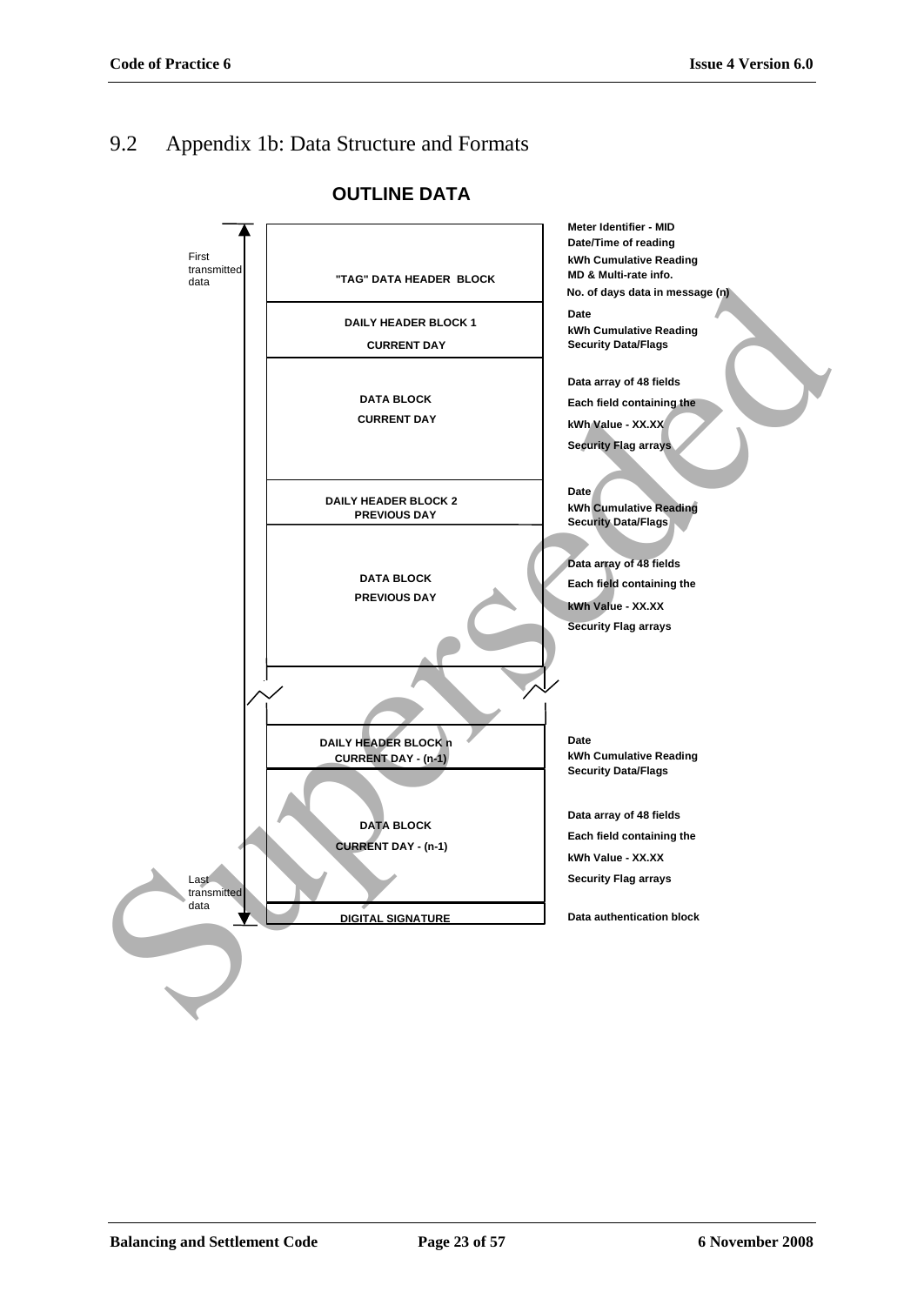### **9.2.1 "TAG" Data Header Block**

### *9.2.1.1 Meter Identifier-MID*



### *9.2.1.3 kWh Cumulative Reading*

The absolute value of the cumulative meter register at the time of the interrogation. Expressed as :- 6 digit integer kWh value, padded with leading zeroes where appropriate.

| Hundred  | Ten      | Thousands | Hundreds | Tens | Jnits |
|----------|----------|-----------|----------|------|-------|
| Thousand | Thousand |           |          |      |       |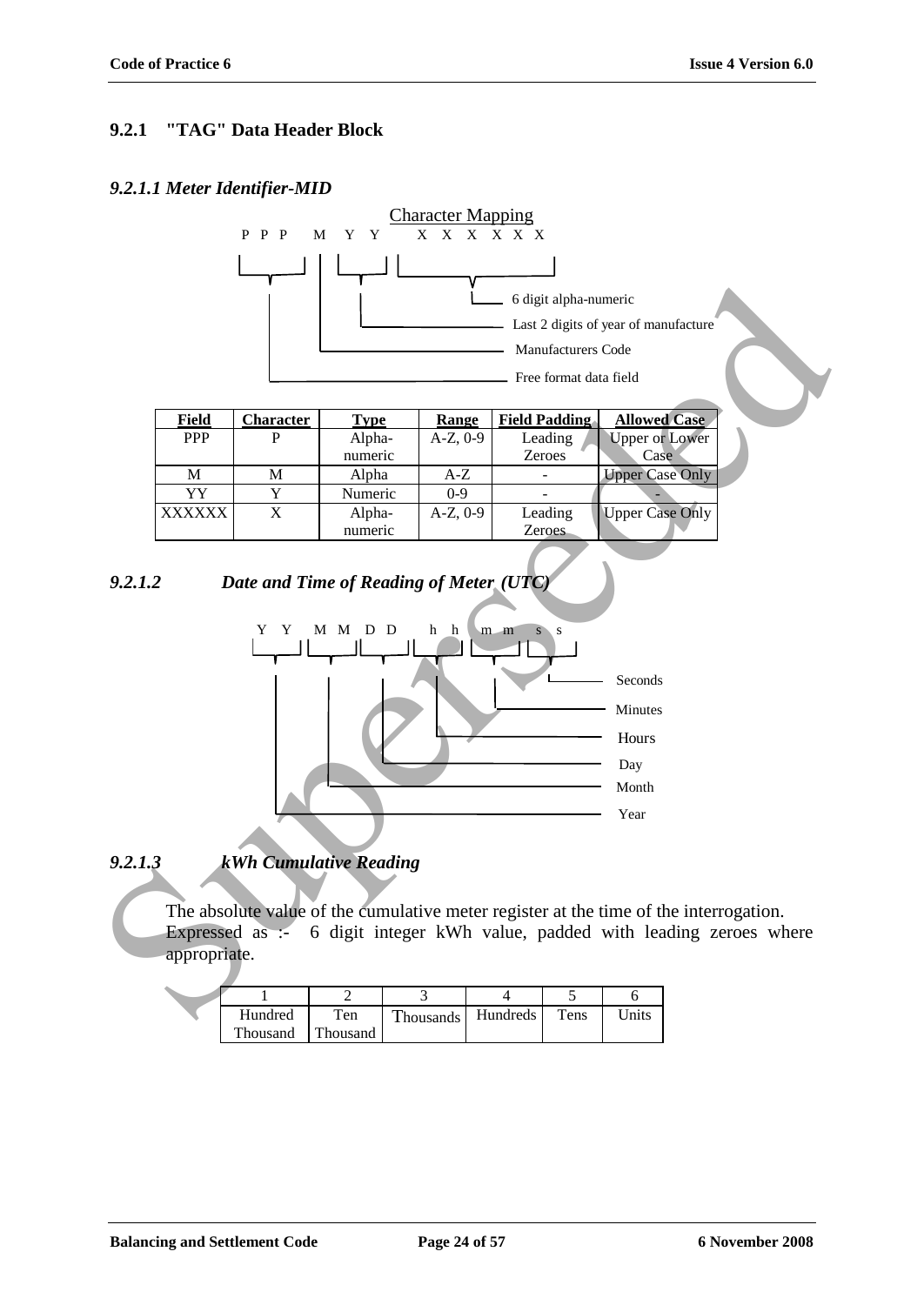### *9.2.1.4 Maximum Demands - MDs*

MD register data block consisting of 6 digit (4 integer and two decimal places) kW values with an implied decimal place, padded with leading zeroes where appropriate.

- i) MD in kW in current charging period
- ii) MD in kW in previous charging period
- iii) Cumulative Maximum Demand

| <b>Register ID</b> |  |  | 1000's   100's   Tens   Units   1/10ths   1/100ths |  |
|--------------------|--|--|----------------------------------------------------|--|
| Current kW MD      |  |  |                                                    |  |
| Previous kW MD     |  |  |                                                    |  |
| Cumulative MD      |  |  |                                                    |  |

### *9.2.1.5 Date of Last MD Reset*

Date of the last MD reset consisting of:-



*9.2.1.6 Number of Maximum Demand Resets*

The numerical value representing the last two digits of the number of Maximum Demand Resets, rollover to zero after value NN = 99.

No. of MD Resets N N N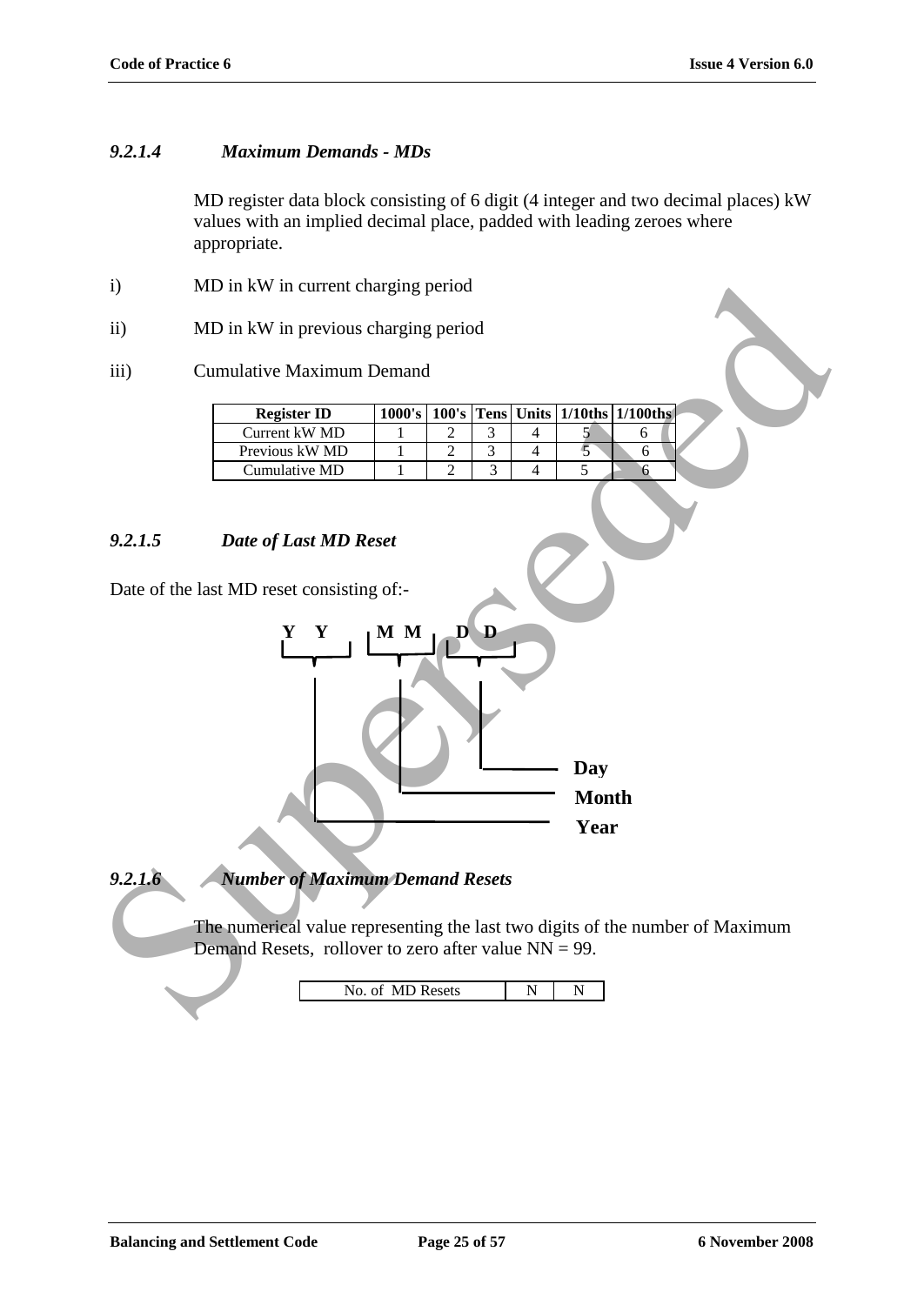### *9.2.1.7 Multi-rate Energy Registers*

Multi-rate energy registers at time of data read out consisting of 6 digit integer kWh values, padded with leading zeroes where appropriate.

| <b>Register ID</b> | 100k's | $10k's$ 1000's 100's | <b>Tens</b> | <b>Units</b> |
|--------------------|--------|----------------------|-------------|--------------|
| Rate 1             |        |                      |             |              |
| Rate 2             |        |                      |             |              |
| Rate 3             |        |                      |             |              |
| Rate 4             |        |                      |             |              |
| Rate 5             |        | 3                    |             |              |
| Rate 6             |        |                      |             |              |
| Rate 7             |        | 3                    |             |              |
| Rate 8             |        | 3                    |             |              |

This data block should always be of the same size. All data items should be transmitted, even if never initialised or used e.g. MD register on single phase meter, 8 rate register block even if 4 rate single phase meter, or if rate currently inactive e.g. due to tariff change.

### *9.2.1.8 Number of Days Data in Message*

The numerical value representing the number of days of data to be transmitted by the outstation in response to a request for a data output.

No. of days of data in message N N N N

### **9.2.2 Daily Header Block**

### *9.2.2.1 Day Identifier*

Day identifier for the 24 hour period to which the 30 minute data relates.

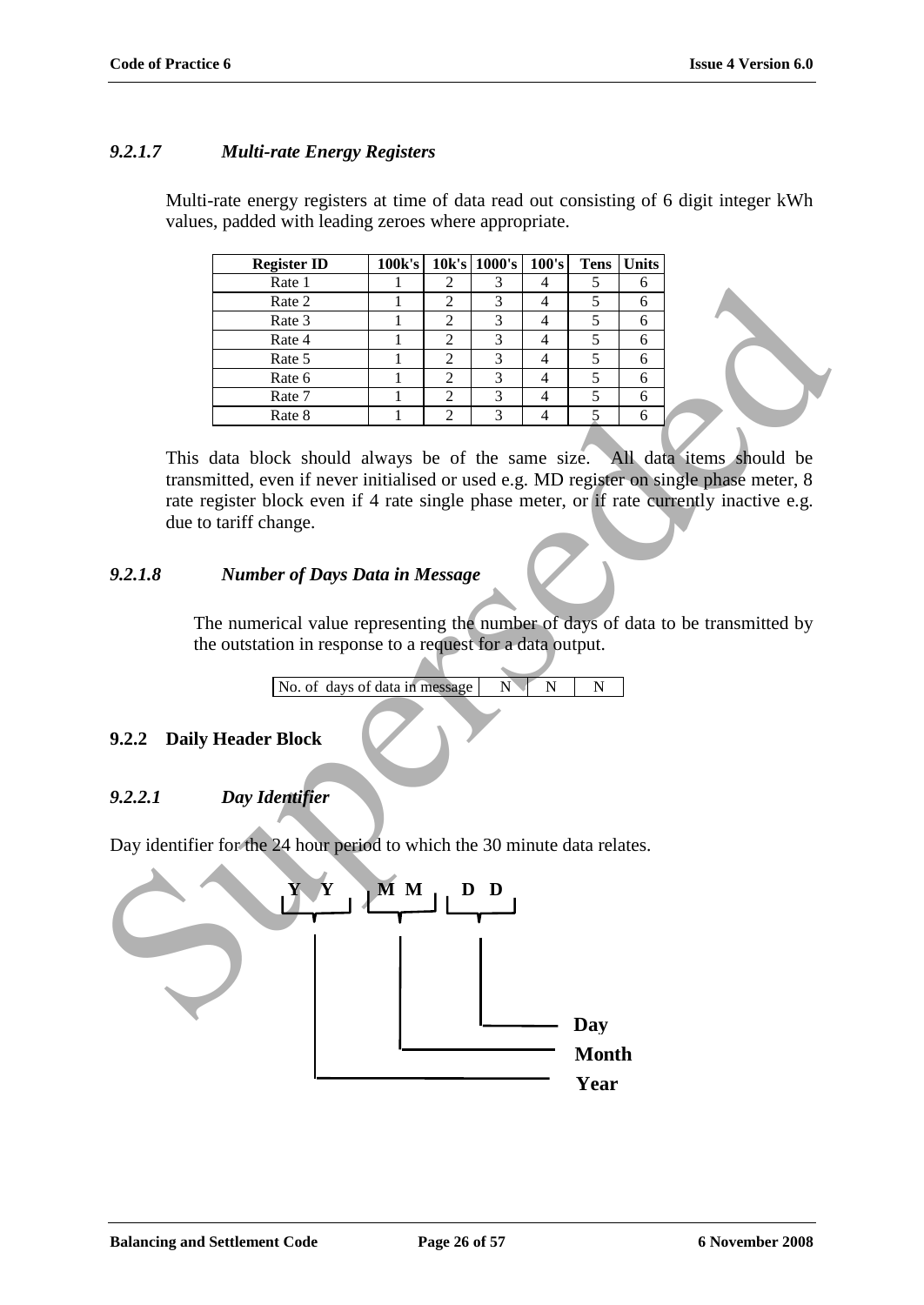### *9.2.2.2 Start of Day kWh Cumulative Reading*

The absolute value of the cumulative meter (channel) register at 00:00 hours, at the start of the 24 hour period, to which the 48 periods of information relate.

Expressed as:- 8 digit kWh value, comprising 6 integers and 2 decimal digits with an implied decimal place, padded with leading zeroes where appropriate.

| an implied decimal place, padded with leading zeroes where appropriate.                                                                            |                   |                     |                                       |                                                                  |                |       |                |                                                                    |
|----------------------------------------------------------------------------------------------------------------------------------------------------|-------------------|---------------------|---------------------------------------|------------------------------------------------------------------|----------------|-------|----------------|--------------------------------------------------------------------|
|                                                                                                                                                    | 1                 | $\overline{2}$      | $\overline{3}$                        | $\overline{4}$                                                   | $\overline{5}$ | 6     | $\overline{7}$ | $\overline{\mathbf{8}}$                                            |
|                                                                                                                                                    | Hundred           | Ten                 | Thousands                             | Hundreds                                                         | Tens           | Units | Tenths         | Hundredths                                                         |
|                                                                                                                                                    | Thousand          | Thousand            |                                       |                                                                  |                |       |                |                                                                    |
|                                                                                                                                                    |                   |                     |                                       | (in kWh units)                                                   |                |       |                |                                                                    |
| 9.2.2.3 Security Data and Flags                                                                                                                    |                   |                     |                                       |                                                                  |                |       |                |                                                                    |
| The normal status of each flag is logic zero and the presence or occurrence of an<br>identified event is signalled by setting the flag to logic 1. |                   |                     |                                       |                                                                  |                |       |                |                                                                    |
| $\mathbf{i}$                                                                                                                                       |                   |                     |                                       | NNN - No. of successful level 2 accesses (maximum count $= 7$ ); |                |       |                |                                                                    |
|                                                                                                                                                    | $\ddot{\text{1}}$ |                     | <b>BM</b> - Battery Maintenance Flag; |                                                                  |                |       |                |                                                                    |
|                                                                                                                                                    | iii)              | CF - Clock Failure; |                                       |                                                                  |                |       |                |                                                                    |
|                                                                                                                                                    | iv)               |                     |                                       |                                                                  |                |       |                | MD - MD reset flag, set for the day on which the MD was reset; and |
|                                                                                                                                                    | V)                |                     |                                       | PO - 24 hour continuous power outage of the outstation.          |                |       |                |                                                                    |
| The security data and flags shall be coded into a single byte as follows:                                                                          |                   |                     |                                       |                                                                  |                |       |                |                                                                    |
| Bit<br>5<br>$\overline{7}$<br>3<br>6<br>$\overline{4}$<br>2<br>1<br>$\theta$<br>PO<br>MD<br>CF<br>${\bf N}$<br>Type<br>BM<br>N<br>N                |                   |                     |                                       |                                                                  |                |       |                |                                                                    |
| (Bit 7 is reserved for future use).                                                                                                                |                   |                     |                                       |                                                                  |                |       |                |                                                                    |

#### *9.2.2.3 Security Data and Flags*

- i) NNN No. of successful level 2 accesses (maximum count  $= 7$ );
- ii) BM Battery Maintenance Flag;
- iii) CF Clock Failure;
- iv) MD MD reset flag, set for the day on which the MD was reset; and
- v) PO 24 hour continuous power outage of the outstation.

| ມມ |                 |        |    |  |  |
|----|-----------------|--------|----|--|--|
|    | D<br>$\tilde{}$ | 17 L D | -- |  |  |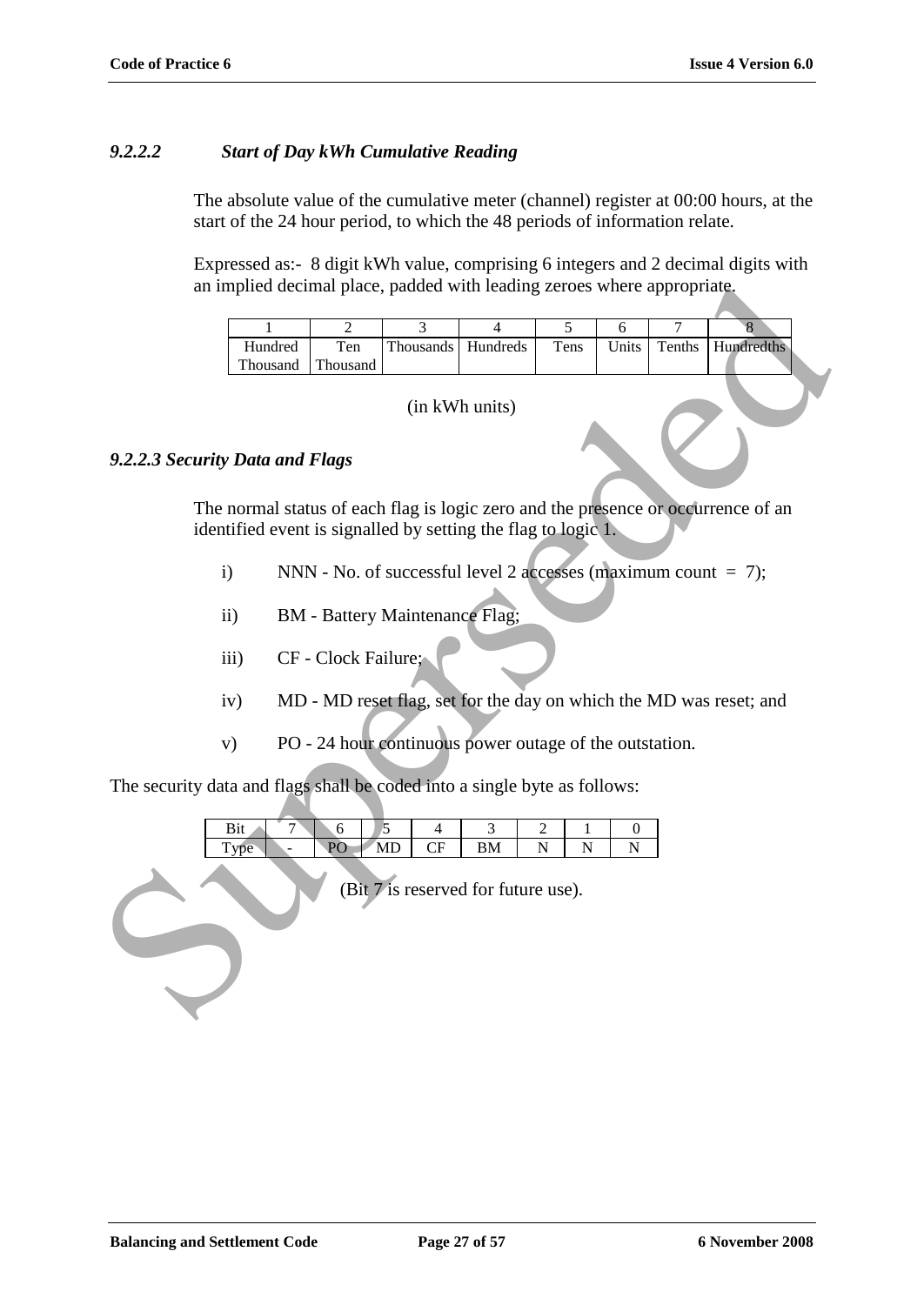### **9.2.3 Data Block**

The truncated absolute value of the cumulative meter (channel) register at the end of the 30 minute period, to which the value relates. Expressed as :- 4 digit kWh value, comprising two integers and two decimal digits, with an implied decimal place.

| ens | $\tau_{\rm nife}$ | $T$ enths | Hundredths |
|-----|-------------------|-----------|------------|

Appended for each 30 minute record are three security flags:

- i) Reverse running indication;
- ii) Successful level 2 password access; and
- iii) Power Failure.

The normal status of these flags is logic zero and the presence or occurrence of an identified event is signalled by setting the flag to logic 1.

The data block will consist of a contiguous data array of 48, 4 digit values representing the value (truncated kWh cumulative register) for each respective demand period of the day e.g.

2220 2221 2222 2223 2224 2225 2226 2227 2228 2229 2230 2231 2232 2233 2234 2235 2236 2237 2238 2239 2240 2241 2242 2243 2244 2245 2246 2247 2248 2249 2250 2252 2252 2253 2254 2255 2256 2257 2258 2259 2260 2262 2262 2263 2264 2265 2266 2267

The data flags shall be presented as individual bit arrays with a flag for each demand period of the day in the array (48 bits per day). The sequence and location of individual bits within the data flag array corresponds directly to the demand period number of the respective 30 minute data value. i.e. bit 1 associated with demand period 1 (00:00 to 00:30) bit 48 associated with demand period 48 (23:30 to 24:00). **EXECUTE:** The set of the specifical contribution of the specified contribution of the more details in the temperature of the more training indication;<br>
The data block will consist of a contiguous data alray of 48, 4 digi

Data that has not yet been generated for the individual 30 minute demand periods i.e. in current day block for times following the time of data readout, shall be represented by FFFF. All flags for these associated periods shall be set to logic 0.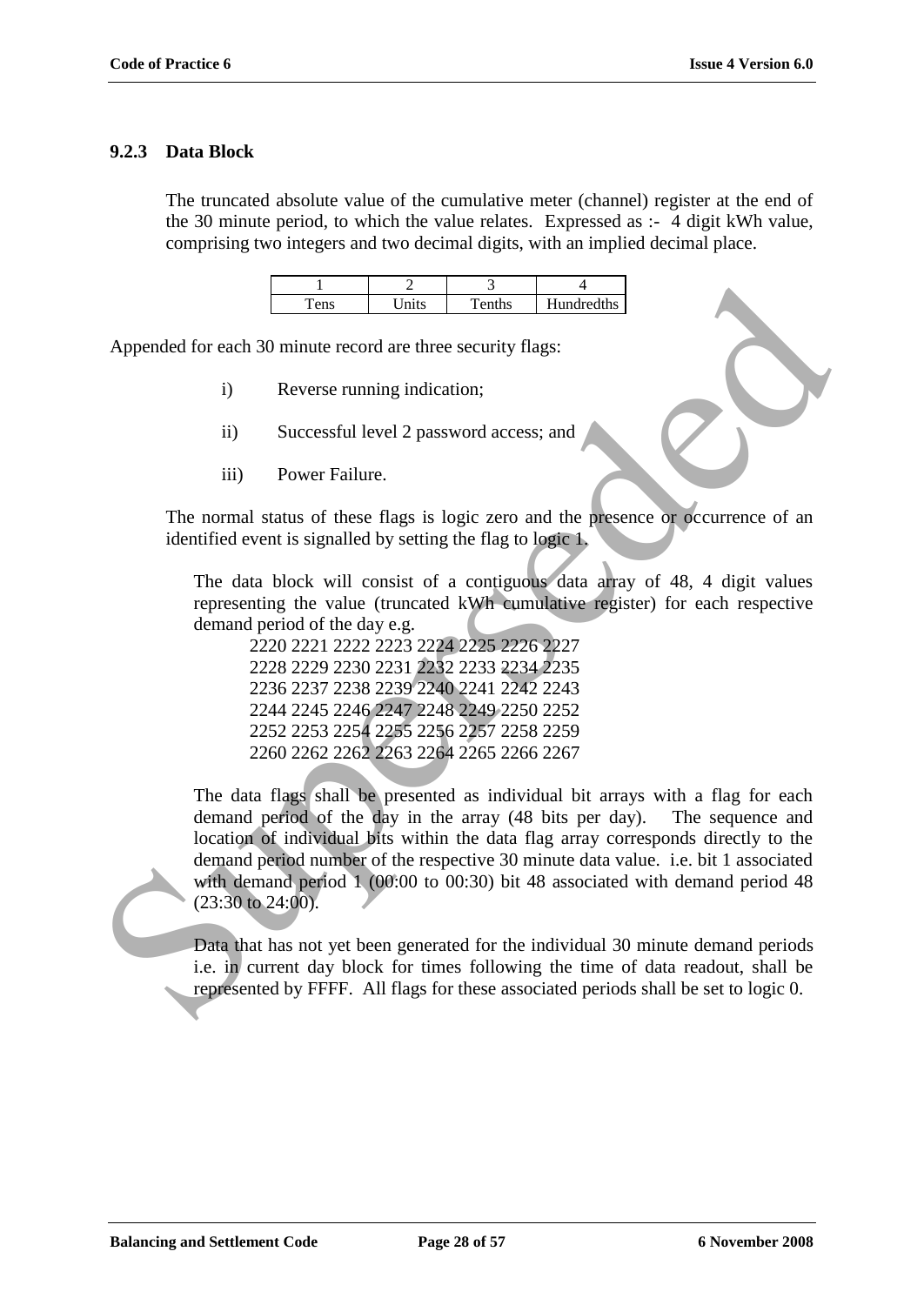### **9.2.4 Data Authenticator**

The data authenticator is automatically appended to the data at the end of reading out all the daily data records, resulting from a read "n" days request. The data authenticator is detailed in Appendix 3.

Superseded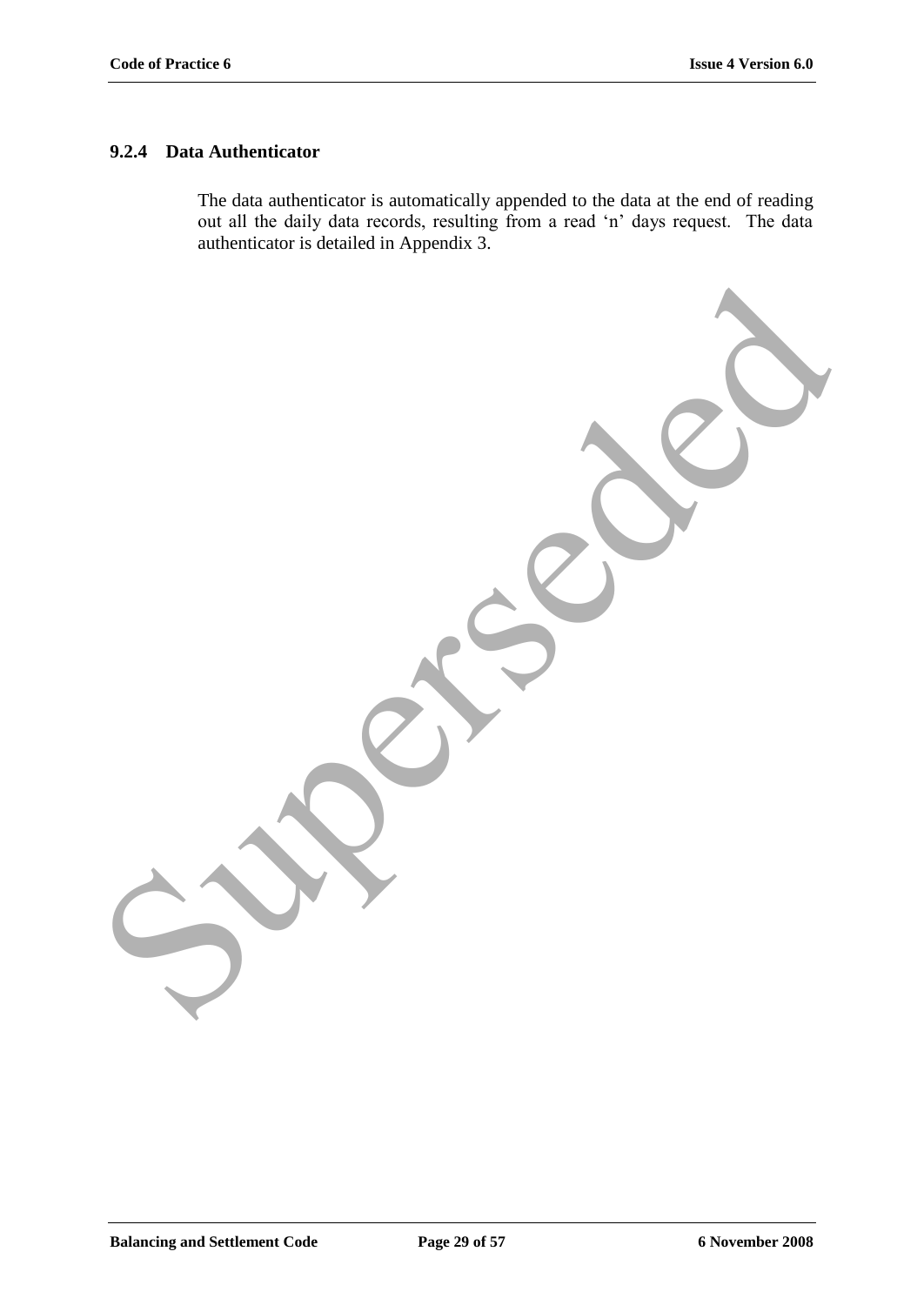### **10. Appendix 2a: Data Definitions and Descriptions**

10.1 Data Block

### **10.1.1 General Definition**

Complete set of data for one communications session

### **10.1.2 Data Definition**

| 10.1.2 Data Definition                                                                                                                                      |                                                                                                                    |
|-------------------------------------------------------------------------------------------------------------------------------------------------------------|--------------------------------------------------------------------------------------------------------------------|
| Identifier ::= NamedVariableList<br>variable list name<br>scope of access<br>scope may change<br>life time<br>list of named variables<br>}                  | $\overline{0}$<br>VDE-specific<br><b>FALSE</b><br><b>VDE</b><br>8, 16, 24, 32, 40, 48, 56, 64, 72, 80, 88          |
| 10.2 Meter Identifier - MID                                                                                                                                 |                                                                                                                    |
| 10.2.1 General Definition                                                                                                                                   |                                                                                                                    |
| 12 characters representing the Meter Identifier - MID<br>10.2.2 Data Definition                                                                             |                                                                                                                    |
| Identifier ::= NamedVariableObject<br>variable name<br>scope of access<br>scope may change<br>life time<br>type description<br>read-write flag<br>available | 8<br>VDE-specific<br><b>FALSE</b><br><b>VDE</b><br>visible-string( $SIZE(12)$ )<br><b>READ-ONLY</b><br><b>TRUE</b> |

### 10.2 Meter Identifier - MID

### **10.2.1 General Definition**

### **10.2.2 Data Definition**

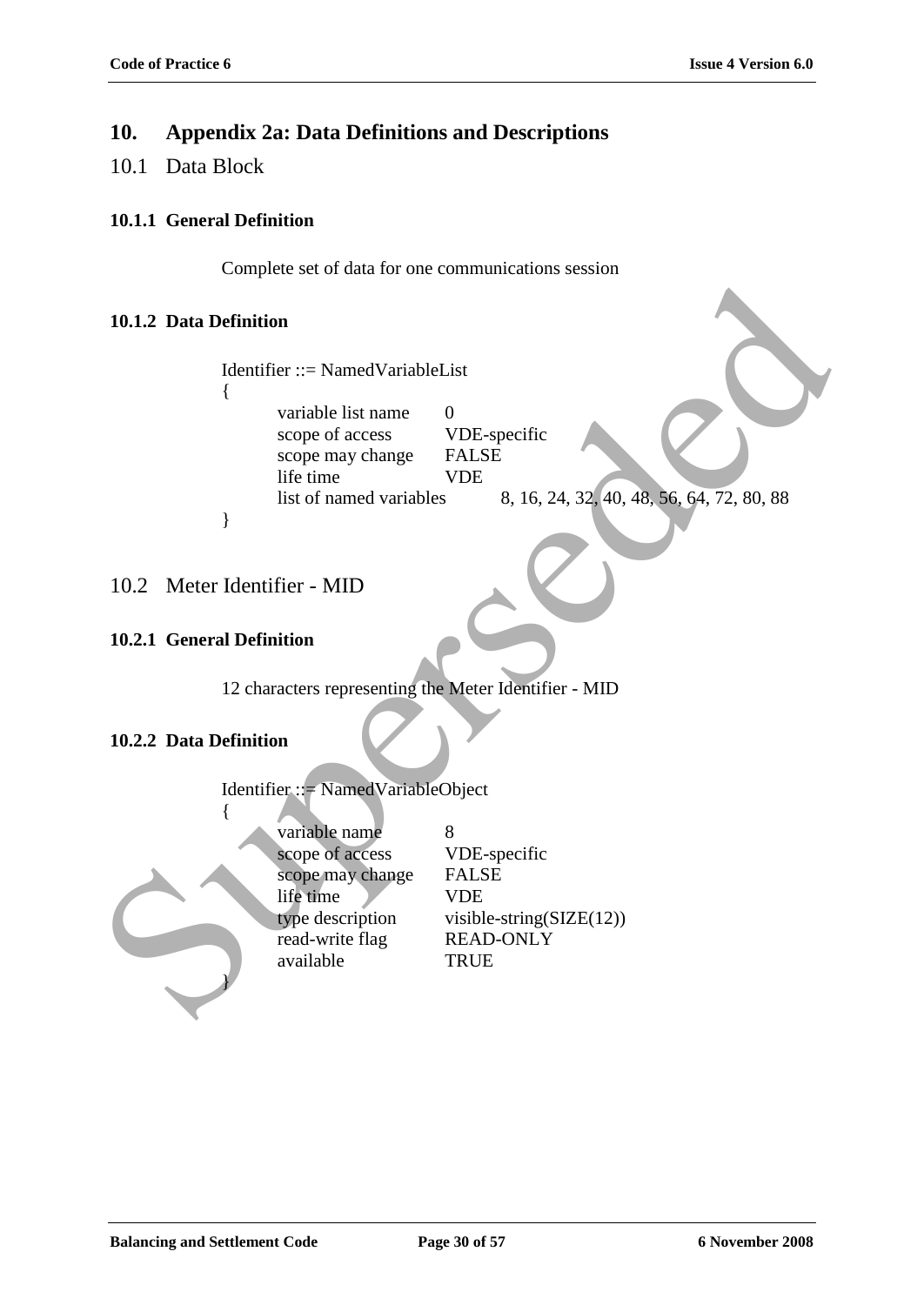### **10.2.3 Data Definition**

 $\{$ 

}

Identifier ::= NamedVariableObject variable name 152 scope of access VDE-specific scope may change FALSE life time VDE type description visible-string(SIZE(12)) read-write flag READ-ONLY available TRUE

10.3 Date and Time of Reading Meter

#### **10.3.1 General Definition**

12 characters representing the date and time

### **10.3.2 Data Definition**

DateAndTime ::= NamedVariableObject { variable name 16 scope of access VDE-specific scope may change FALSE life time VDE type description numeric-string( $SLZE(12)$ ) read-write flag READ-ONLY available TRUE } Fre time<br>
visible string(SIZE(12))<br>
read-write Ing<br>
read-write Ing<br>
READ-ONLY<br>
PRUE<br>
10.3. Date and Time of Reading Meter<br>
10.3.1 General Definition<br>
12 characters representing the date and time<br>
10.3.2 Data Definition<br>
Da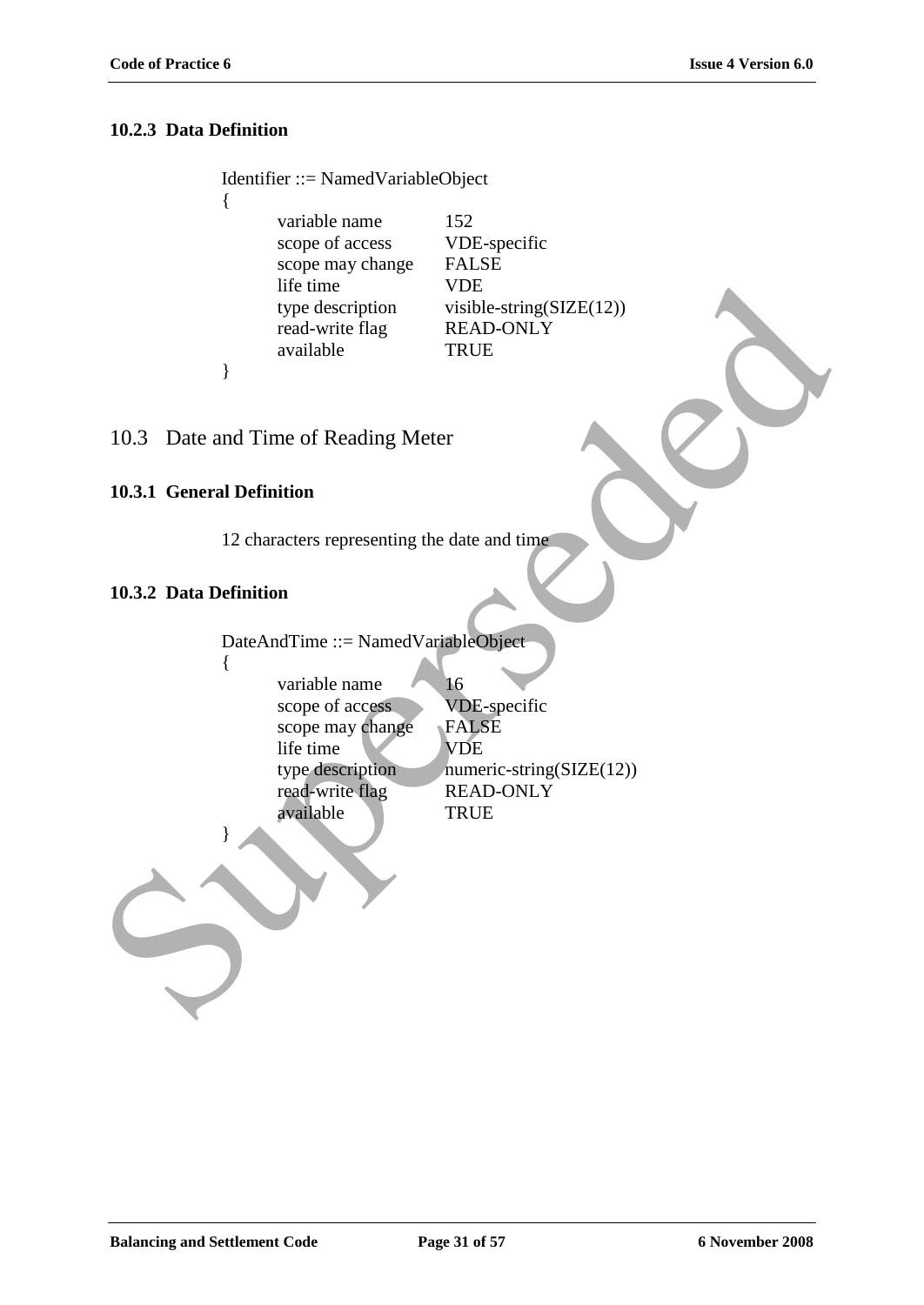### 10.4 kWh Cumulative Reading

#### **10.4.1 General Definition**

6 characters representing the total cumulative kWh in kWh

### **10.4.2 Data Definition**

#### 10.5 Current kW Maximum Demand

#### **10.5.1 General Definition**

#### **10.5.2 Data Definition**

| 10.4.4 Dala Demiindii                                                                                                 |                                                                                                                         |
|-----------------------------------------------------------------------------------------------------------------------|-------------------------------------------------------------------------------------------------------------------------|
| $Cumulative kWh ::= Name dVariableObject$                                                                             |                                                                                                                         |
| variable name<br>scope of access<br>scope may change<br>life time<br>type description<br>read-write flag              | 24<br>VDE-specific<br><b>FALSE</b><br><b>VDE</b><br>numeric-string( $SIZE(6)$ )<br><b>READ-ONLY</b>                     |
| available<br>∤                                                                                                        | <b>TRUE</b>                                                                                                             |
| 10.5 Current kW Maximum Demand                                                                                        |                                                                                                                         |
| 10.5.1 General Definition                                                                                             |                                                                                                                         |
| 6 characters representing the current kW MD in 1/100s of a kW.                                                        |                                                                                                                         |
| 10.5.2 Data Definition                                                                                                |                                                                                                                         |
| CurrentkWMD ::= NamedVariableObject                                                                                   |                                                                                                                         |
| variable name<br>scope of access<br>scope may change<br>life time<br>type description<br>read-write flag<br>available | 32<br>VDE-specific<br><b>FALSE</b><br><b>VDE</b><br>$numeric\text{-string}(SIZE(6))$<br><b>READ-ONLY</b><br><b>TRUE</b> |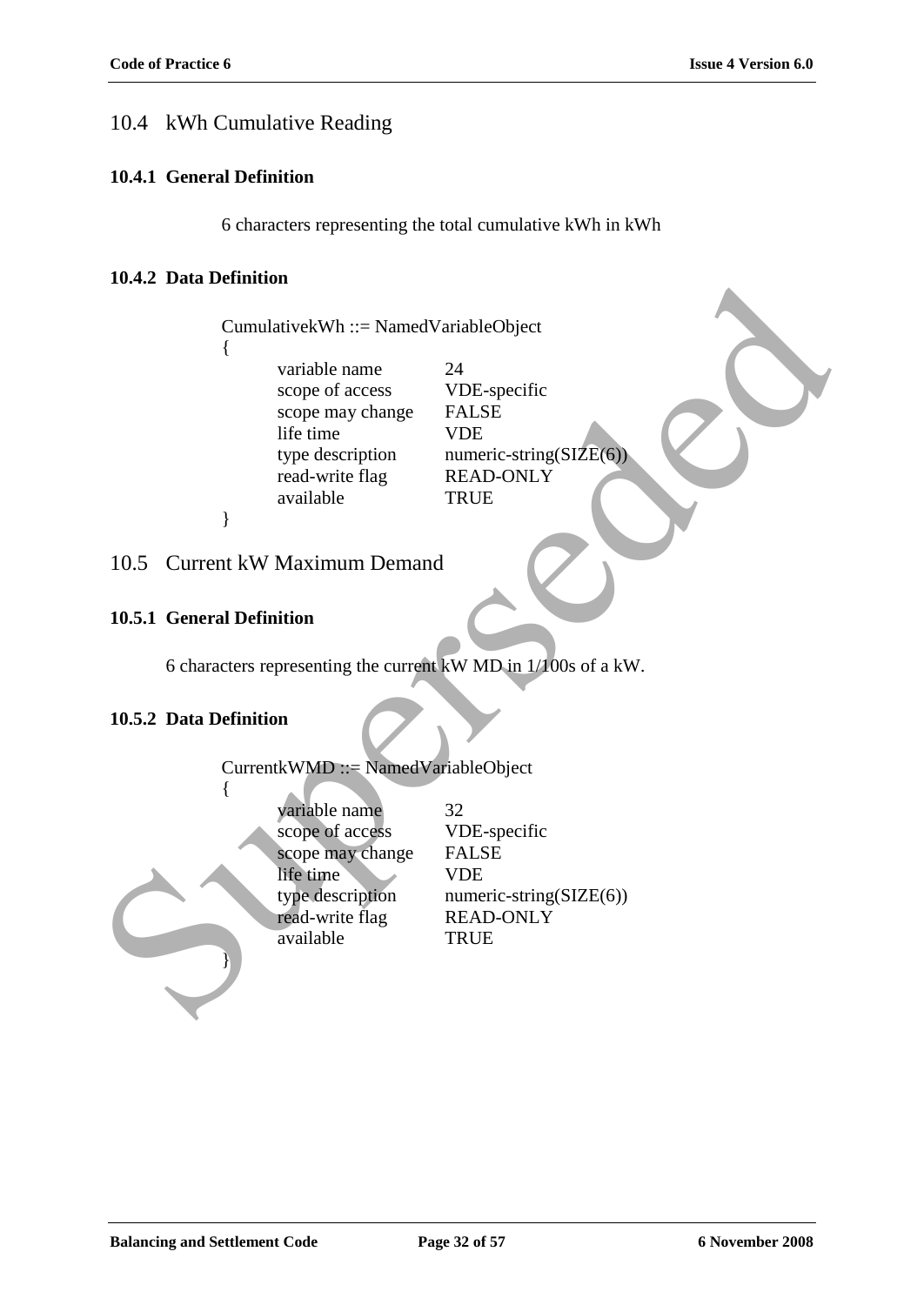### 10.6 Previous kW Maximum Demand

#### **10.6.1 General Definition**

6 characters representing the previous kW MD in 1/100s of a kW.

### **10.6.2 Data Definition**

### 10.7 Cumulative Maximum Demand

#### **10.7.1 General Definition**

### **10.7.2 Data Definition**

| 10.0.4 Data Defilition                                                                                                |                                                                                                                         |  |  |  |  |
|-----------------------------------------------------------------------------------------------------------------------|-------------------------------------------------------------------------------------------------------------------------|--|--|--|--|
| PreviouskWMD ::= NamedVariableObject                                                                                  |                                                                                                                         |  |  |  |  |
| variable name<br>scope of access<br>scope may change<br>life time<br>type description<br>read-write flag              | 40<br>VDE-specific<br><b>FALSE</b><br><b>VDE</b><br>numeric-string( $SIZE(6)$ )<br><b>READ-ONLY</b>                     |  |  |  |  |
| available<br>}                                                                                                        | <b>TRUE</b>                                                                                                             |  |  |  |  |
| 10.7 Cumulative Maximum Demand                                                                                        |                                                                                                                         |  |  |  |  |
| 10.7.1 General Definition                                                                                             |                                                                                                                         |  |  |  |  |
| 6 characters representing the cumulative MD in 1/100s of a kW.                                                        |                                                                                                                         |  |  |  |  |
| 10.7.2 Data Definition                                                                                                |                                                                                                                         |  |  |  |  |
| CumulativeMD ::= NamedVariableObject                                                                                  |                                                                                                                         |  |  |  |  |
| variable name<br>scope of access<br>scope may change<br>life time<br>type description<br>read-write flag<br>available | 48<br>VDE-specific<br><b>FALSE</b><br><b>VDE</b><br>$numeric\text{-string}(SIZE(6))$<br><b>READ-ONLY</b><br><b>TRUE</b> |  |  |  |  |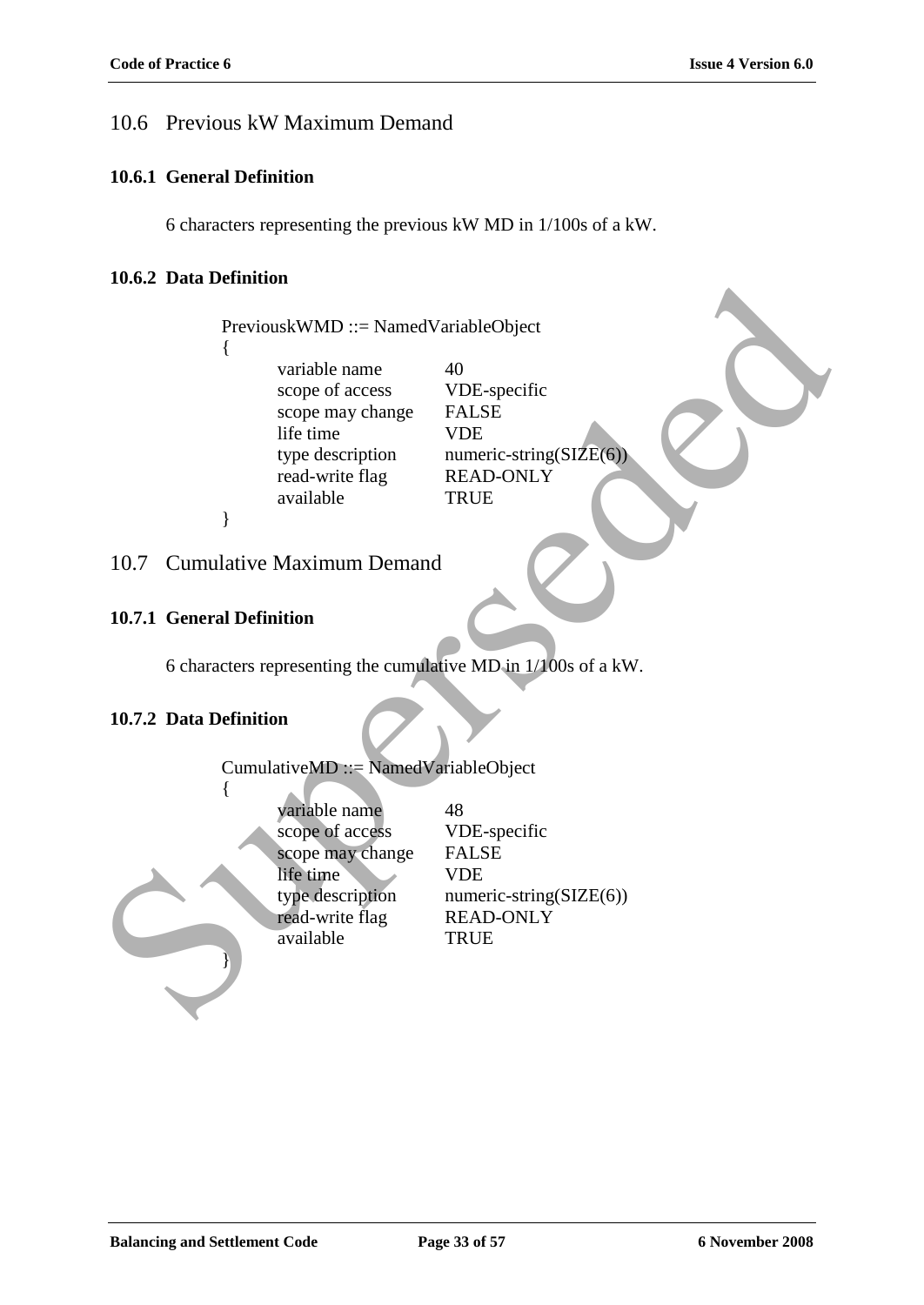### 10.8 Date Of Last MD Reset

#### **10.8.1 General Definition**

6 characters representing the date of the last maximum demand reset.

#### **10.8.2 Data Definition**

MDResetDate :: = NamedVariableObject { variable name 56 scope of access VDE-specific scope may change FALSE life time VDE type description numeric-string $(SIZE(6))$ read-write flag READ-ONLY available TRUE } NDResetDate :: = NamedVariableObject<br>
{
wristede amere<br>
scope of access<br>
scope of access<br>
scope any change<br>
scope may change<br>
FALSE<br>
the time<br>
the such trial properties<br>
the same and the TRUE<br>
10.9 Number Of Maximum Demand

### 10.9 Number Of Maximum Demand Resets

#### **10.9.1 General Definition**

2 characters representing the number of maximum demand resets, 00 - 99.

#### **10.9.2 Data Definition**

{

}

NumMaxDemandResets :: = NamedVariableObject

| variable name    | 64                          |
|------------------|-----------------------------|
| scope of access  | VDE-specific                |
| scope may change | <b>FALSE</b>                |
| life time        | <b>VDE</b>                  |
| type description | numeric-string( $SIZE(2)$ ) |
| read-write flag  | <b>READ-ONLY</b>            |
| available        | <b>TRUE</b>                 |
|                  |                             |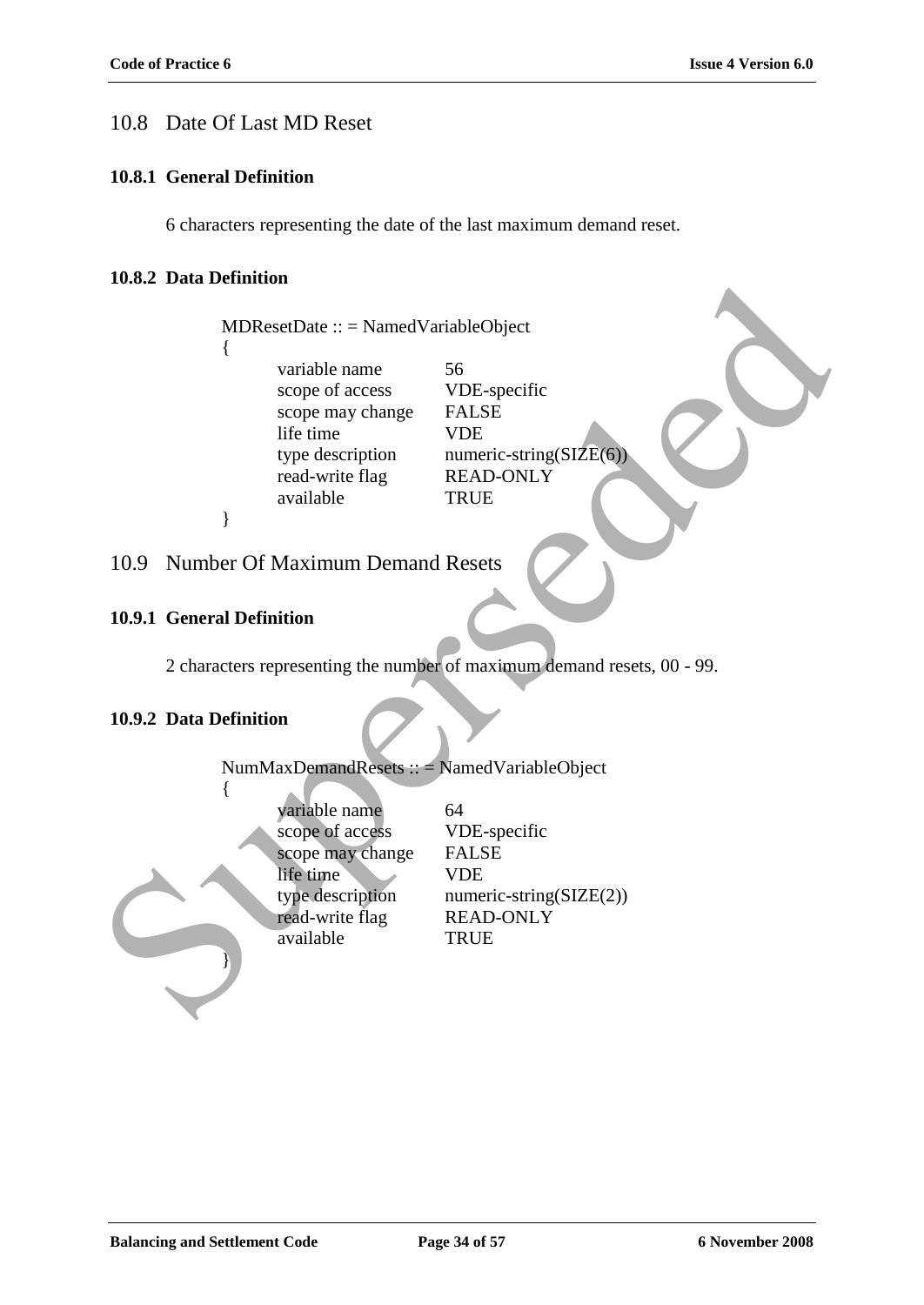### 10.10 Multi-rate Energy Registers

#### **10.10.1 General Definition**

Eight registers containing the multi-rate kWh energy in kWh.

### **10.10.2 Data Definition**

MultiRatekWh ::= NamedVariableObject

{

}

variable name  $72$ scope of access VDE-specific scope may change FALSE<br>life time VDE life time

available TRUE

type description compact-array(SIZE(8)) OF numeric-string(SIZE(6)) read-write flag READ-ONLY MultiRanekWh :::: NamedVariableObject<br>
MultiRanekWh :::: NamedVariableObject<br>
scope of access<br>
scope may change<br>
When the time<br>
We description<br>
ead-write flag<br>
PREAD-ONLY<br>
available<br>
PREAD-ONLY<br>
available<br>
PREAD-ONLY<br>
TRUE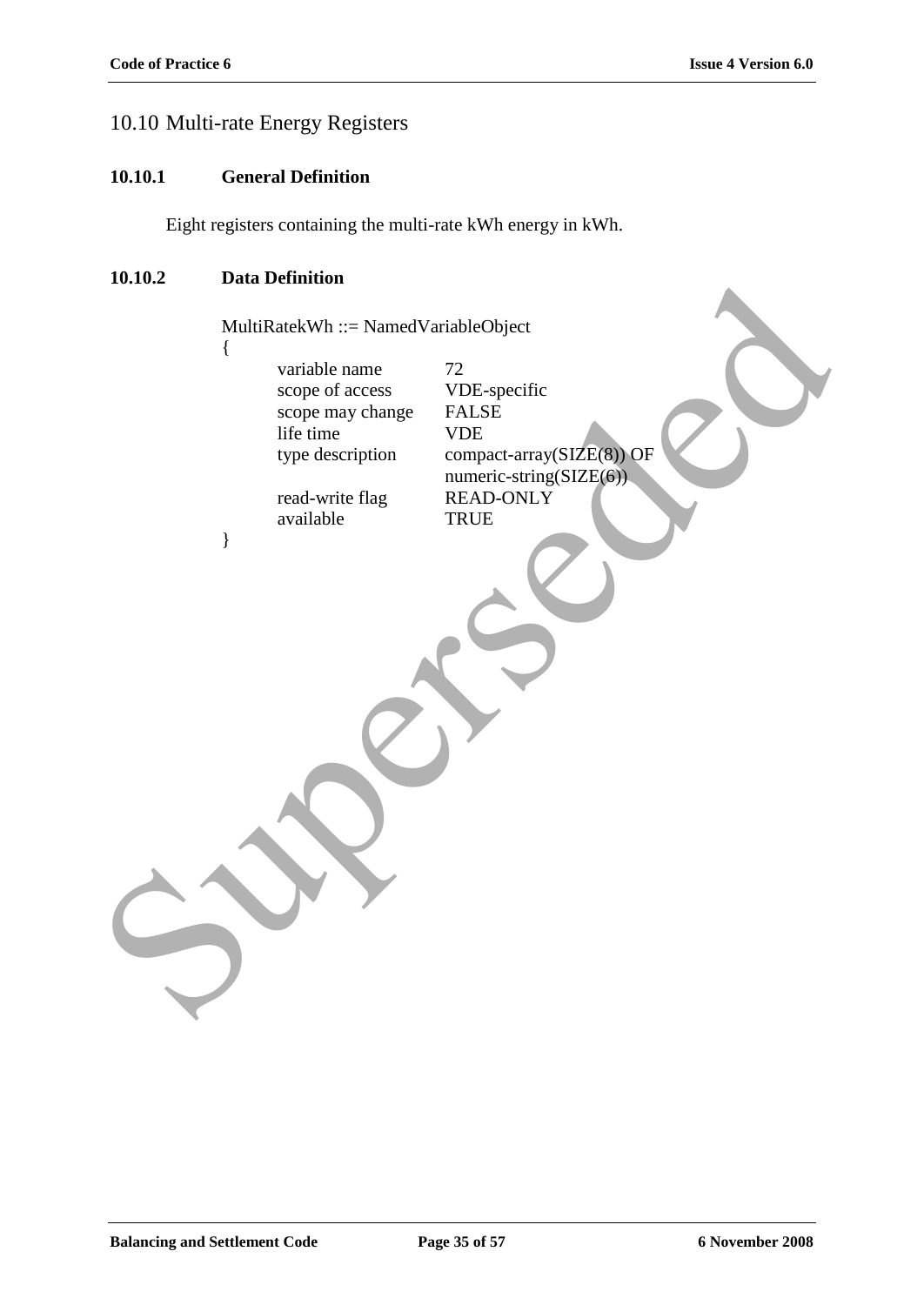### 10.11 Number of Days Data in Message

#### **10.11.1 General Definition**

Three characters representing the number of days of data to be transmitted.

### **10.11.2 Data Definition**

NumberOfDays ::= NamedVariableObject { variable name 80 scope of access VDE-specific scope may change FALSE<br>life time VDE life time type description numeric-string(SIZE(3)) read-write flag READ-ONLY available TRUE } NumberOfDays ::= Named VariableObject<br>
NumberOfDays ::= Named VariableObject<br>
scope of access<br>
scope any change<br>
with the time in VDE-specific<br>
type description<br>
read-write flag<br>
READ-ONLY<br>
TRUE<br>
TRUE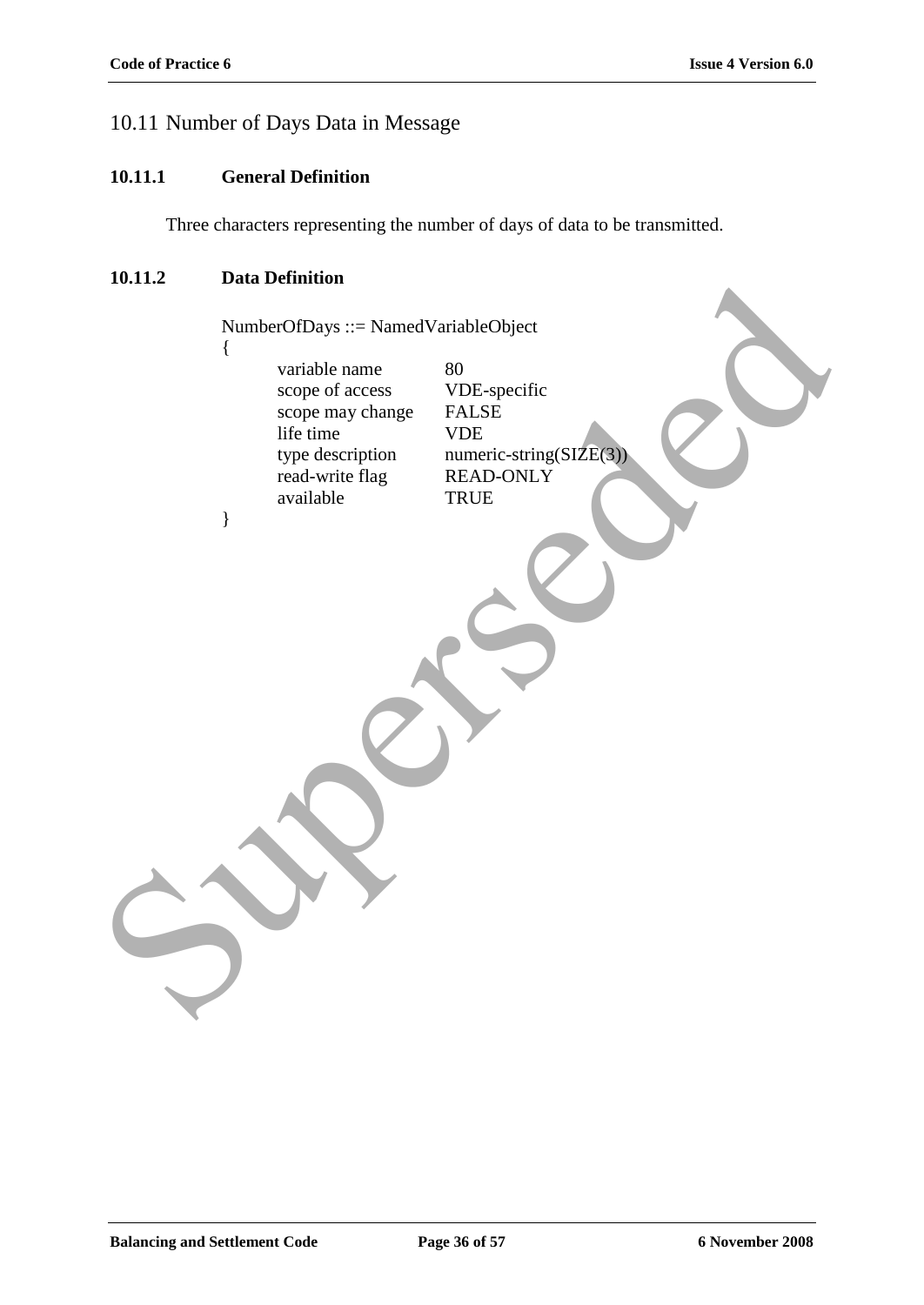### 10.12 Profile Data

#### **10.12.1 General Definition**

Daily data block comprising header data and profile data.

### **10.12.2 Data Definition**

DailyData ::= NamedVariableObject { variable name 88 scope of access VDE-specific scope may change FALSE life time VDE type description array OF DailyDataType SIZE(N) read-write flag READ-ONLY available TRUE } Where  $N = 20, 100, 250$  or 450  $DailyDataType :: = structure$ { DayIdentifier numeric-string(SIZE(6)) StartCumulativekWh numeric-string(SIZE(8)) DailyFlags bit-string(SIZE(8)) HalfHourData compact-array(SIZE(48)) OF numeric-string (SIZE(4)) ReverseRunning bit-string(SIZE(48)) Level2 bit-string(SIZE(48)) PowerFail bit-string(SIZE(48)) } For the term of the same of the same of the same of the same of the same of the same of the same of the same of the same of the same of the same of the same of the same of the same of the same of the same of the same of th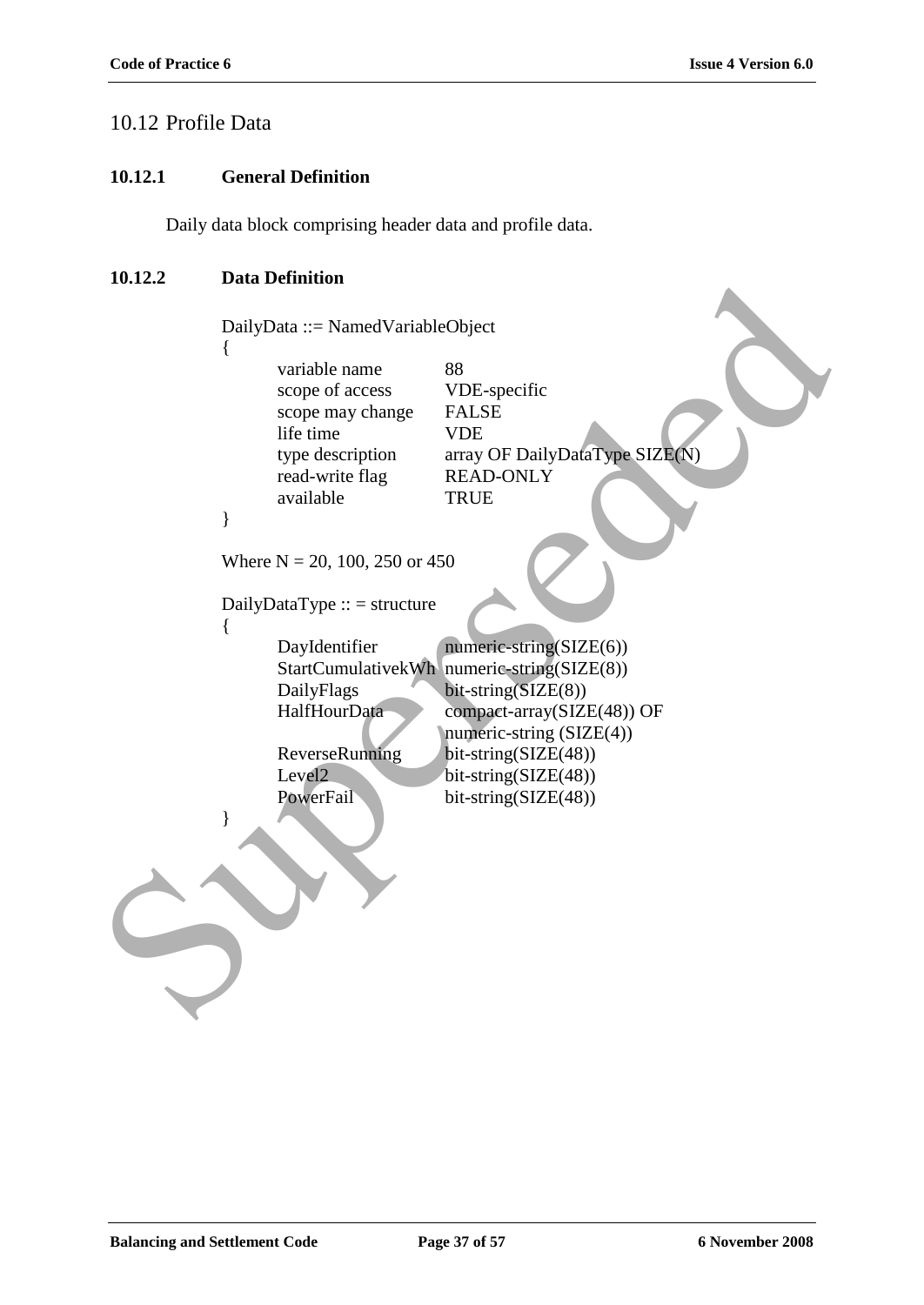### 10.13 Authenticator

#### **10.13.1 General Definition**

Eight byte string calculated using an authentication algorithm, an internal 8 byte authentication key and the preceding data.

### **10.13.2 Data Definition**

Authenticator ::= NamedVariableObject

- {
- variable name 96 scope of access VDE-specific scope may change FALSE life time VDE type description octet-string(SIZE(8)) read-write flag READ-ONLY available TRUE

10.14 Authentication Key

}

### **10.14.1 General Definition**

Eight byte string used by the authentication algorithm when calculating the authenticator.

### **10.14.2 Data Definition**

AuthenticationKey ::= NamedVariableObject

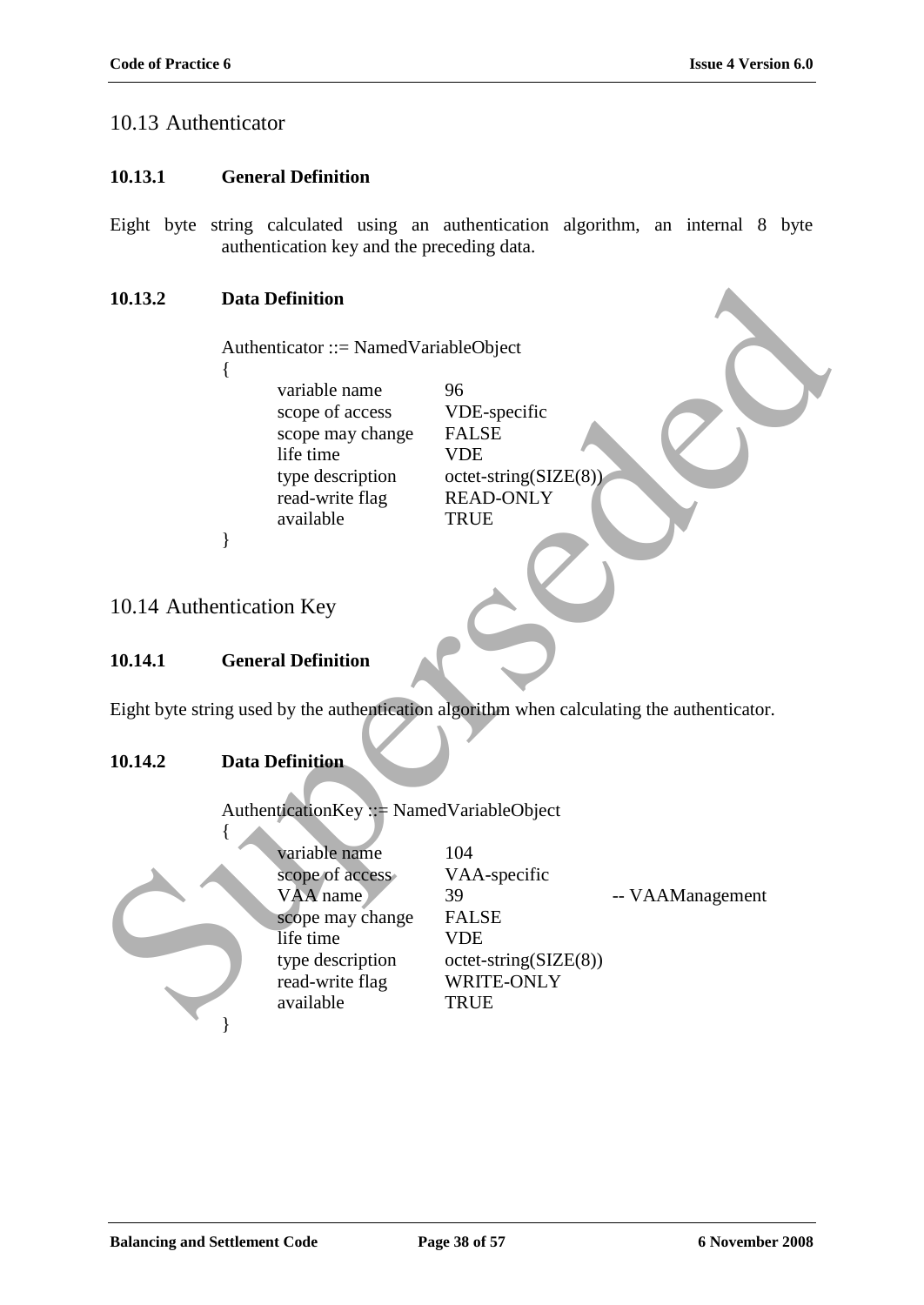### 10.15 Password

#### **10.15.1 General Definition**

Six character string consisting of case sensitive alpha characters (A to Z), digits (0 to 9) or the underscore character ( $\cdot$ ).

#### **10.15.2 Data Definition**

Level2Password ::= NamedVariableObject { variable name 112 scope of access VAA-specific VAA name 39 -- VAAManagement scope may change FALSE life time VDE type description visible-string(SIZE(6)) read-write flag WRITE-ONLY available TRUE } 10.16 Date and Time Set **10.16.1 General Definition** 12 characters representing the date and time **10.16.2 Data Definition** DateAndTimeSet ::= NamedVariableObject { variable name 120 scope of access VAA-specific VAA name 39 -- VAAManagement scope may change FALSE life time VDE type description numeric-string $(SIZE(12))$ read-write flag READ-WRITE available TRUE 10.15.2 Data Definition<br>
Level2Password ::= Named Variable Object<br>
(variable name<br>
scope of access<br>
VAA-specific<br>
scope of access<br>
Superset of DRLSE<br>
life time<br>
the divide and Time Set<br>
10.16.1 General Definition<br>
12 chara }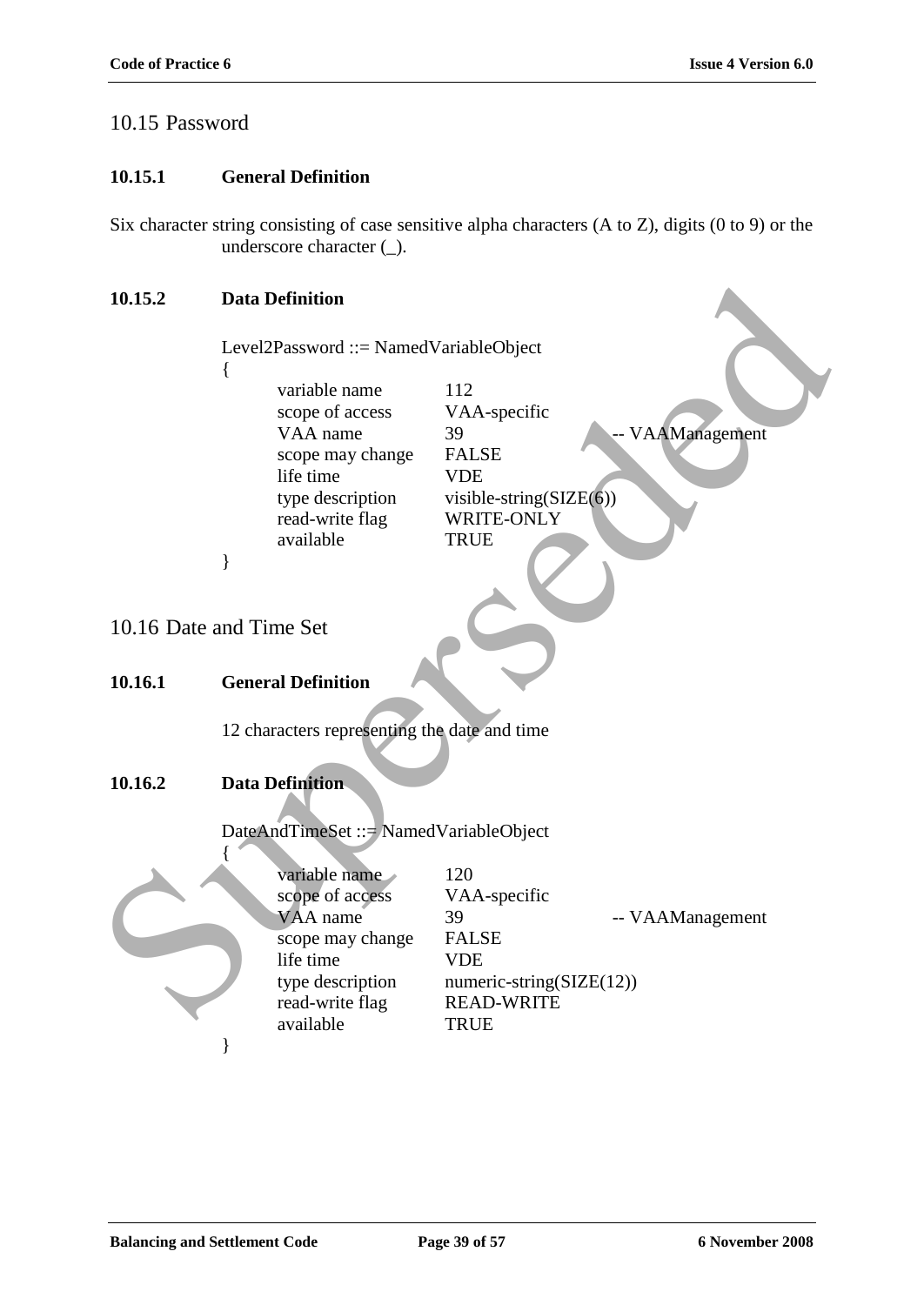### 10.17 Time Adjust

### **10.17.1 General Definition**

Signed integer representing the number of seconds by which to adjust the time. The maximum permissible value is  $\pm$  900 seconds.

#### **10.17.2 Data Definition**

- {
- variable name 128 scope of access VAA-specific VAA name 39 -- VAAManagement scope may change FALSE life time VDE type description integer16 read-write flag WRITE-ONLY available TRUE

### 10.18 Maximum Demand Reset

#### **10.18.1 General Definition**

#### **10.18.2 Data Definition**

| 10.17.2                                                             | <b>Data Definition</b>                                                                                                            |                                                                                                         |                  |  |  |
|---------------------------------------------------------------------|-----------------------------------------------------------------------------------------------------------------------------------|---------------------------------------------------------------------------------------------------------|------------------|--|--|
|                                                                     | DateAndTimeSet ::= NamedVariableObject                                                                                            |                                                                                                         |                  |  |  |
|                                                                     | variable name<br>scope of access<br>VAA name<br>scope may change<br>life time<br>type description                                 | 128<br>VAA-specific<br>39<br><b>FALSE</b><br><b>VDE</b><br>integer16                                    | VAAManagement    |  |  |
|                                                                     | read-write flag<br>available                                                                                                      | WRITE-ONLY<br><b>TRUE</b>                                                                               |                  |  |  |
|                                                                     | ∤                                                                                                                                 |                                                                                                         |                  |  |  |
|                                                                     | 10.18 Maximum Demand Reset                                                                                                        |                                                                                                         |                  |  |  |
| 10.18.1                                                             | <b>General Definition</b>                                                                                                         |                                                                                                         |                  |  |  |
| Boolean which when written to will initiate a maximum demand reset. |                                                                                                                                   |                                                                                                         |                  |  |  |
| 10.18.2                                                             | <b>Data Definition</b>                                                                                                            |                                                                                                         |                  |  |  |
|                                                                     | MDReset ::= NamedVariableObject                                                                                                   |                                                                                                         |                  |  |  |
|                                                                     | variable name<br>scope of access<br>VAA name<br>scope may change<br>life time<br>type description<br>read-write flag<br>available | 136<br>VAA-specific<br>39<br><b>FALSE</b><br><b>VDE</b><br>integer8<br><b>WRITE-ONLY</b><br><b>TRUE</b> | -- VAAManagement |  |  |
|                                                                     |                                                                                                                                   |                                                                                                         |                  |  |  |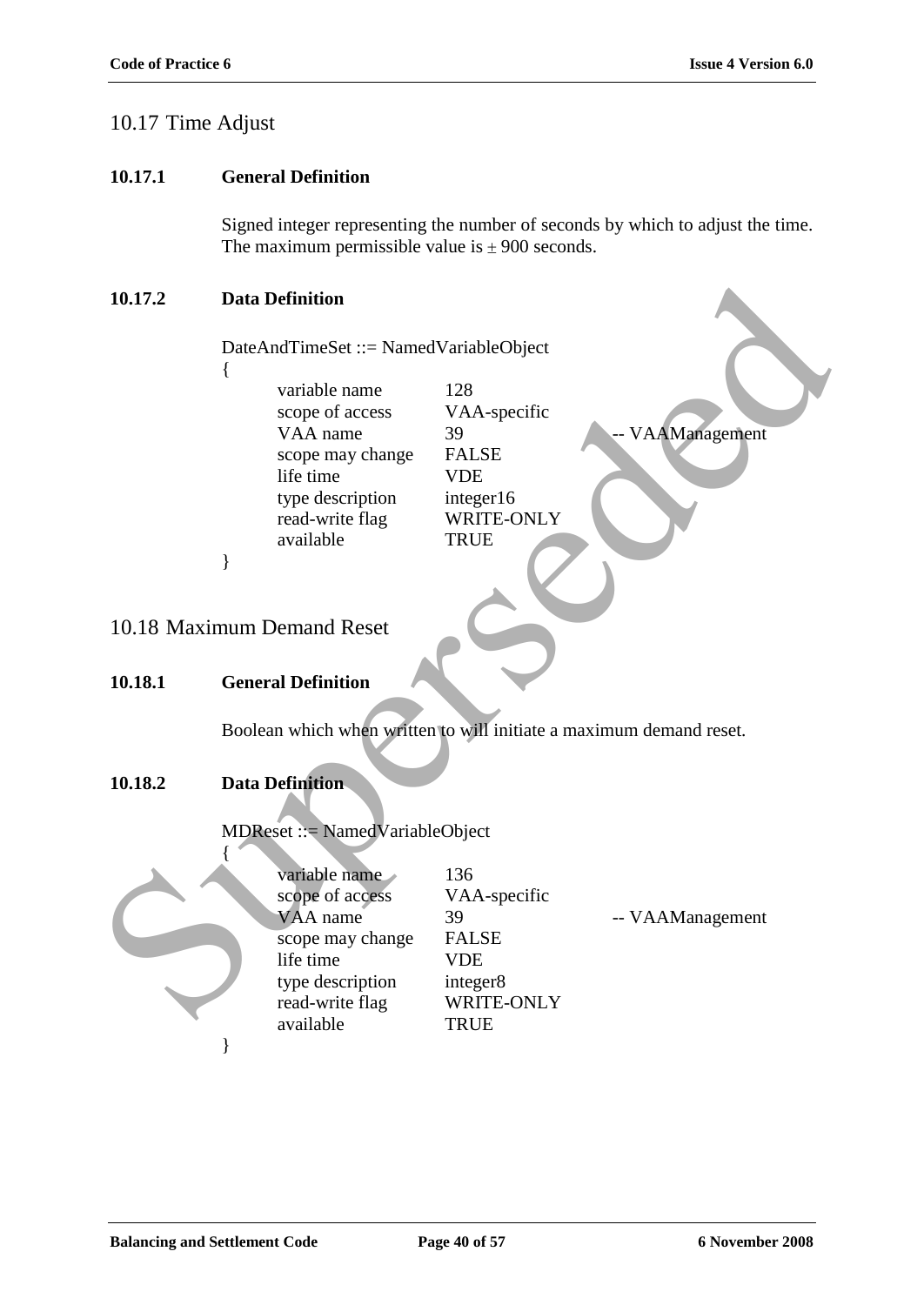# 10.19 Free Format Field of Meter ID

#### **10.19.1 General Definition**

3 characters representing the free format field section of the Meter Identifier.

### **10.19.2 Data Definition**

### **10.20.1 General Definition**

### **10.20.2 Data Definition**



| 1V.19.4 | рата репшион                                                                |                             |  |  |  |
|---------|-----------------------------------------------------------------------------|-----------------------------|--|--|--|
|         |                                                                             |                             |  |  |  |
|         | $Identifier ::= NamedVariableObject$                                        |                             |  |  |  |
|         |                                                                             |                             |  |  |  |
|         | variable name                                                               | 144                         |  |  |  |
|         | scope of access                                                             | VAA-specific                |  |  |  |
|         | VAA name                                                                    | -- VAAManagement<br>39      |  |  |  |
|         | scope may change                                                            | <b>FALSE</b>                |  |  |  |
|         | life time                                                                   | <b>VDE</b>                  |  |  |  |
|         | type description                                                            | visible-string( $SIZE(3)$ ) |  |  |  |
|         | read-write flag                                                             | <b>READ-WRITE</b>           |  |  |  |
|         | available                                                                   | <b>TRUE</b>                 |  |  |  |
|         | }                                                                           |                             |  |  |  |
|         |                                                                             |                             |  |  |  |
|         |                                                                             |                             |  |  |  |
|         | 10.20 Code of Practice Six Identifier                                       |                             |  |  |  |
|         |                                                                             |                             |  |  |  |
| 10.20.1 | <b>General Definition</b>                                                   |                             |  |  |  |
|         |                                                                             |                             |  |  |  |
|         | An eleven character string identifying the issue number of Code of Practice |                             |  |  |  |
|         | Six.                                                                        |                             |  |  |  |
|         |                                                                             |                             |  |  |  |
|         | Writing to this variable will invoke manufacturer specific features.        |                             |  |  |  |
|         |                                                                             |                             |  |  |  |
|         |                                                                             |                             |  |  |  |
| 10.20.2 | <b>Data Definition</b>                                                      |                             |  |  |  |
|         |                                                                             |                             |  |  |  |
|         | Identifier ::= NamedVariableObject                                          |                             |  |  |  |
|         |                                                                             |                             |  |  |  |
|         | variable name                                                               | 65528                       |  |  |  |
|         | scope of access                                                             | VAA-specific                |  |  |  |
|         | VAA name                                                                    | 39<br>-- VAAManagement      |  |  |  |
|         | scope may change                                                            | <b>FALSE</b>                |  |  |  |
|         | life time                                                                   | <b>VDE</b>                  |  |  |  |
|         | type description                                                            | visible-string( $SIZE(11))$ |  |  |  |
|         |                                                                             |                             |  |  |  |
|         | read-write flag                                                             | <b>READ-WRITE</b>           |  |  |  |
|         | available                                                                   | <b>TRUE</b>                 |  |  |  |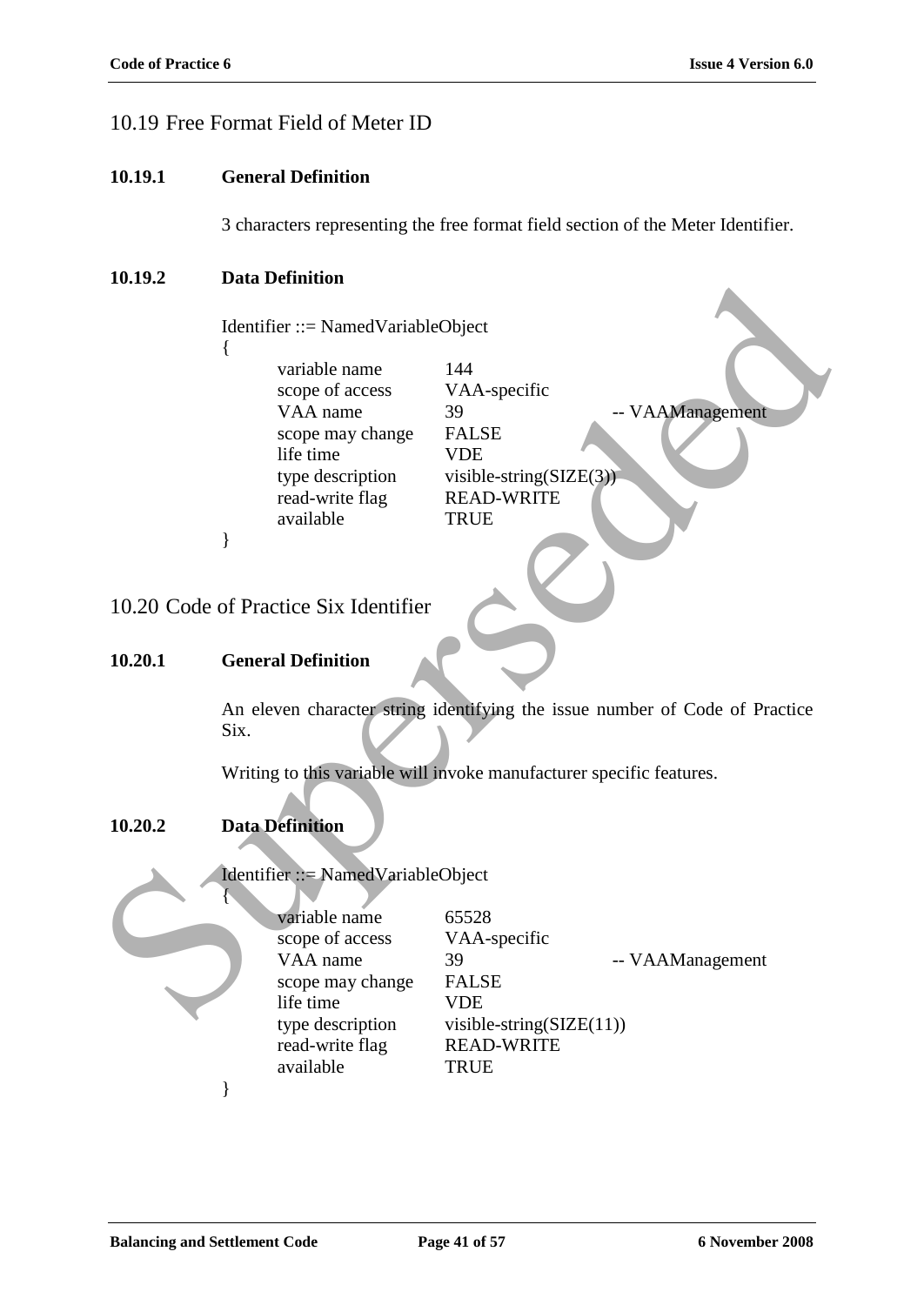### **11. Appendix 2b: Transport Protocol and Examples**

### 11.1 Introduction

This appendix defines how the BS EN 61107 protocol is used to transfer the DLMS named variables and named variable list specified in Appendix 2a.

This appendix also defines how the data within each named variable is encoded into a sequence of bytes according to the DLMS definitions, ASN.1 type definitions and the A-XDR encoding rule.

Some of the named variables in appendix 2a are not individually readable, but are readable via the data block named variable list. This appendix identifies which named variables are readable. Superior discovering to the DLMS definitions, ASN.) Type definitions and the<br>sequence of bytes according to the DLMS definitions, ASN.) Type definitions and the<br>A-XDR encoding rule.<br>Some of the named variables in appendix

### 11.2 BS EN 61107

This section defines how the read, write and password commands of BS EN 61107 mode C are used to access named variables.

#### **11.2.1 Read Selected Meters**

This is implemented via the multi-drop option of BS EN 61107. Where more than one meter is connected to the same serial port it is necessary to include a device identifier in the initial sign-on string.

### **/?<Optional device identifier>!<CR><LF>**

The device identifier can be up to 16 characters.

### **11.2.2 Password Security**

e.g.

To achieve level 2 security an BS EN 61107 P1 command must be sent to the meter. The P1 command should contain the 6 character password.

<SOH> P 1 <STX> ( 123456 ) <ETX> <*BCC*>

for a password of "123456".

Spaces in the above example are purely to aid readability and are not transmitted.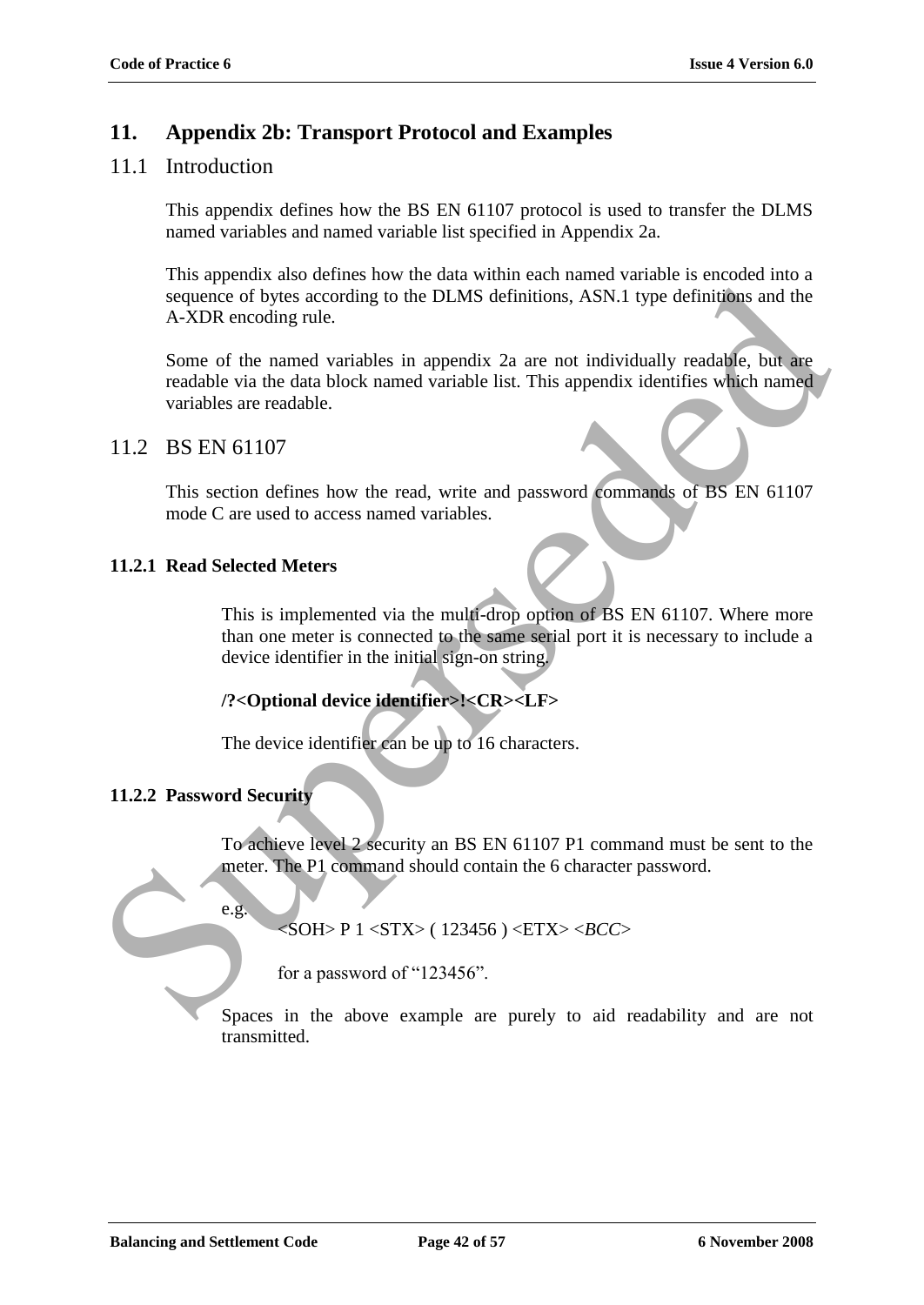### **11.2.3 Reads**

For reads of the named variables a BS EN 61107 read command will be used. . The partial block command type R3 will be used to read named variable zero (Data Block). Command type R1 will be used for all other reads.

To avoid conflicts with manufacturer specific addresses (used for communications outside the scope of this Code of Practice), each manufacturer will implement a method of switching to manufacturer specific operation, whereby the same address may be used for other purposes.

The method for switching to manufacturer specific operation is to write to the "Code of Practice Six Identifier" named variable 65528. The meter must return to supporting the functionality and addresses specified in this document following a BS EN 61107 sign on.

The address field within the read commands will be used to hold the variable name. This variable name is passed as a 4 digit hex number, e.g. password  $=$ 112, has the hex address of 0070.

The length field within the read commands will be unused and set to zero, except when reading the data block named variable.

When reading the data block named variable the length field of the read request identifies the number of days worth of data to return. If the number of days requested exceeds the quantity of days stored in the meter then the meter returns all of the days data it has stored. This provides a mechanism for reading all the available days data in the meter. Reading zero days worth of data shall result in the meter returning the authenticated tag data header block only, including a zero in the tag data header field "Number of days data in message". communications outside the scope of this Code of Practice), each manufacturer<br>will implement a method of switching to manufacturer specifie operation,<br>whereby the same address may be used for other purposes.<br>The method fo

Below is a summary of the named variables available for reading directly, their variable name, and whether level 2 security is needed to access them.

| <b>Variable</b>                     | <b>Name</b> | <b>Access commands</b> | level 2 security? |
|-------------------------------------|-------------|------------------------|-------------------|
| Data Block                          |             | R3                     | no                |
| <b>Authentication Key</b>           | 104         | W1                     | yes               |
| Password                            | 112         | W1                     | yes               |
| Date and Time Set                   | 120         | R1, W1                 | yes for W1        |
| Time Adjust                         | 128         | W1                     | yes               |
| <b>Maximum Demand Reset</b>         | 136         | W1                     | yes               |
| Free format field of Meter ID (PPP) | 144         | R1, W1                 | yes               |
| Meter Identifier                    | 152         | R <sub>1</sub>         | no                |
| COP6 Identifier                     | 65528       | R1, W1                 | no/no             |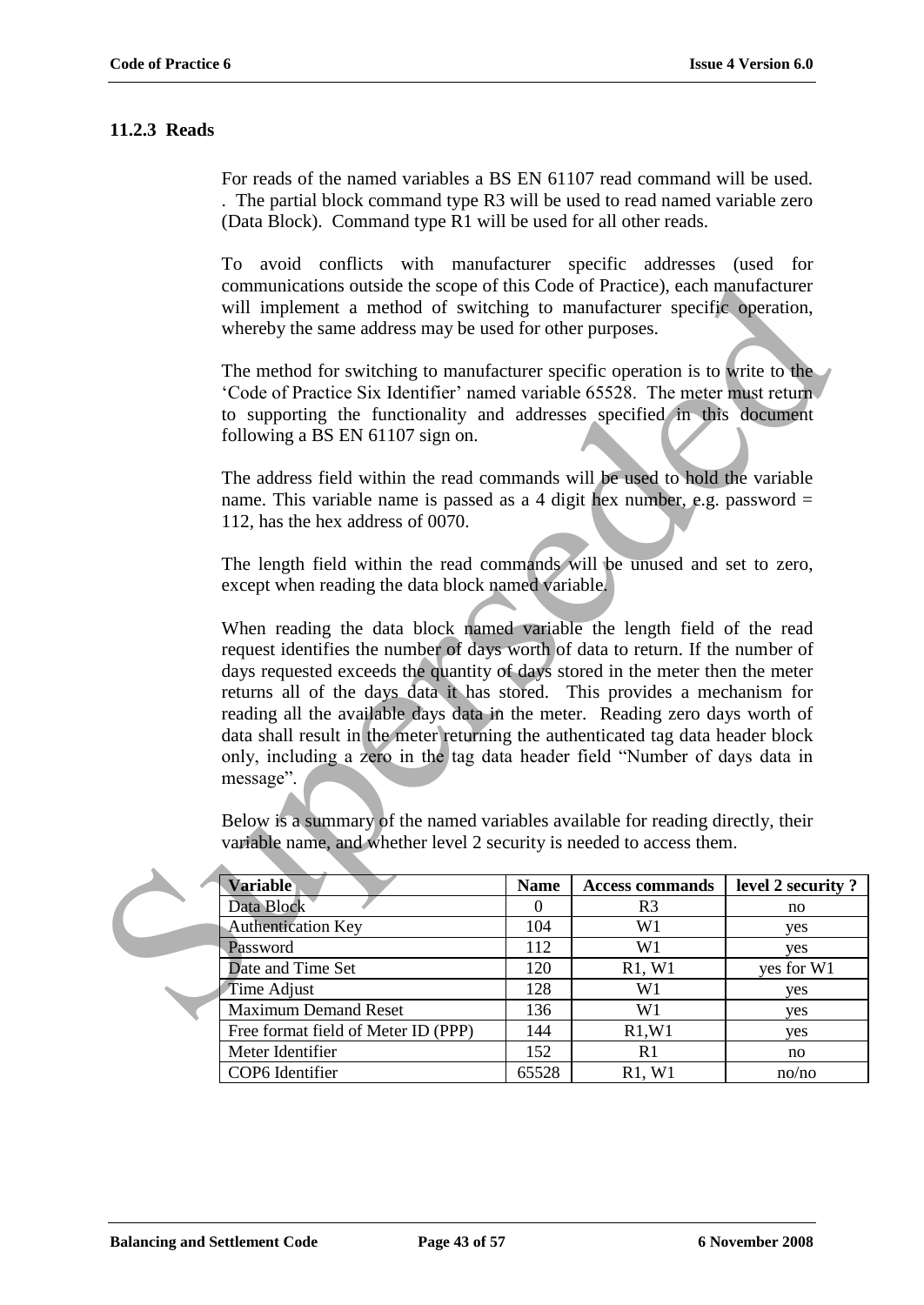### **11.2.4 Writes**

Write to named variables shall be performed using the BS EN 61107 W1 command. As for the read command the address field of the command is used to pass the variable name.

All writes to the meter, except writes to the Code of Practice Six Identifier, require level 2 security as defined in the table above.

Writes to the Code of Practice Six Identifier do not modify data at this level but invoke manufacturer specific addressing modes.

### 11.3 Read Data Block

The read command to fetch the data block variable is as follows :-

<SOH> R3 <STX> 0000 ( *nnnn* ) <ETX> <BCC>

where *nnnn* has values zero to FFFF hex identifying the number of days worth of data required including the current day. *nnnn* is expressed as a 4 digit hex number.

The data will be passed back to the meter in many BS EN 61107 data messages, using partial block transfer. Each block does NOT necessarily relate to a specific day.

The address field in the data messages used to transfer the data shall be zero for the first message and increment for each following message.

The data is transmitted with the most recent data first.

All data specified in Appendix 1 except the half hour data flags, shall be transmitted unchanged since it contains only printable ASCII characters which can be transmitted using BS EN61107 The half hour data flags specified in Appendix 1, shall be converted to ASCII hex character pairs before transmission, with the most significant nibble first.

The half hour data flags which consist of arrays of 48 bit flags are transmitted as a sequence of 12 ASCII hexadecimal characters, where the first hex character transmitted holds the bit flags for the first four integration periods in the day, and within each hex character the most significant bit represents the earliest bit flag and the least significant bit represents the latest bit flag. Hence the bit flag for 00:00 to 00:30 is transmitted in the most significant bit of the first hexadecimal character transmitted, and the bit flag for 23:30 to 24:00 is transmitted in the least significant bit of the twelfth character. require level 2 security as defined in the table above.<br>
Writes to the Code of Practice Six Identifier do not modify dutu at this level<br>
but invoke manufacturer specific addressing modes.<br>
11.3 Read Data Block<br>
The read c

The response to the BS EN61107 read command is a sequence of data messages as follows:-

<STX>0000(*meter identifier*……..)<EOT><BCC> <STX>0001(……………………...)<EOT><BCC>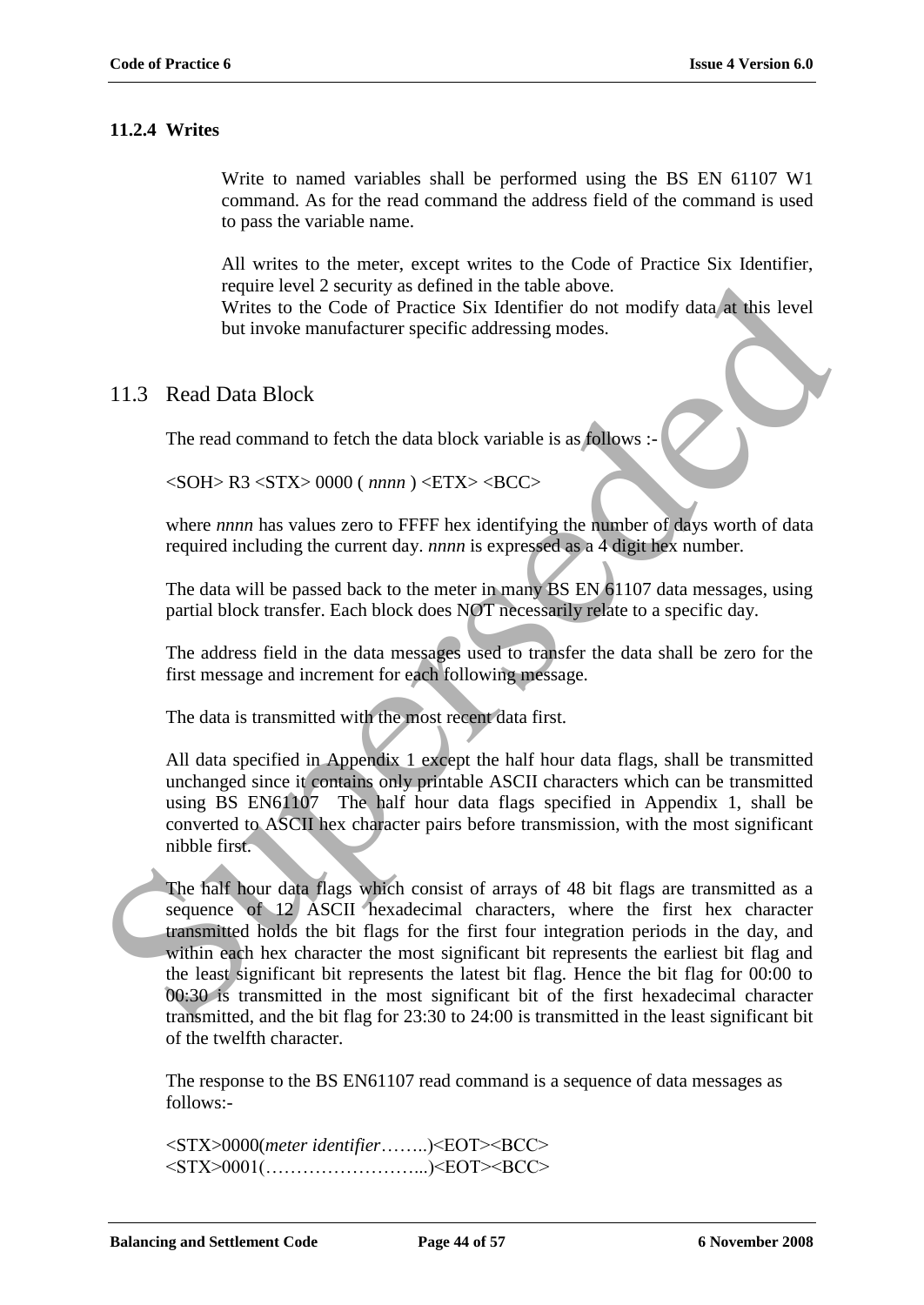<STX>xxxx(……………………...)<ETX><BCC>

The format of the data transferred is described below. Before each set of data characters is an explanation of the data source.

Text in italics represent fields to be replaced by data values. Only these fields are transmitted, the (DLMS packaging) characters in normal text are not transmitted. The format of the fields is as defined in Appendix 1 unless stated otherwise.

Read named variable list zero is returning twelve variables 000C

Variable read request successful 00 Data type = visible-string  $0A$ Identifier *meter identifier* (12 characters)

Variable read request successful 00 Data type = visible-string  $0A$ 

Variable read request successful 00 Data type = visible-string  $0A$ CumulativekWh *cumulative kWh* (6 characters)

Variable read request successful  $\sim$  00 Data type = visible-string  $0A$ characters)

Variable read request successful 00 Data type = visible-string  $0A$ characters)

Variable read request successful 00 Data type = visible-string  $0A$ characters) Format of the fields is as defined in Appendix 1 unless stated otherwise.<br>
Read named variable list zero is returning<br>
variable read request successful<br>
Data type – visible-string<br>
Metalitier<br>
Variable read request success

Variable read request successful 00 Data type  $=$  visible-string  $0A$ 

Variable read request successful 00 Data type  $=$  visible-string  $0A$ 

Variable read request successful 00 Data type  $=$  compact-array 13

DateAndTime of reading *date and time of reading* (12 characters)

CurrentkWMD *current kW maximum demand* (6

PreviouskWMD *previous kW maximum demand* (6

CumulativeMD *cumulative maximum demand* (6

MDResetDate *date of last MD reset* (6 characters)

NumMaxDemandResets *number of MD resets* (2 characters)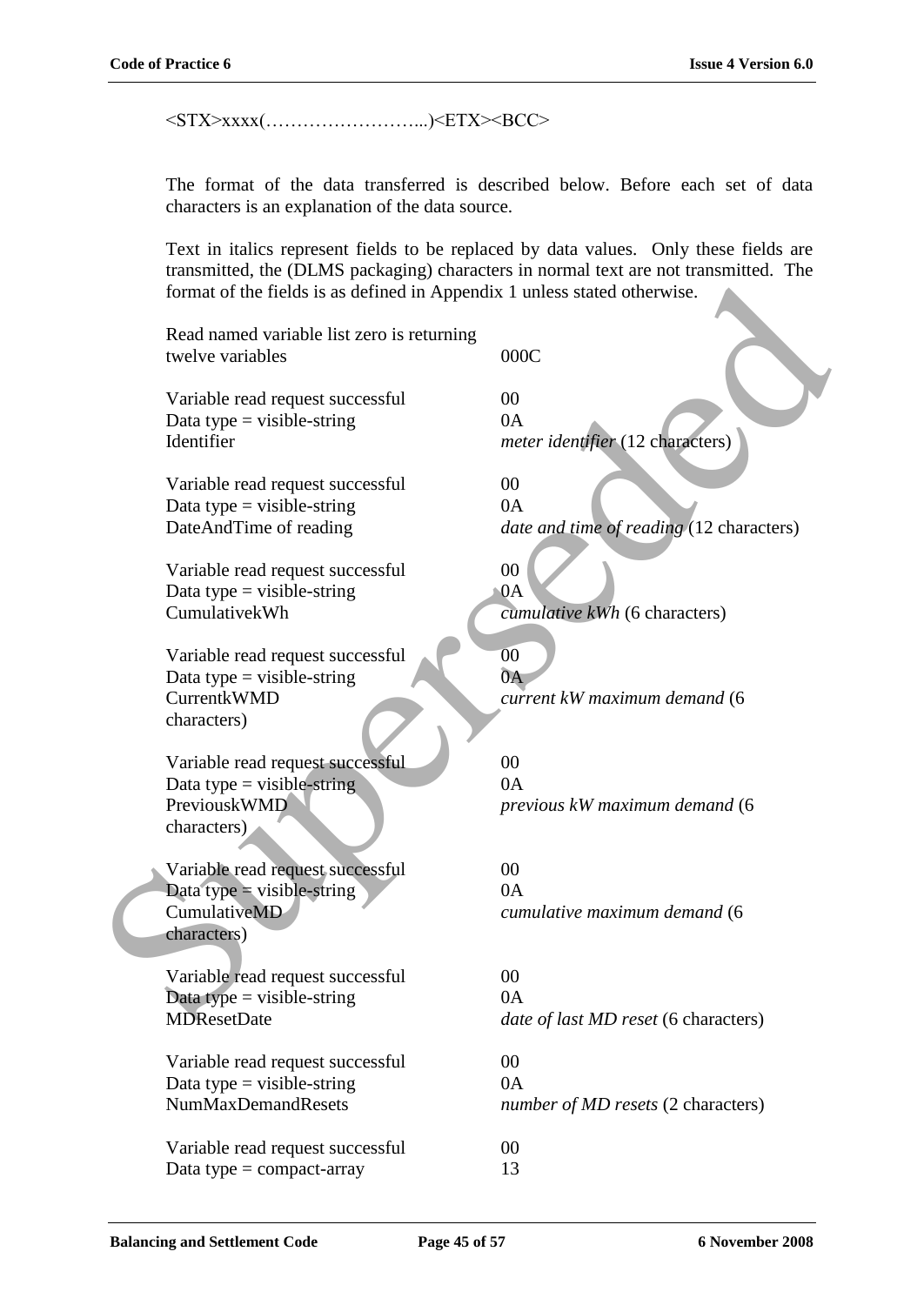Array element type - visible-string 0A MultiRatekWh *eight rate kWh registers* (48 characters = 8x6) Variable read request successful 00 Data type = visible-string  $0A$ NumberOfDays *number of days worth of data* (3 characters) Variable read request successful 00 Data type  $=$  array 01 Number of elements of array number of days worth of data expressed as a 4 digit ASCII hex number (zero upwards)*.* Then the following is repeated for each days worth of data :-Structure 02 Number of items in structure 07 Data type = visible string  $0A$ DayIdentifier *day identifier YYMMDD* (6 characters) Data type = visible string  $0A$ StartCumulativeDWh *start of day cumulative DWh* (8 characters) Data type = Bit string  $\qquad \qquad$  04 DailyFlags *daily security data and flags expressed as a two digit ASCII hex number.* Data type = compact array  $13$ Array element type = visible string  $\bigcirc$  0A HalfHourData *forty eight truncated cumulative energy register values of four characters each* (192 characters) Data type  $=$  bit array 04 ReverseRunning *forty eight reverse running bit flags expressed as a twelve digit ASCII hex number* (12 characters)  $Data type = bit array$  04 Level2 *forty eight level 2 access bit flags expressed as a twelve digit ASCII hex number* (12 characters) Data type  $=$  bit array 04 PowerFail *forty eight power failure bit flags expressed as a twelve digit ASCII hex number* (12 characters) Variable read request successful<br>
Data type – array<br>
as a 4<br>
Then the following is repeated for each days worth of data of pressed<br>
as a 4<br>
Then the following is repeated for each days worth of data<br>
Structure (see a upwa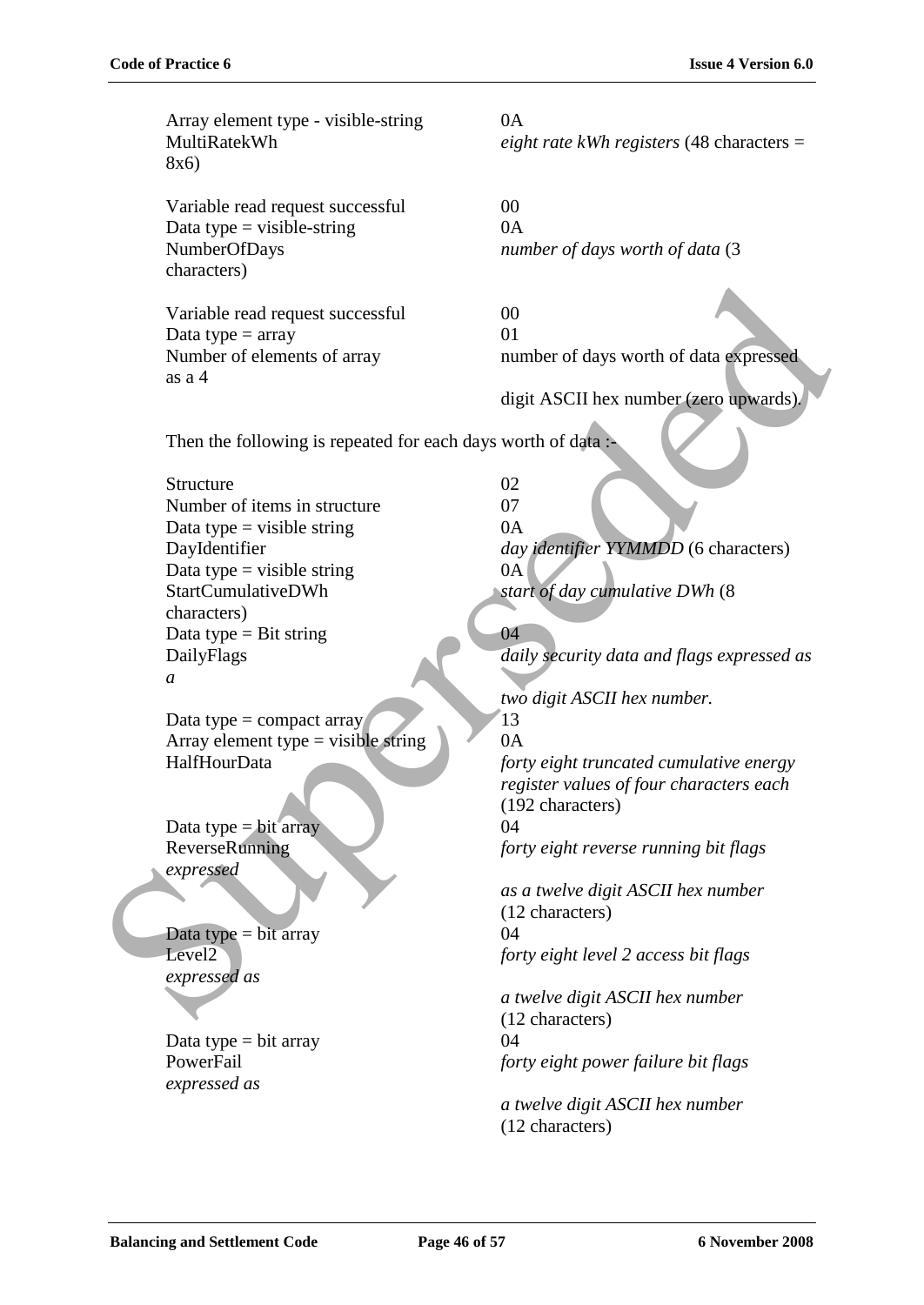Finally:- Variable read request successful 00 Data type = visible string  $0A$ 

Authenticator *authenticator expressed as a sixteen digit ASCII hex number*

### 11.4 Authenticator

The purpose of the authenticator is to verify the origin and authenticity of data retrieved from the meter.

An Authenticator is automatically provided at the end of the sequence of reading 'n' days meter reading records. On receipt of the request to read 'n' days records, the data authenticator seed is automatically reset (set to 0) by the meter. Once the last day"s data has been transmitted, the resultant authenticator is then transmitted. The purpose of the authenticator is to verify the origin and authenticity of data<br>retrieved from the meter.<br>An Authenticitor is automatically provided at the end of the sequence of reading in<br>dust method and such reading

No direct access is provided for writing the seed or reading the authenticator.

A description of how the authenticator is calculated is defined in Appendix 3.

### 11.5 Authentication Key

Assuming level 2 access has been granted, the level authentication key is set by writing to variable 104 as defined in Appendix 2a.

The authentication key is defined as an eight byte binary number which is transferred as a sixteen character ASCII HEX value

e.g. To set the authentication key to 0123456789ABCDEF hexadecimal

To meter <SOH> W 1 <STX> 0068 ( 0123456789ABCDEF )<ETX><BCC>

From meter <ACK>

### 11.6 Set Password

Assuming level 2 access has been granted, the level 2 password is set by writing to variable 112 as defined in Appendix 2a.

e.g. To set the password to "ABC123"

To meter  $\langle \text{SOH} \rangle$  W 1  $\langle \text{STX} \rangle$  0070 (ABC123 )  $\langle \text{ETX} \rangle$  <BCC>

From meter <ACK>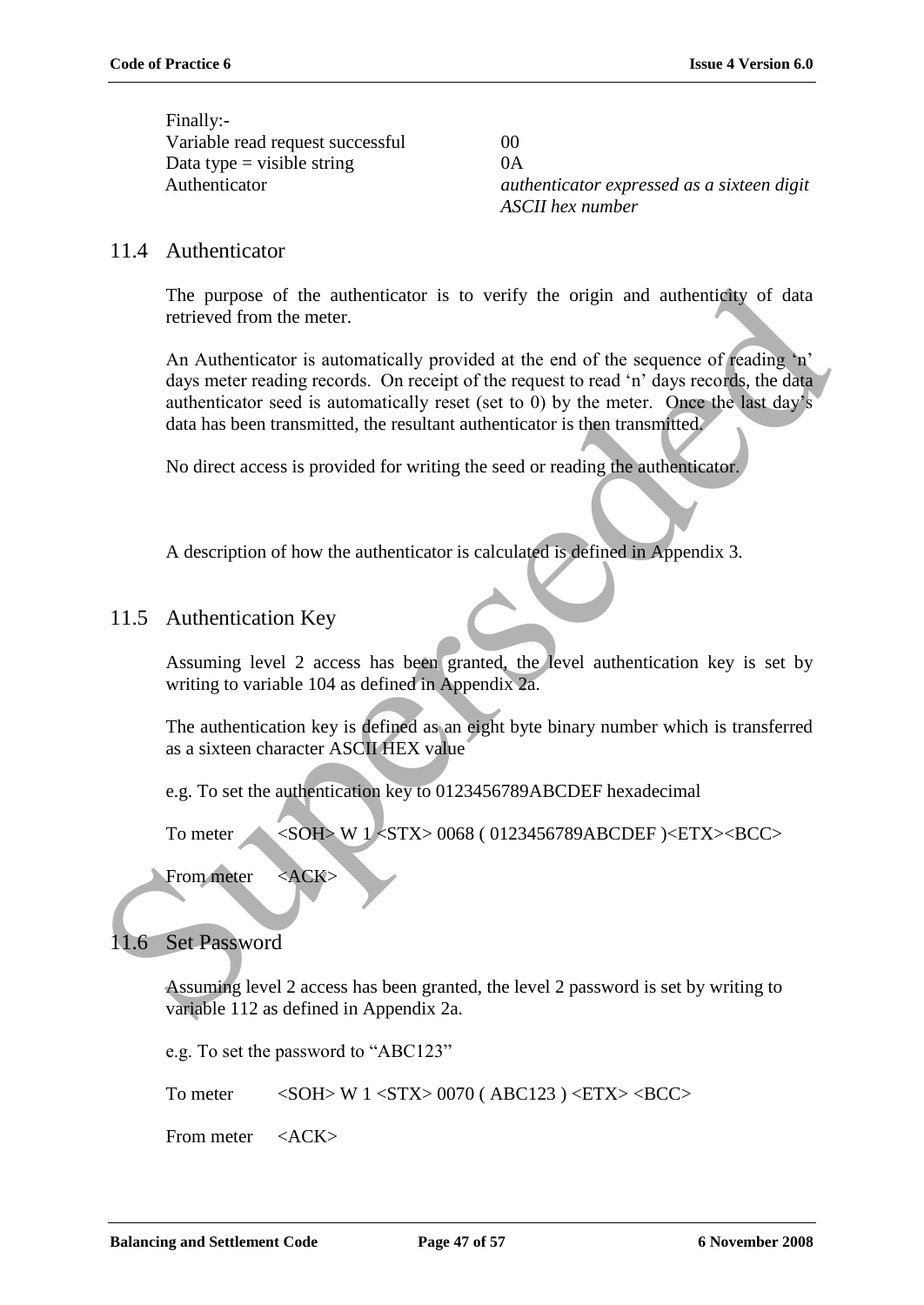### 11.7 Time and Date

Assuming level 2 access has been granted, the date and time is set by writing to variable 120 as defined in Appendix 2a.

e.g. To set the date and time to 18 December 1995 09:25:00

To meter <SOH>W1<STX>0078(951218092500)<ETX><BCC>

From meter <ACK>

To read the date and time, Level 2 access is not required and it can be retrieved by reading named variable 120.

e.g.

To meter <SOH>R1<STX>0078(0)<ETX><BCC From meter <STX>0078(951218092500)<ETX><BCC Where the date and time is  $18^{th}$  December 1995 at 09:25:00.

### 11.8 Time Adjust

The time in the meter can be adjusted by a specified number of seconds by writing to variable 128 as defined in Appendix 2a. This method of clock synchronisation must never introduce or skip integration periods, i.e. it must guarantee that there are always 48 integration periods in a day. From meter <br>
For mediate and time, Level 2 access is not required and it can be retrieved by<br>
reading named variable 120.<br>
e.g.<br>
To meter <br>
SOH-NL-STX-007860)-ETX--BCC-<br>
From meter <br>
From meter <br>
STX-0078951218092500)-ETX

The data passed in the write command represents the number of seconds to advance or retard the meters clock by and is a signed integer of length two bytes which is encoded as a four character ASCII HEX number.

e.g. To advance the clock by 12 seconds

To meter <SOH> W1 <STX> 0080 (000C) <ETX><BCC>

From meter <ACK>

e.g. To retard the clock by 12 seconds

To meter  $\leq$  SOH> W1  $\leq$ STX> 0080 (FFF4 )  $\leq$ ETX>  $\leq$ BCC>

From meter <ACK>

Where 0xFFF4 is the two's complement of 0x000C.

#### 11.9 Reset MD

Assuming level 2 access has been granted, a maximum demand reset can be initiated by writing one character (any value) to variable 136 as defined in Appendix 2a.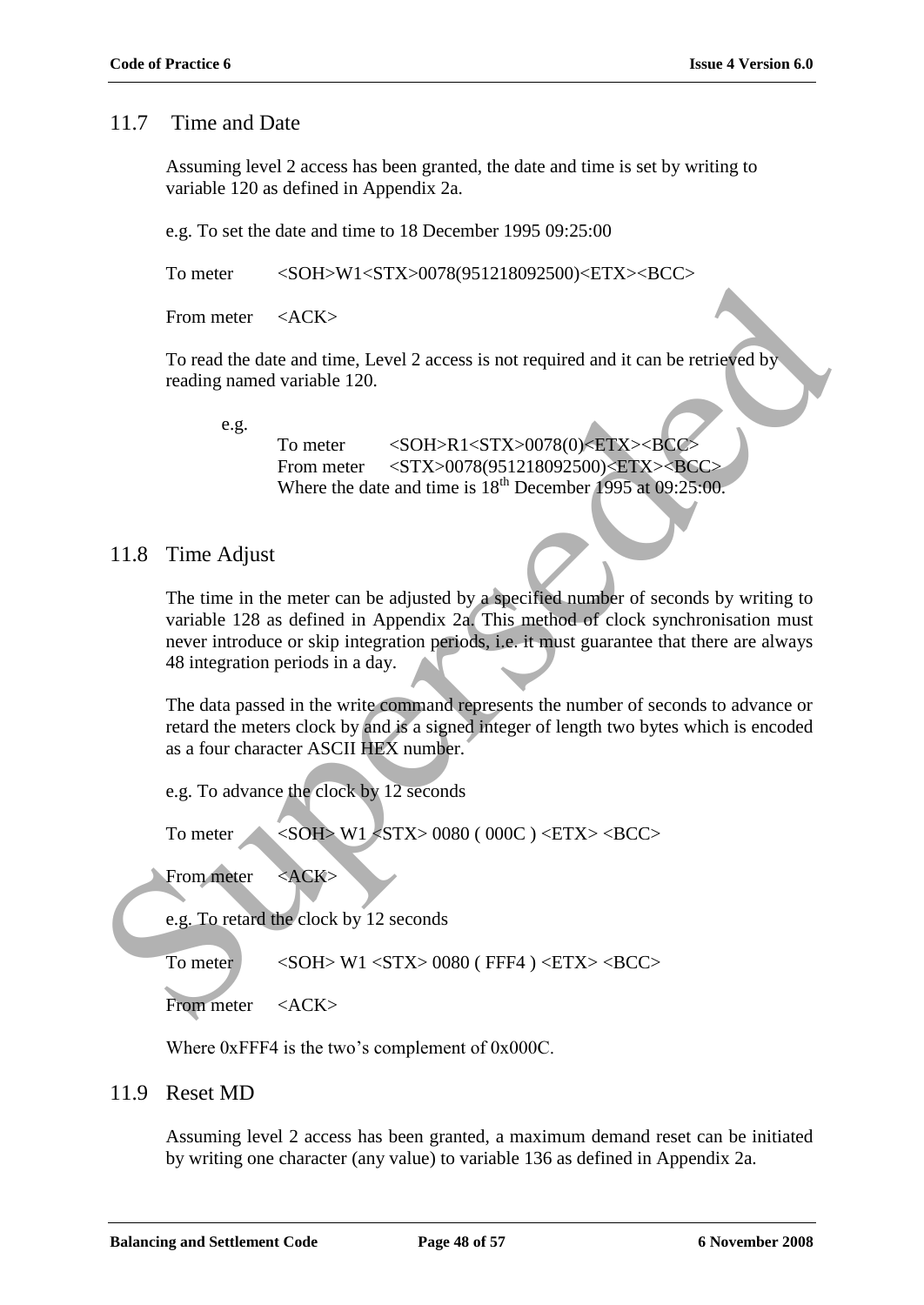e.g.

To meter  $\langle \text{SOH} \rangle \text{ W1} \langle \text{STX} \rangle 0088 (0) \langle \text{ETX} \rangle \langle \text{BCC} \rangle$ 

From meter <ACK>

### 11.10 Free Format Field of Meter ID (ppp)

Assuming Level 2 access has been granted, the free format part of the meter ID can be written to by writing to a named variable 144 as defined in Appendix 2a.

e.g. To set the value "ABC" To meter <SOH>W1<STX>008C(ABC)<ETX><BCC From meter <ACK>

### 11.11 Code of Practice Six Identifier

Named variable 65528 can be read to determine the Issue of Code of Practice Six supported by the meter. The format of the response is fixed as "COP6I300^^^", where "<sup>""</sup> represents a space character and "I300" represents Issue 3.00 of Code of Practice Six. Assuming Level 2 access has been granted. the free format part of the meter U can be written to by writing to a named variable 144 as defined in Appendix 2a.<br>
e.g. To set the value "ABC"<br>
From meter <ACK:<br>
From meter <ACK:

e.g.

To meter <SOH>R1<STX>FFF8(0)<ETX><BCC> From meter <STX>FFF8(COP6I300^^^)<ETX><BCC>

Writing to this address invokes manufacturer specific addressing modes.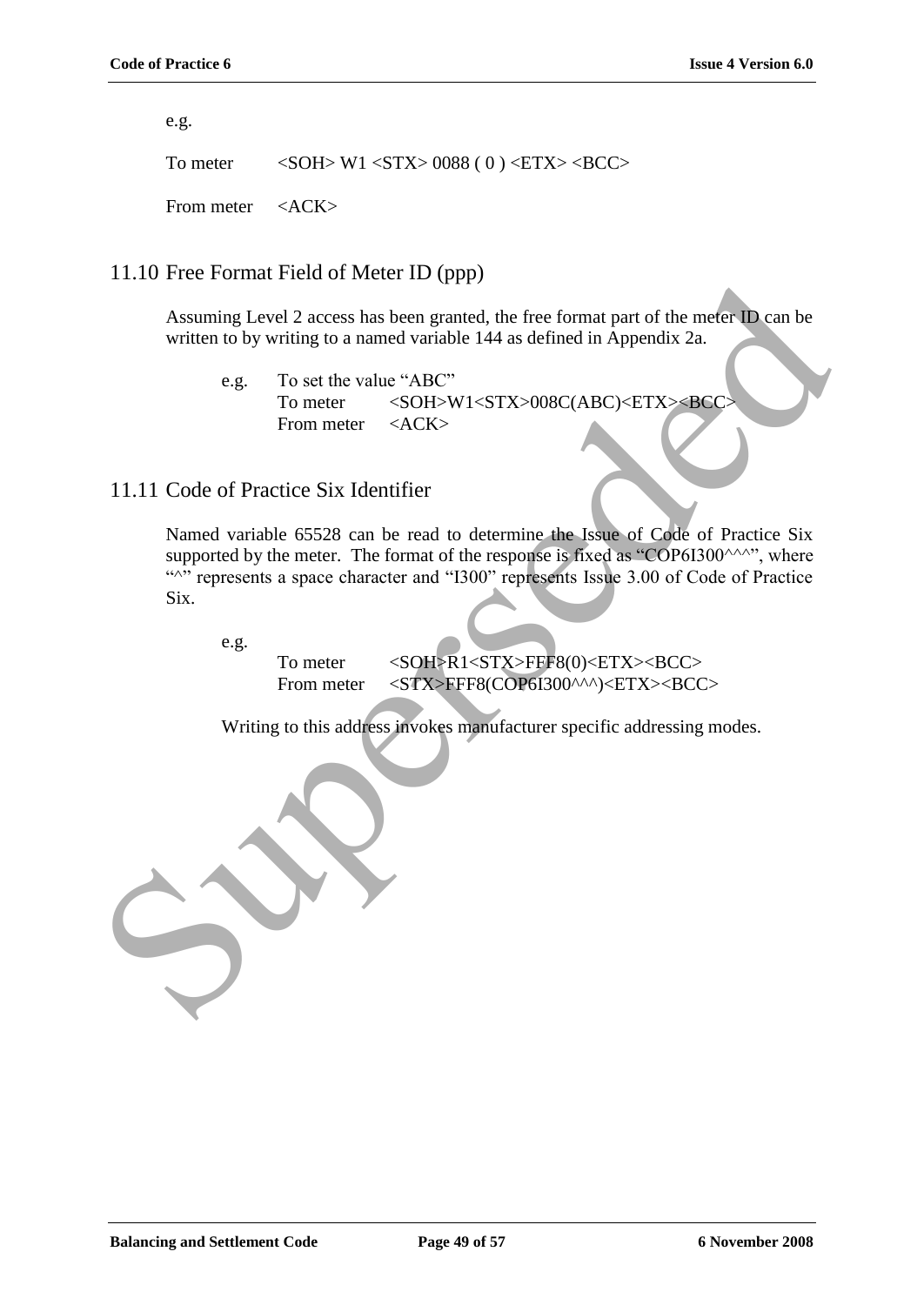### **12. Appendix 3: Authentication**

### 12.1 Authentication Overview

The purpose of authentication is to ensure that the receiver of the information can be confident that the contents of the message have not been altered since it left the sender and that the identity of the sender is not misrepresented.

The data authentication process uses a system whereby an Authentication Key will be loaded into Outstations by authorised parties. This Authentication Key will then be used to form an Authenticator on all the data to be communicated. The same Authentication Key will be provided to the authenticating parties. This will ensure that all authorised holders of the Authentication Key will be able to validate the authenticity of the information being transferred, provided of course that they also have knowledge of the Authentication Algorithm and its method of use. and mathematical contrastions and statemy when the data and the data and the data multiplication Registers. This Authentication Key will then be used to form an Authentication for an in the data to be communicated. The sam

The Authentication Key programmed into outstations and other validation equipment can be changed should the authentication system be compromised by disclosure or discovery of the key.

A Key Management System is required to ensure secure creation, storage and distribution of the Authentication Key to all parties concerned. This system is outside the scope of this document.

Different Authentication Keys may be used for various Outstations or groups of Outstations if required. However, this will require a more complex Key Management System to be used, and knowledge of a number of Authentication Keys from which the appropriate one must be selected, by the authenticating party.

### 12.2 Authentication Process

The complete Data Block described in Appendix 1(a) will be signed by an Authenticator to provide authentication of the source and validation of the data. This allows the content of the message to be sent in plain text and still to be validated and authenticated by authorised parties only.

There are four elements used in the calculation of the Authenticator. These are:

- a) The Authentication Key
- b) The Authentication Algorithm,
- c) The Data Block,
- d) The method by which (a) and (b) above operate on the contents of the Data Block to create the Authenticator.

The Authentication Key is an 8 byte binary number (56 bits of key data and 8 bits of parity) that is kept secret. It is placed only in those devices that need either to generate an Authenticator, or to check that the Authenticator received is valid.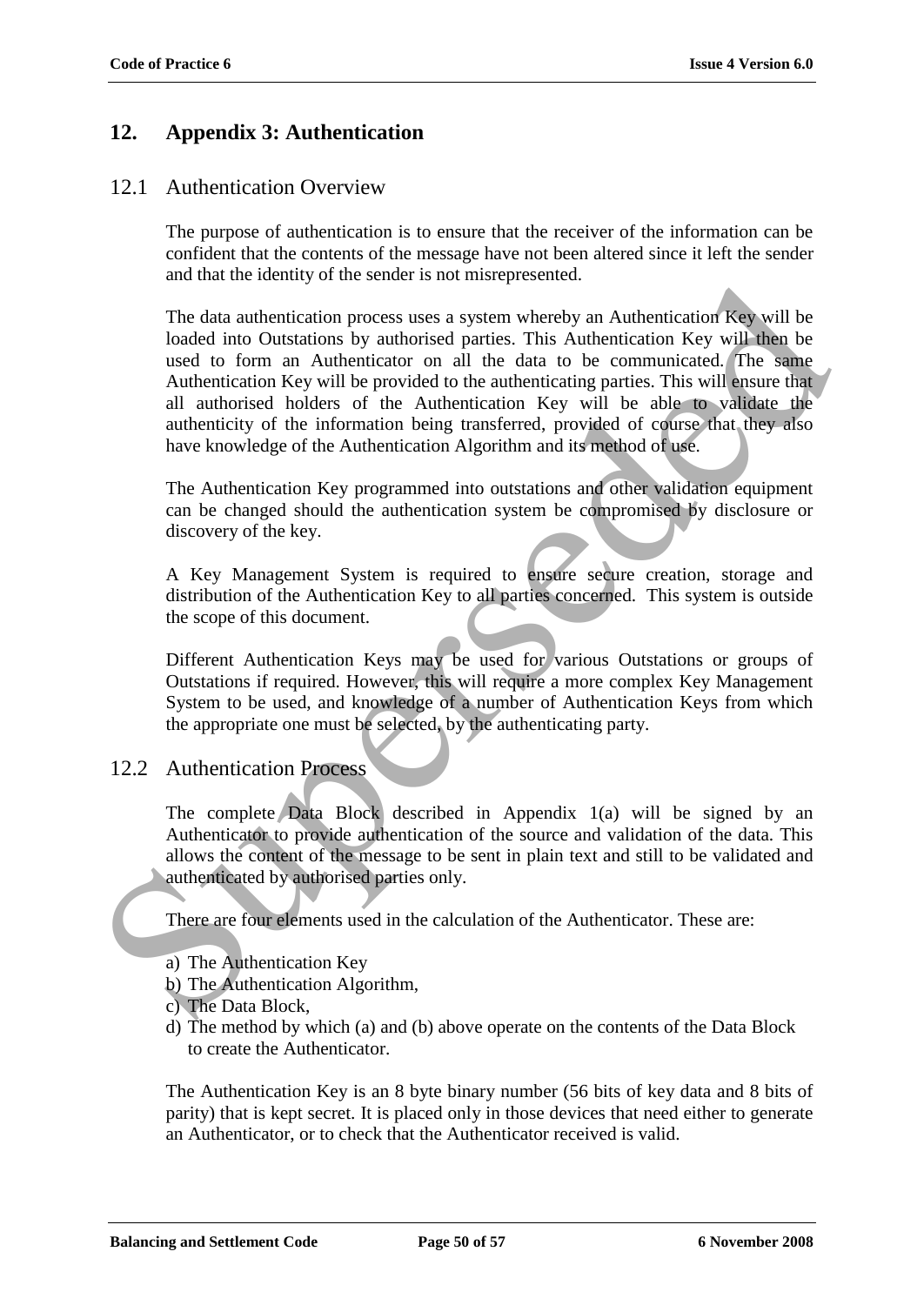The Algorithm used in the calculation of the Authenticator is the Data Encryption Standard (DES). This is a publicly available secret key block encryption algorithm, detailed in the following Standard: ANSI X3.92-1981.

The Data Block for authentication is detailed in Appendix 1(a). All the data in the total Data Block, consisting of the data in the Tag Header Block and the data for each of the days of daily data transmitted, are included in the Authenticator calculation. A change to any item of data in the Data Block affects the Authenticator.

The method by which the Authenticator is calculated, (using the Authentication Key, DES, and the data in the Data Block) is detailed in a controlled document, available on request to authorised parties from the BSCCo. However, the security of Authentication depends essentially on the security of the key, not on the security of the  $\blacktriangle$ controlled document. The method by which the Authenticator is calculated, (using the Authentication Key, DES, and the data in the Data Block) is detailed in a controlled document, available on request to authentication depends essentially on t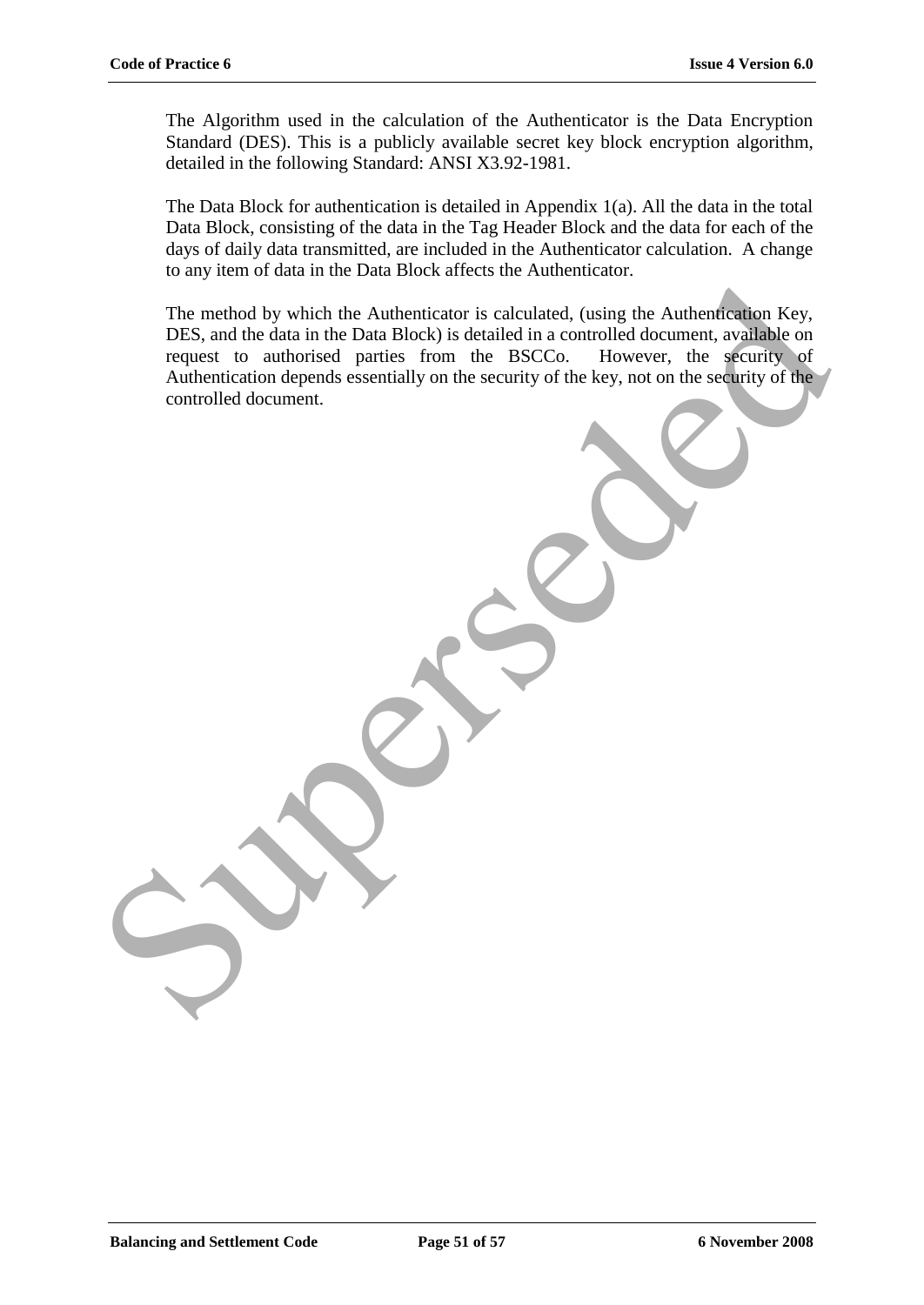# **13. Appendix 4: Authenticator Calculation**

This Appendix 4: Authenticator Calculation is a controlled document, available on request to authorised parties from the BSCCo (Elexon Limited).

Superseded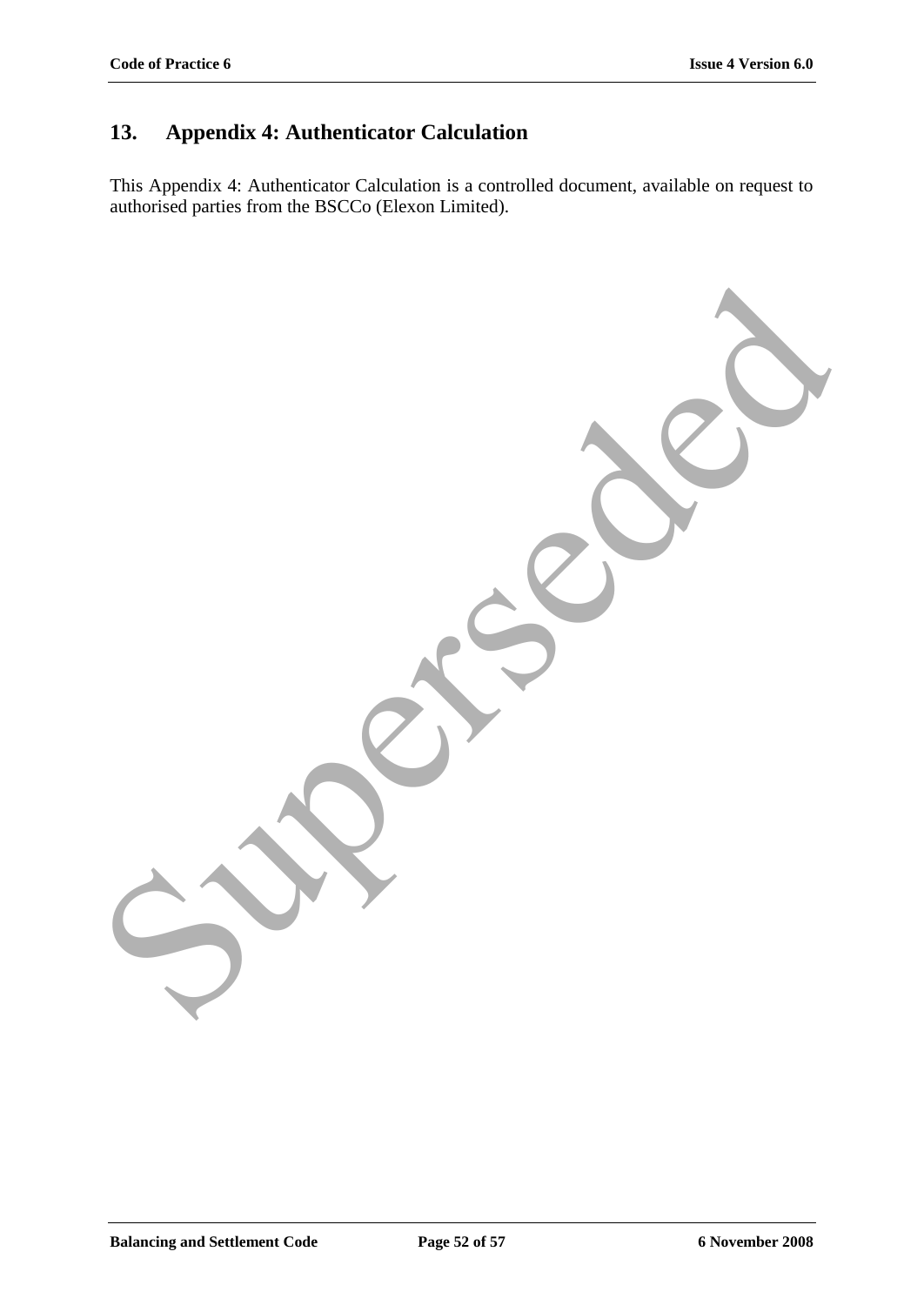### **14. Appendix 5: Multi-rate Register Switching Regime**

Multi-rate registers shall be programmable to provide the following minimum seasonal time of use tariff switching regime as described below and in the following diagrams;

- A minimum of 24 stored register switching times for a single phase and 48 for polyphase Meter systems at any one time.
- A minimum of 8 day types, each of which has an individual set of register switching times.
- A sequential day of the week number to allow register switching to take place on any day of the week or combinations of days of the week. Monday shall be day 1.
- A minimum of 8 seasons. Different weekday or combinations of weekdays register switching time registers can apply to each season.
- In addition to switching times a minimum of 13 MD Reset dates, commencing at the start of the settlement day, for the start of the seasons.
- A minimum of 2 daylight clock time changes, indicated by date and month during which a time offset of 0, 1 or 2 hours shall be implemented for the purposes of the tariff switching regime only, i.e. this shall not affect the UTC clock. The offset is specified with respect to UTC and shall be actioned at 02.00 hours UTC on the date(s) specified. Frame that the set also states that the set also the set also states that the set also of the week or combinations of days of the week. Monday stall be day 1.<br>
A ninimum of 8 seasons. Different weekly or combinations of w
	- A minimum of 12 exclusion dates during which any day"s register switching times, indicated by day type, can be implemented for each exclusion date.
	- Where Maximum Demand (MD) metering is being operated the MD shall be programmable to reset automatically as defined by 13 MD reset dates.

Where load switching is provided it shall comply with the appropriate standards.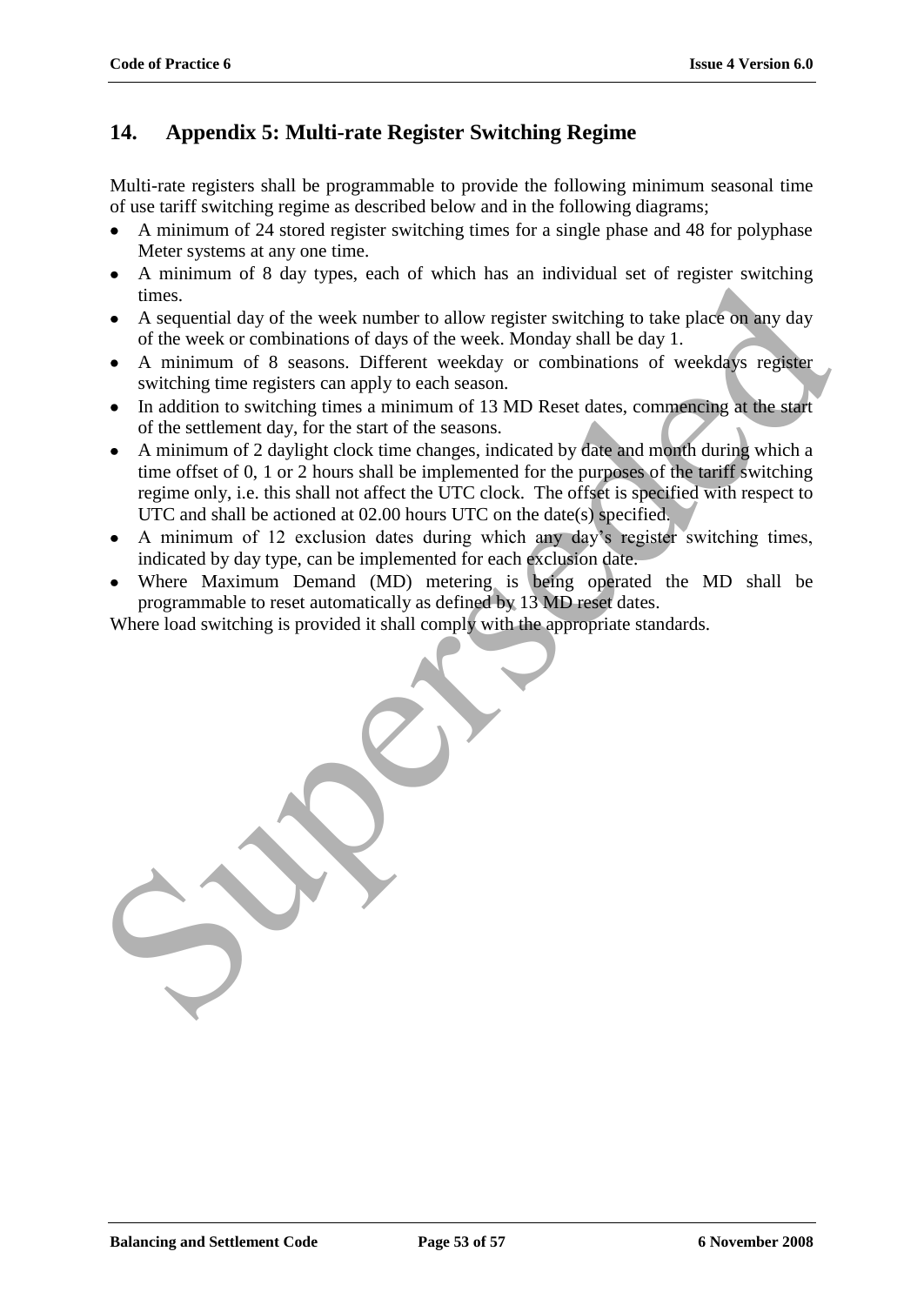**Trigger Dates For**



### **Season Definitions**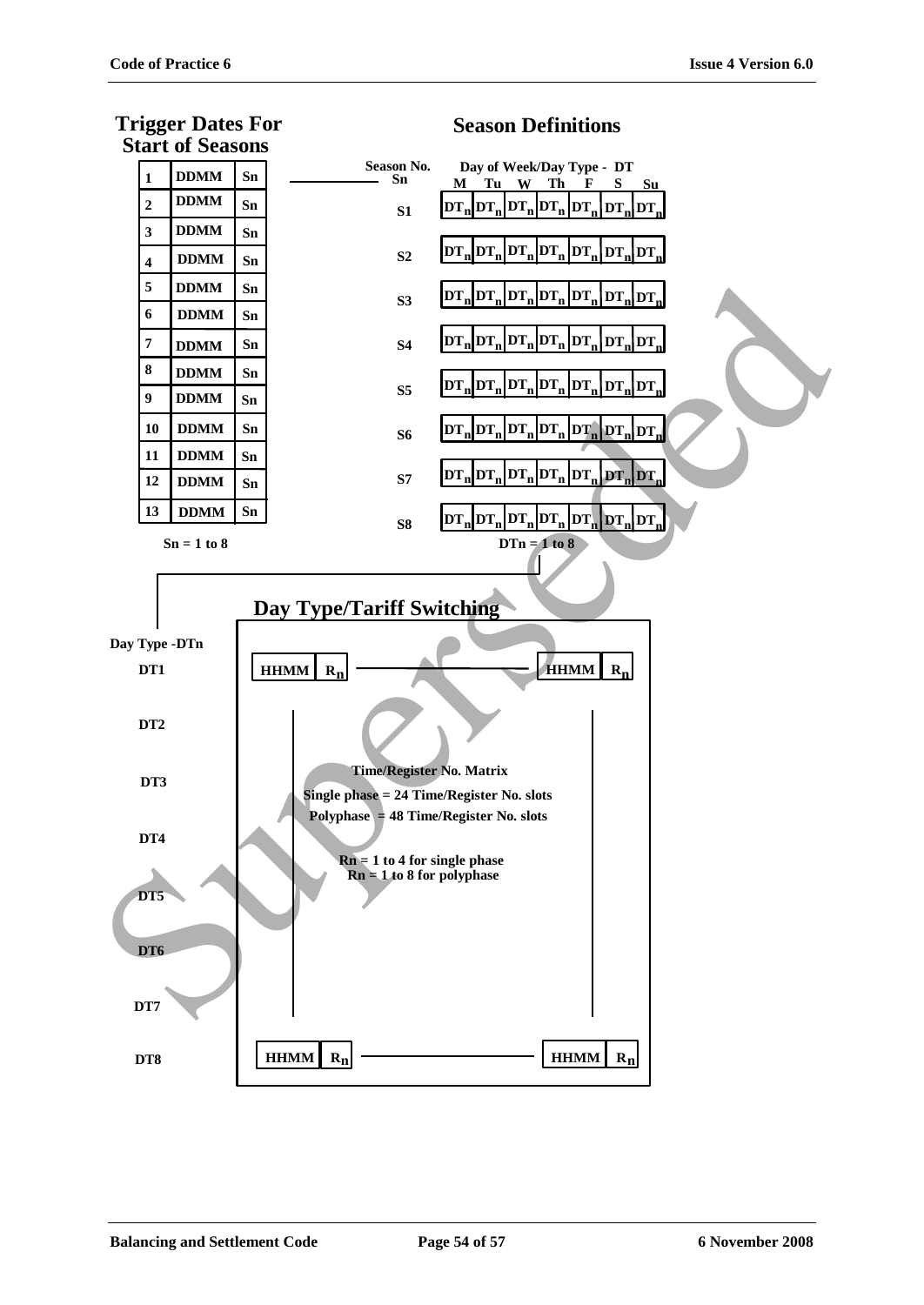|                | <b>Exclusion Dates</b> |    | Date of MD Reset                                                                                                     |  |
|----------------|------------------------|----|----------------------------------------------------------------------------------------------------------------------|--|
| $\mathbf{1}$   | <b>DDMM</b>            | DT | $\mathbf{1}$<br><b>DDMM</b>                                                                                          |  |
| $\overline{2}$ | <b>DDMM</b>            | DT | $\overline{2}$<br><b>DDMM</b>                                                                                        |  |
| 3              | <b>DDMM</b>            | DT | 3<br><b>DDMM</b>                                                                                                     |  |
| $\overline{4}$ | <b>DDMM</b>            | DT | <b>DDMM</b><br>$\overline{4}$                                                                                        |  |
| 5              | <b>DDMM</b>            | DT | 5<br><b>DDMM</b>                                                                                                     |  |
| 6              | <b>DDMM</b>            | DT | <b>DDMM</b><br>6                                                                                                     |  |
| $\tau$         | <b>DDMM</b>            | DT | $\overline{7}$<br><b>DDMM</b>                                                                                        |  |
| 8              | <b>DDMM</b>            | DT | 8<br><b>DDMM</b>                                                                                                     |  |
| 9              | <b>DDMM</b>            | DT | <b>DDMM</b><br>9                                                                                                     |  |
| 10             | <b>DDMM</b>            | DT | 10<br><b>DDMM</b>                                                                                                    |  |
| 11             | <b>DDMM</b>            | DT | 11<br><b>DDMM</b>                                                                                                    |  |
| 12             | <b>DDMM</b>            | DT | 12<br><b>DDMM</b>                                                                                                    |  |
|                |                        |    | 13<br><b>DDMM</b>                                                                                                    |  |
| <b>DDMM</b>    | H                      |    | Daylight Saving Clock Changes<br>Set Tariff clock at 02.00 hours UTC to UTC plus offset 'H' hours on da<br>specified |  |
|                |                        |    | Notes: - Valid range of 'H' is either 0, 1 or 2.                                                                     |  |
|                |                        |    | - Two daylight saving changes are required.                                                                          |  |

### Daylight Saving Clock Changes

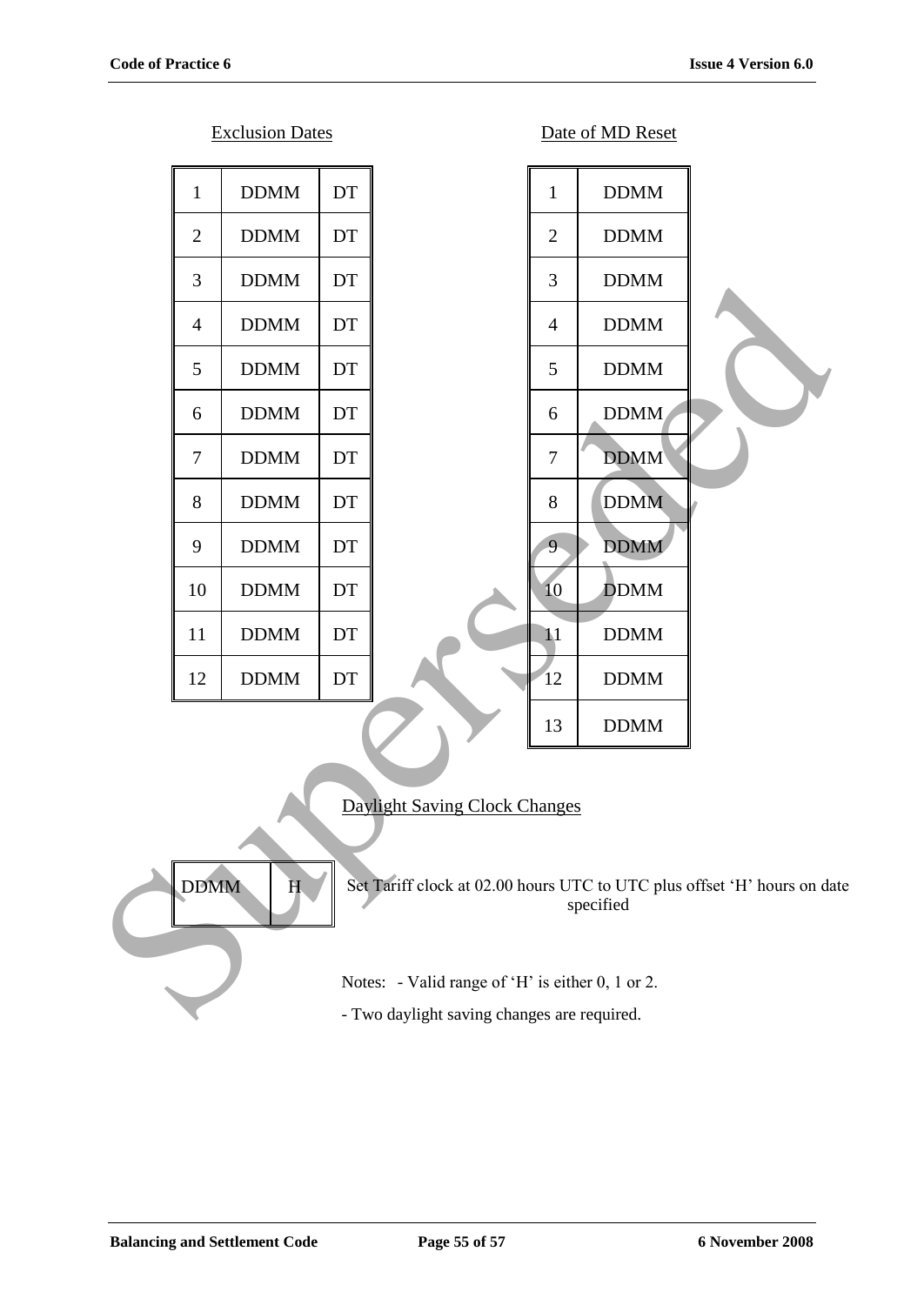### **15. Annex: Use of Code of Practice Six in CVA Settlements**

Meter Operators may choose in the CVA Settlements (i.e.>100kW) to use CoP 6 for multi feeder sites where one or more of the feeders is whole current. If MOPs choose this option for whole current feeders the following instructions must be observed. These instructions will continue to apply to sites continuing to trade in CVA Settlements beyond 1998 but not sites trading in SVA Settlements.

Section numbering refers to this issue of Code of Practice Six. For the avoidance of doubt, these instructions should replace the requirements of the wording for equivalent numbered paragraphs in their entirety. Continues in 5 v A Seinentenis.<br>
Section numbering refers to this issue of Code of Practice Six. For the avoidance of doubt,<br>
these instructions should replace the requirements of the wording for equivalent numbered<br>
para

#### **6.2.2 Time Keeping**

The Outstation shall be set to the Universal Time Clock (UTC). No switching between UTC and British Summer Time shall occur for settlement data storage requirements.

Time synchronisation of the Outstation shall be maintained within +/- 20 seconds of UTC. This may be performed remotely by the Settlement Instation as part of the normal on going interrogation process or locally by an Interrogation unit.

Facilities for routine time synchronisation using 30 minute synchronising pulses or broadcast clock should not be used.

The clock of the Outstation shall be capable of being set or adjusted using the local or remote communications port but only once during the demand period.

The overall limits of error for time keeping allowing for a failure to communicate with the Outstation for an extended period of 20 days shall be:

- a) the completion of each Demand Period shall be at a time which is within  $+/- 20$ seconds of UTC; and
- b) the duration of each Demand Period shall be within  $+/-0.6\%$  except where time synchronisation has occurred in a Demand Period.

#### **6.4.2 Remote Interrogation**

An interrogation facility shall be provided for remote interrogation and it shall not be possible to disconnect this link at the Outstation without the breaking of a Settlement seal.

Any port for connection to external data communication equipment shall be compatible with CCITT V24 and CCITT V28.

Error checking facilities shall be provided between the Outstation and the Settlement Instation.